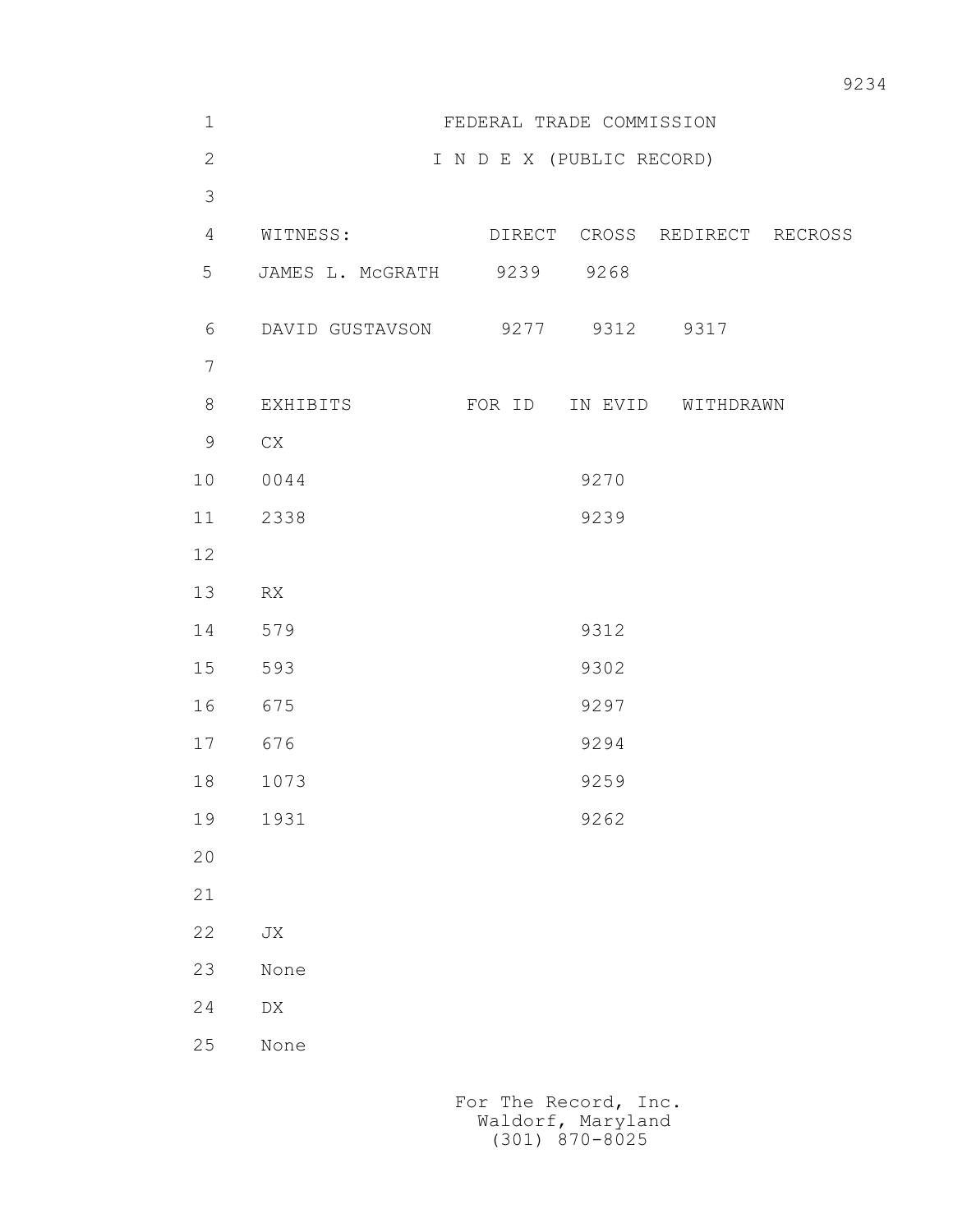1 UNITED STATES OF AMERICA 2 FEDERAL TRADE COMMISSION 3 4 In the Matter of: ) 5 Rambus, Inc. ) Docket No. 9302 6 ------------------------------) 7 8 9 THURSDAY, JULY 17, 2003 10 9:30 A.M. 11 12 13 TRIAL VOLUME 44 14 PART 1 15 PUBLIC RECORD 16 17 BEFORE THE HONORABLE STEPHEN J. McGUIRE 18 Chief Administrative Law Judge 19 Federal Trade Commission 20 600 Pennsylvania Avenue, N.W. 21 Washington, D.C. 22 23 24 25 Reported by: Paula G. Satkin, RPR For The Record, Inc. Waldorf, Maryland

(301) 870-8025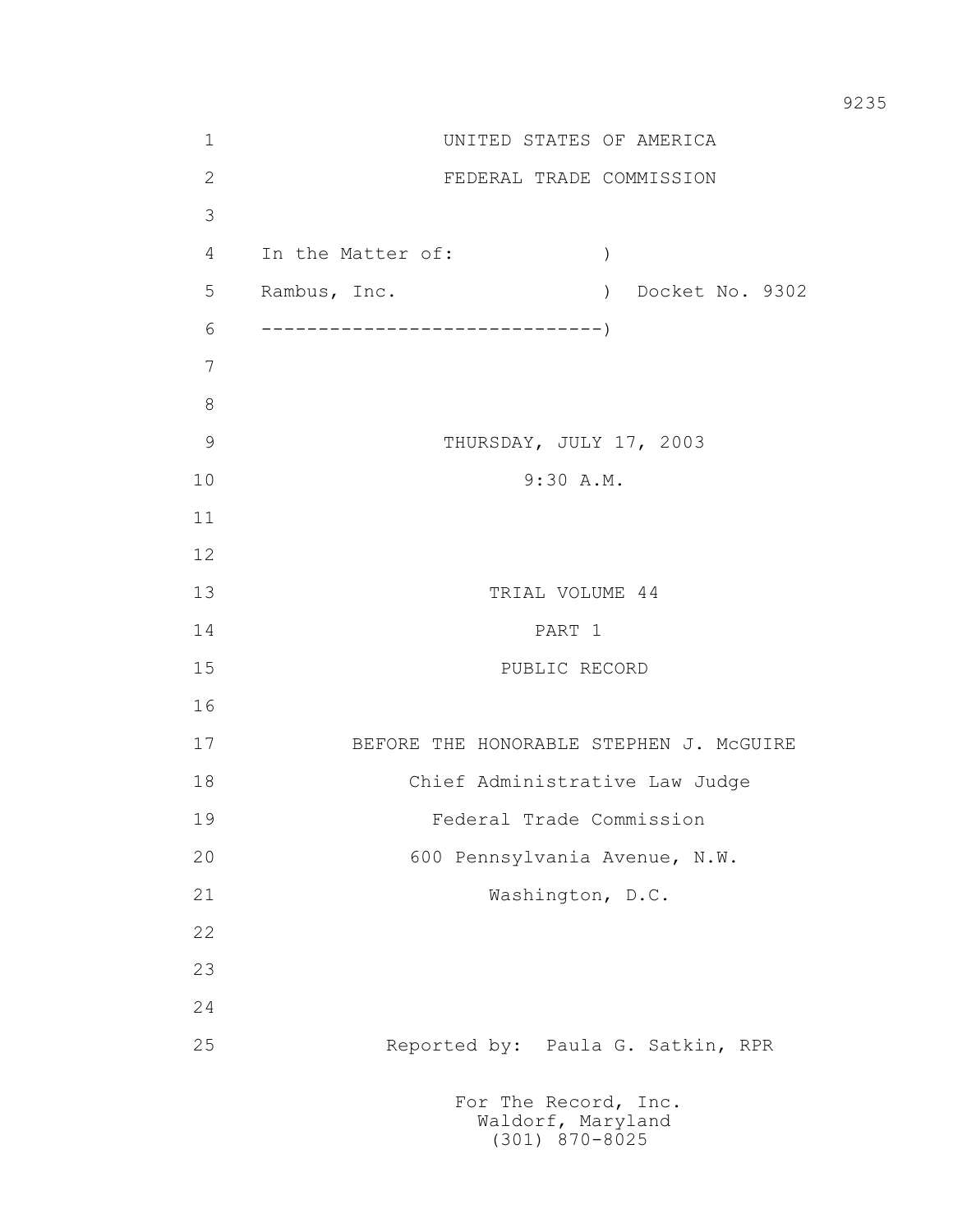1 APPEARANCES:

```
 2
         3 ON BEHALF OF THE FEDERAL TRADE COMMISSION: 
         4 MALCOLM CATT, Attorney
         5 M. SEAN ROYALL, Attorney
          6 GEOFFREY OLIVER, Attorney
        7 JOHN C. WEBER, Attorney
         8 Federal Trade Commission
         9 601 New Jersey Avenue, N.W.
         10 Washington, D.C. 20580-0000
         11 (202) 326-3663
         12
         13
         14 ON BEHALF OF THE RESPONDENT:
         15 GREGORY P. STONE, Attorney
         16 STEVEN M. PERRY, Attorney
        17 PETER A. DETRE, Attorney
        18 SEAN GATES, Attorney
         19 Munger, Tolles & Olson LLP
         20 355 South Grand Avenue, 35th Floor
         21 Los Angeles, California 90071-1560
         22 (213) 683-9255
         23
         24
         25
```
9236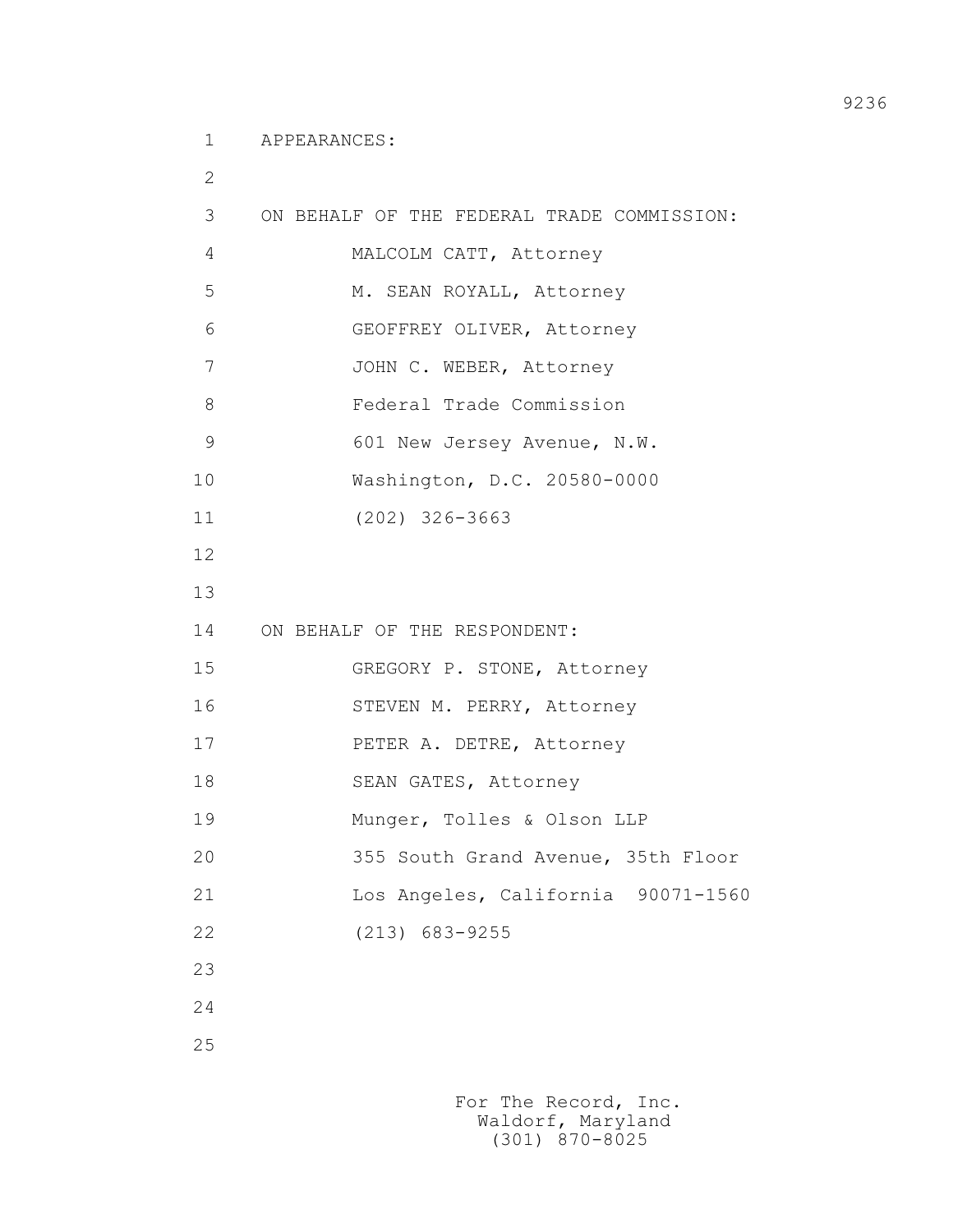```
 1
          2 APPEARANCES:
3
          4 ON BEHALF OF THE RESPONDENT:
         5 A. DOUGLAS MELAMED, Attorney
          6 Wilmer, Cutler & Pickering
          7 2445 M Street, N.W.
          8 Washington, D.C. 20037-1420
          9 (202) 663-6090
         10
         11
         12
         13
         14
         15
         16
         17
         18
         19
         20
         21
         22
         23
         24
         25
```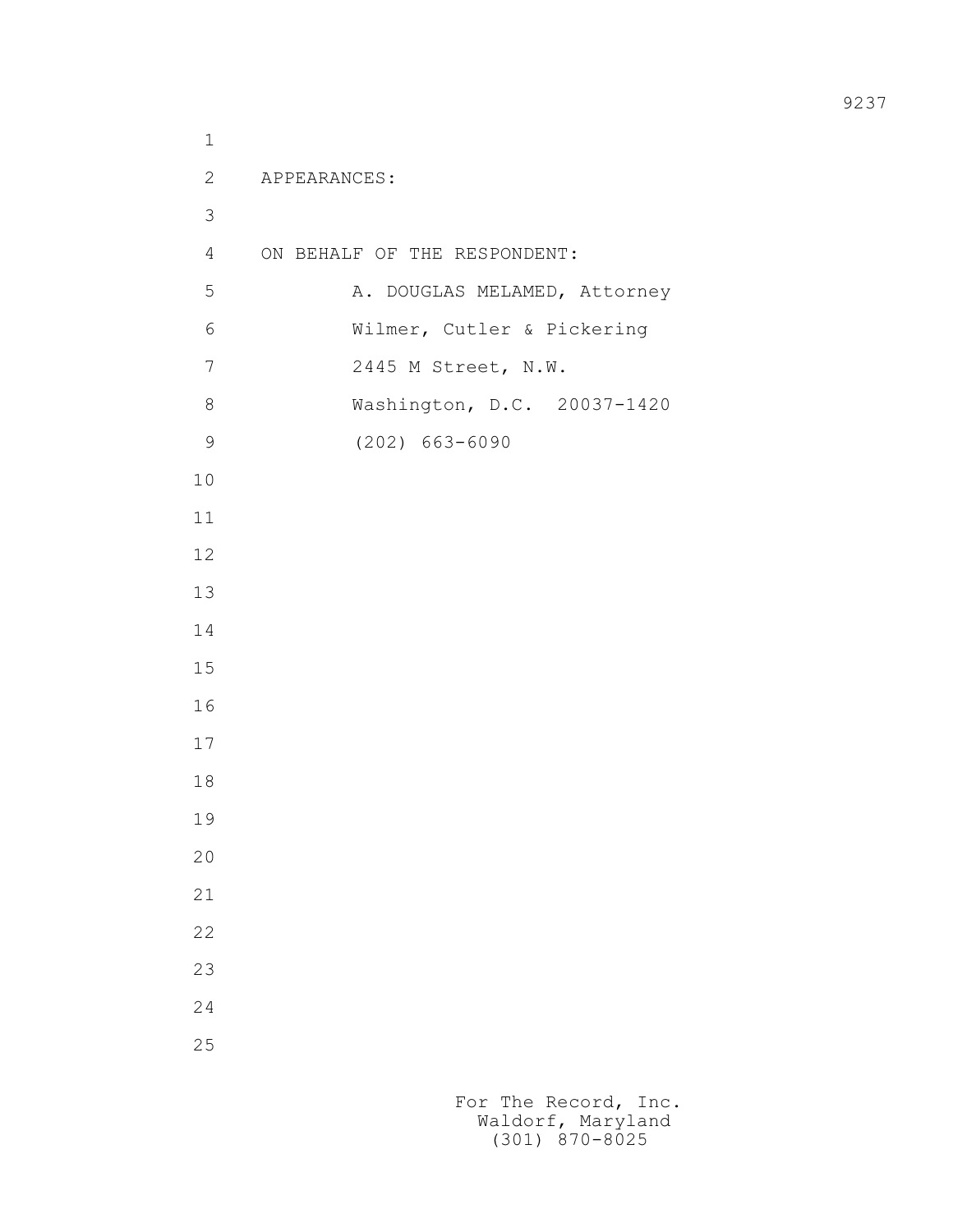1 P R O C E E D I N G S

 2 JUDGE McGUIRE: This hearing is now in order. 3 Before we get started this morning, counsel on the 4 items we need to take up. Mr. Royall.

 5 MR. ROYALL: Thank you, Your Honor. As you 6 know, I wasn't here yesterday, but Mr. Oliver asked me 7 to come in and deal with something that was left open 8 yesterday. This concerns CX 2338. We wanted to offer 9 a selection of pages as separate admissions. The first 10 would be pages 54 through 76 of CX 2338 and, secondly, 11 pages 77 through 82. And it's our understanding he 12 wanted me to confirm this with you, Your Honor, no 13 portion of this is in camera.

 14 JUDGE McGUIRE: That's correct. That was our 15 understanding from yesterday.

 16 MR. CATT: I think Mr. Perry has something 17 relating to the same document.

18 JUDGE McGUIRE: Mr. Perry.

 19 MR. PERRY: We have no objection to those, but 20 we would also offer in additional pages from CX 2338. 21 We would offer in pages 32 through 53, which is 22 entitled "Rambus DRAM Strategy," and pages 128 through 23 140, which is entitled "Hyundai DRDRAM Project Proposal 24 from August '99." And I wanted to note for the record 25 that pages 130 and 137 through 138 are in fact in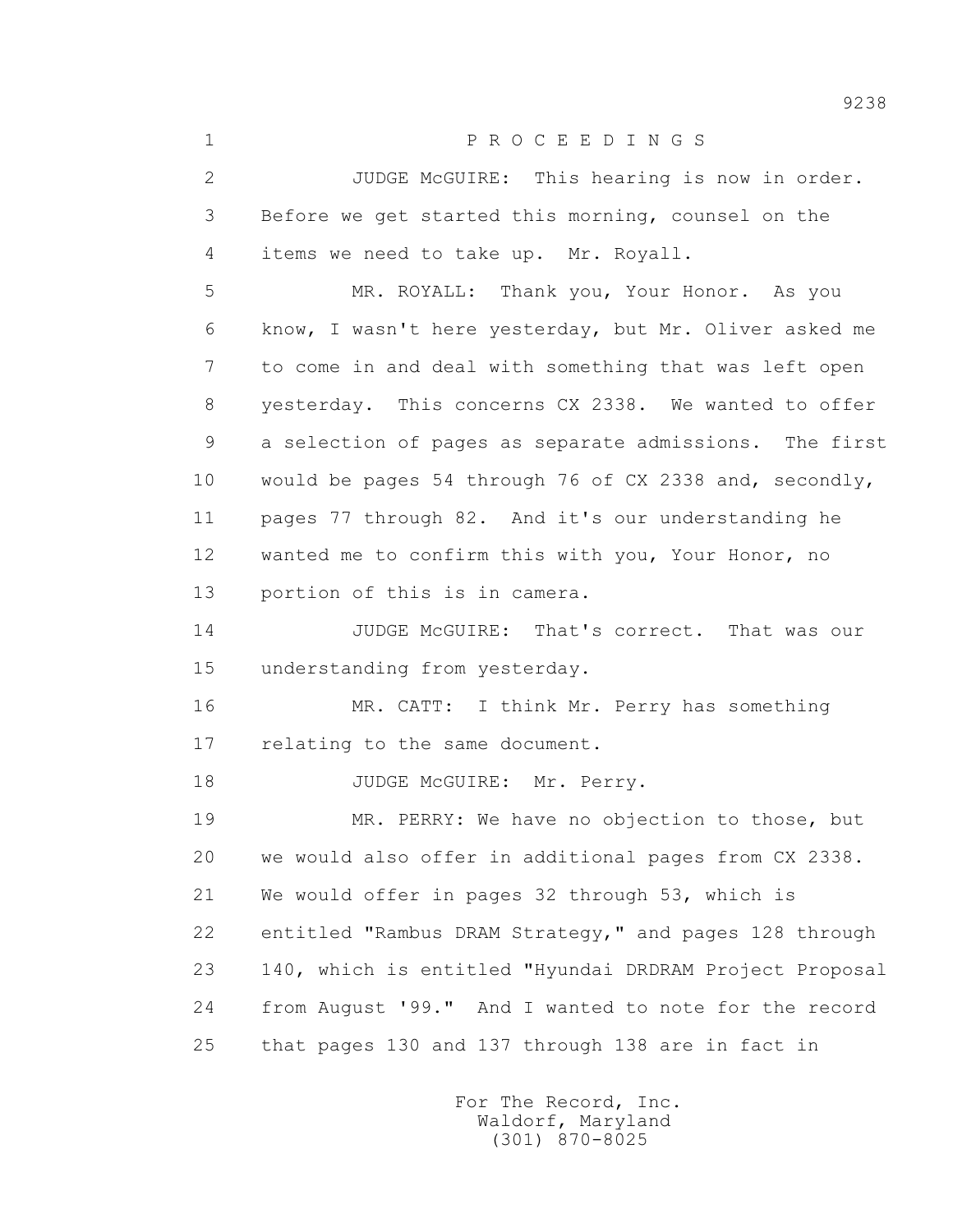1 camera, although no portion of those was used 2 yesterday. 3 JUDGE McGUIRE: Okay. Mr. Royall, any 4 opposition? 5 MR. ROYALL: No, we have no objection. 6 JUDGE McGUIRE: If not they will be all entered 7 at this time. 8 (CX Exhibit 2338, pages 32 through 53, pages 54 9 through 76, pages 77 through 82, and pages 128 through 10 140 were admitted into evidence.) 11 At this time the respondent may call its next 12 witness. 13 MR. STONE: Thank you, Your Honor. 14 At this time we would call Mr. James McGrath. 15 JUDGE McGUIRE: Mr. McGrath, if you would 16 please approach and be sworn by the court reporter. 17 Whereupon-- 18 JAMES L. McGRATH 19 a witness, called for examination, having been first 20 duly sworn, was examined and testified as follows: 21 JUDGE McGUIRE: You may have a seat right 22 there, Mr. McGrath. 23 DIRECT EXAMINATION 24 BY MR. STONE: 25 Q. Good morning.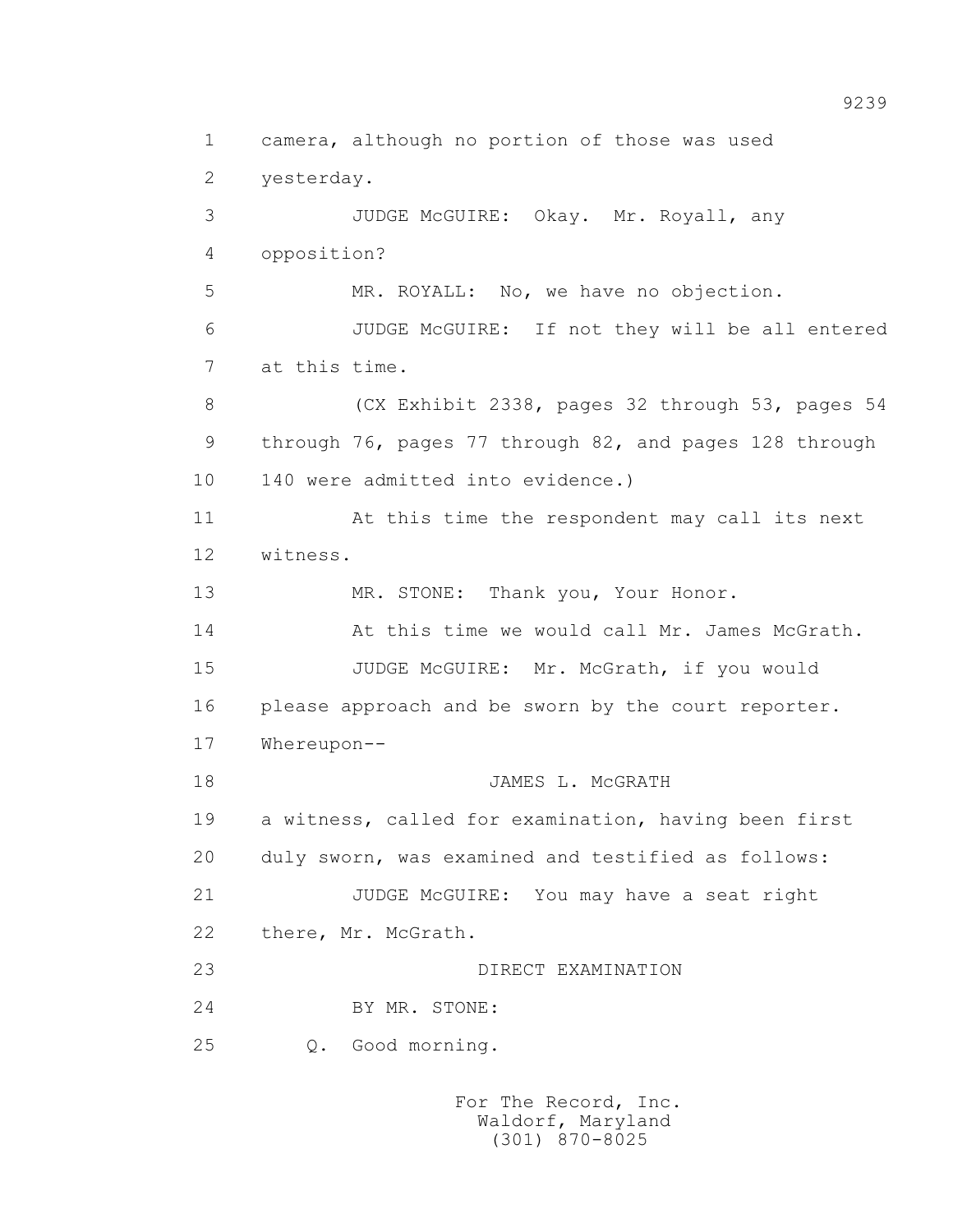1 A. Good morning. 2 Q. Would you state your full name for the record, 3 please? 4 A. James L. McGrath. 5 Q. What part of the country do you reside in, 6 Mr. McGrath? 7 A. Bloomingdale, just outside of Chicago. 8 Q. Where are you currently employed? 9 A. Molex. 10 Q. What kind of business is Molex in? 11 A. Molex makes interconnects, electronic 12 connectors for computers, telecom. 13 Q. Are they involved in any way with the business 14 of DRAMs? 15 A. We don't make DRAMs. We make connectors that 16 accept modules with DRAMs on them. 17 JUDGE McGUIRE: Can I interject here just so I 18 understand, how is that spelled, Molex? 19 THE WITNESS: M-o-l-e-x. 20 JUDGE McGUIRE: I'm sorry, Mr. Stone, go ahead. 21 BY MR. STONE: 22 Q. Are you here pursuant to a subpoena, 23 Mr. McGrath? 24 A. Yes, I am. 25 Q. Let me go back a little bit and get a little For The Record, Inc.

 Waldorf, Maryland (301) 870-8025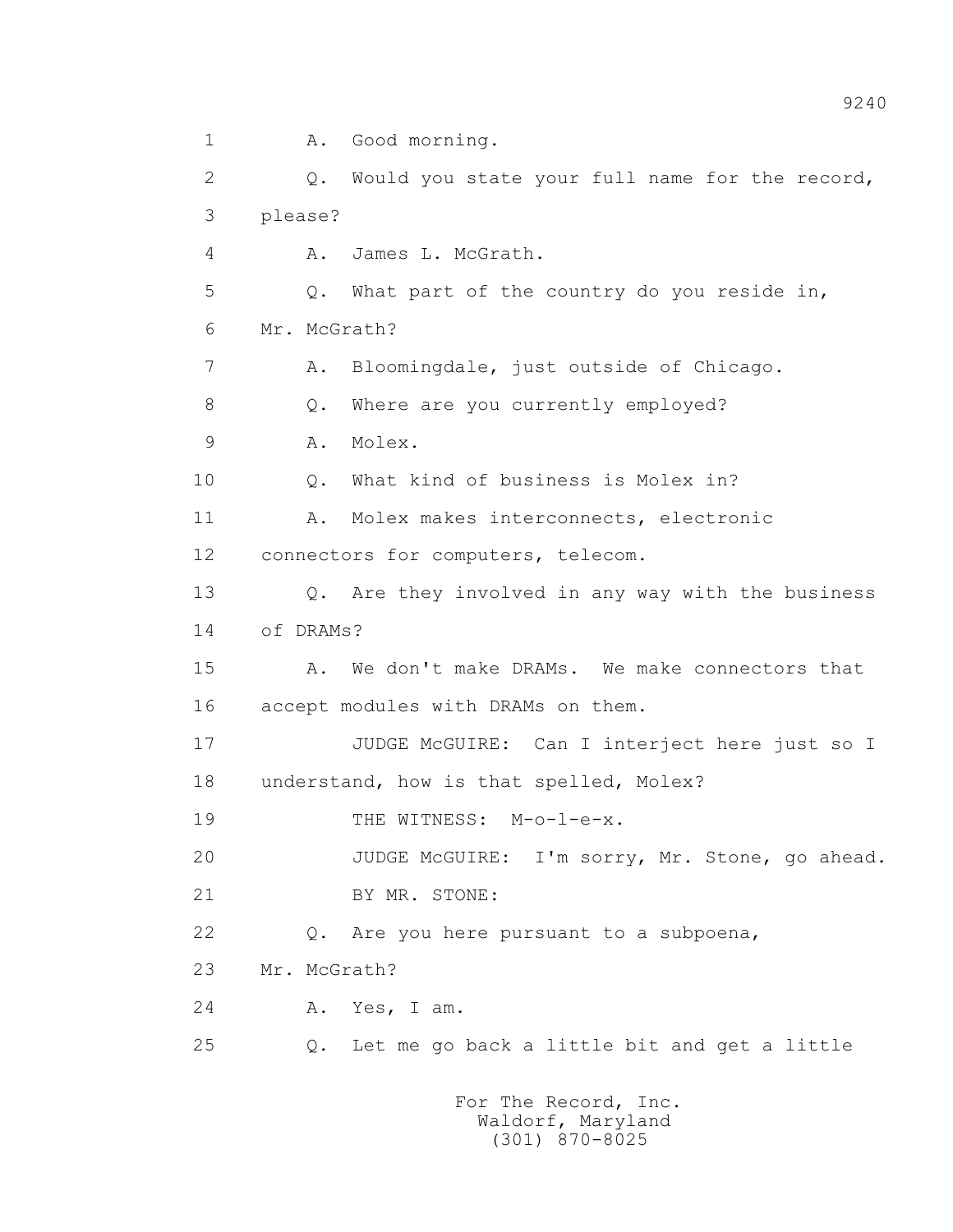1 bit of your background, if I might.

 2 Could you just briefly tell us your educational 3 background?

 4 A. I've got a BS in Engineering Mechanics from the 5 University of Illinois, and a Master's in Management 6 from Kellogg Northwestern.

 7 Q. And when did you first start full-time 8 employment?

9 A. In 1970.

10 Q. And what was your first employment?

11 A. I worked for Illinois Power Company.

12 Q. And how long were you there?

 13 A. I was there just a short time when I was asked 14 to come and serve my country, so that kind of

15 interrupted that employment.

 16 Q. After your time in the service did you resume 17 full-time employment in the private sector?

18 A. Yes, I did.

19 Q. What did you do then?

 20 A. When I came back I worked for a company called 21 Reliable Electric Company in Franklin Park, Illinois.

22 Q. How long were you there?

23 A. About three-and-a-half years.

24 Q. What was your next employment?

25 A. I moved to a company called TRW Power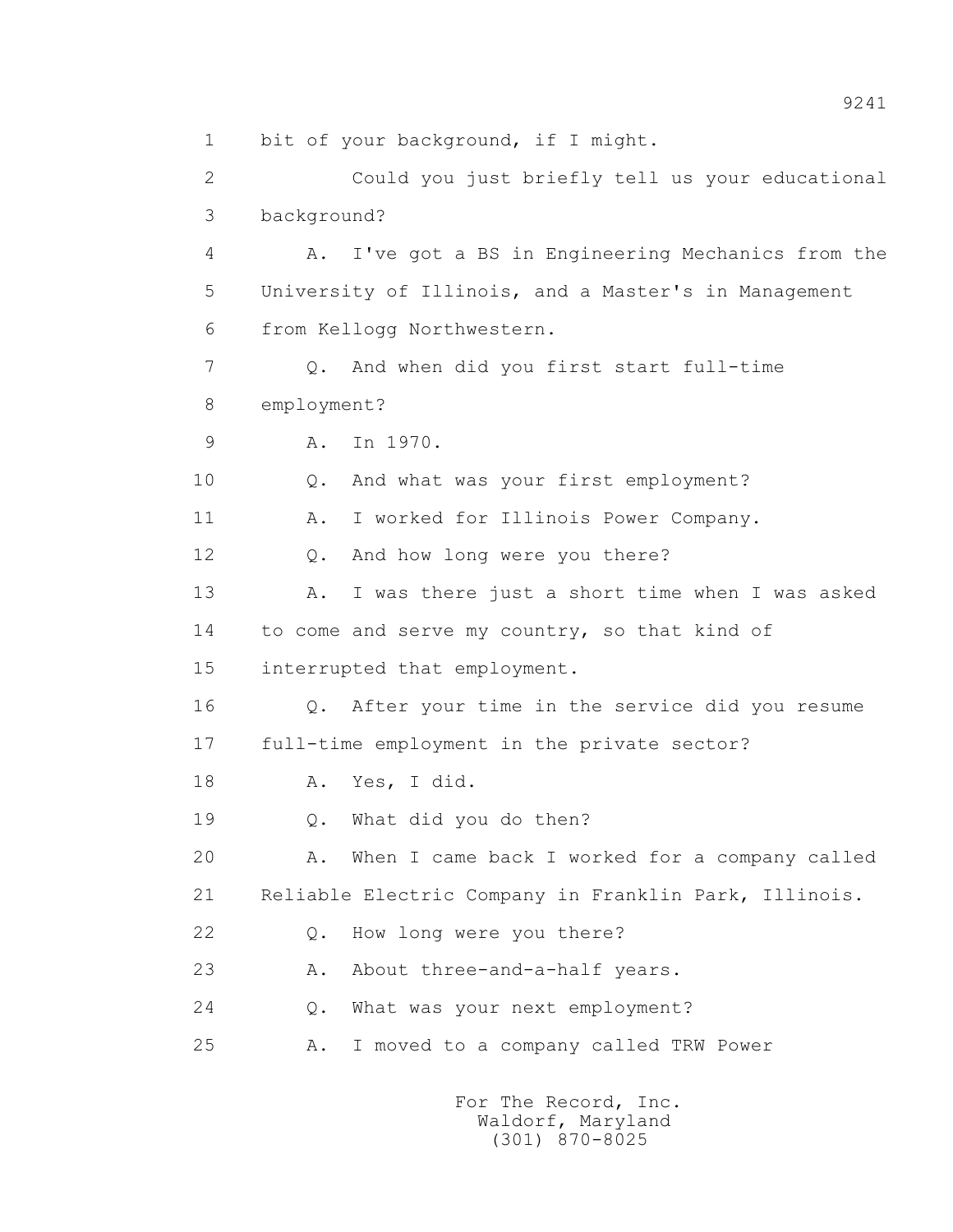1 Connectors. I stayed there for about two years until 2 TRW ended up closing that division. 3 Q. And then what did you do after that? 4 A. I moved to a sister company, TRW Cinch 5 Connectors, and I stayed there for about 13 years. 6 Q. Then what after that? 7 A. In 1987 I moved from Cinch to Molex, where I'm 8 still employed. 9 Q. What was your first position at Molex? 10 A. Product manager. 11 Q. After that did you receive a further promotion? 12 A. I received a series of -- within the product 13 management group a series of keeping the same title but 14 increased responsibilities and getting more products or 15 more technical products, up until like 1992, when I was 16 given the SIMM memory module connector product line, 17 which is a major product line for Molex. 18 Do you want me to do my whole history? 19 Q. No. Is SIMM, S-I-M-M? 20 A. Correct. 21 Q. When you got responsibility for the SIMM 22 product, was that your first exposure to DRAMs? 23 A. Yes. 24 Q. And what year was that? 25 A. That was October 1992.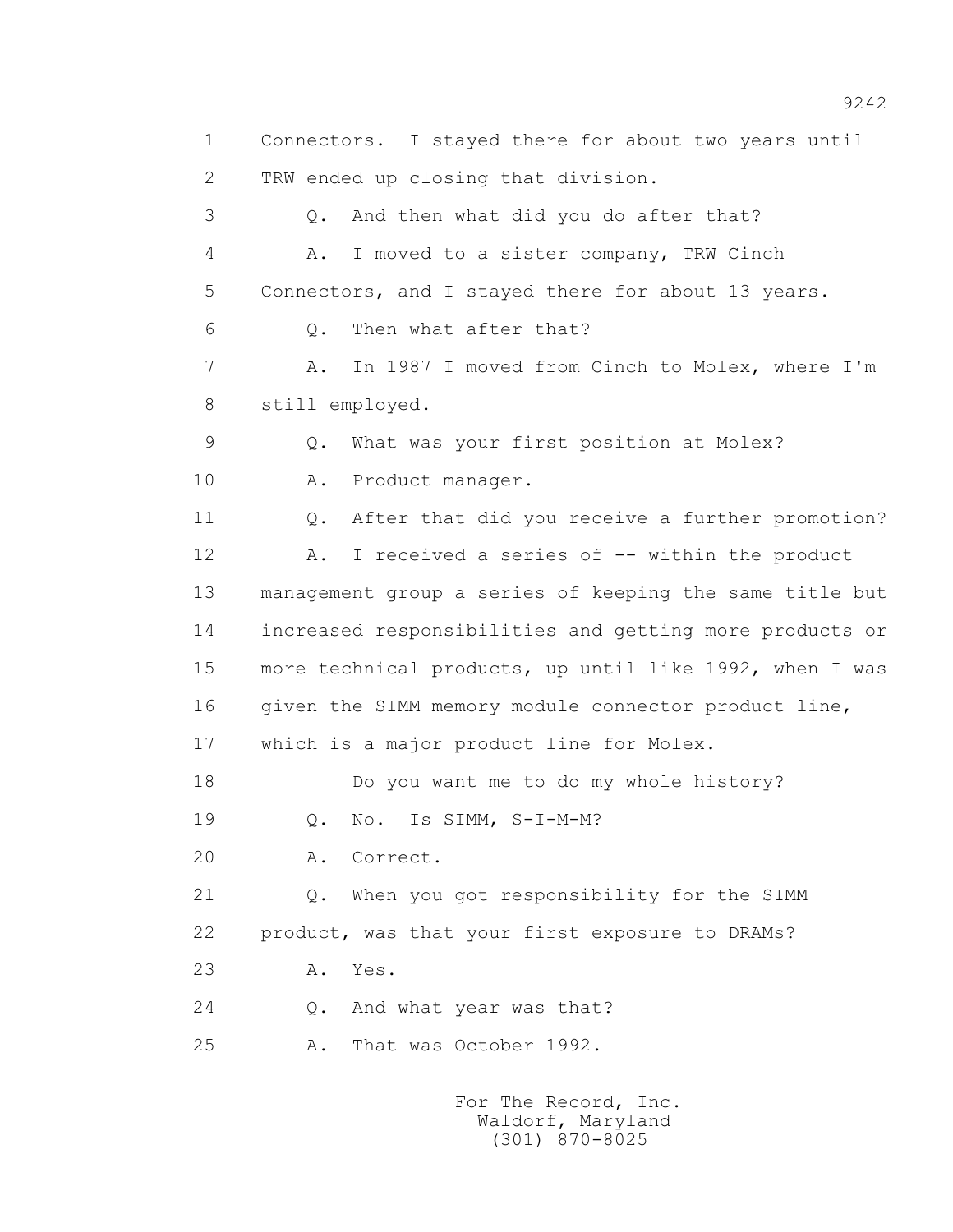1 0. What is your current title at Molex? 2 A. Director of Strategic Products. 3 Q. Did there come a time when you started 4 attending JEDEC meetings? 5 A. As soon as I became SIMM product manager, all 6 the connectors that we did at SIMM related to something 7 that JEDEC was doing at the time, so I immediately took 8 over responsibility. Molex was already a member of 9 JEDEC, so I became the JEDEC -- the designated person 10 to attend the JEDEC meetings. 11 Q. When was that in time? Do you remember a rough 12 date when you started attending? 13 A. The first meeting I went to -- the first one I 14 could go to was December of 1992. 15 Q. And have you been attending with some 16 regularity since then? 17 A. Yes. 18 Q. When you first started attending were there 19 particular committees or subcommittees of JEDEC that 20 you attended more frequently than others? 21 A. There are two basic groups that relate to what 22 I do with memory modules. The first one I went to in 23 December of '92 was JC 42, which was the electrical 24 designation or specification of a module, and there's a 25 mechanical group called JC 11. I attend JC 11 much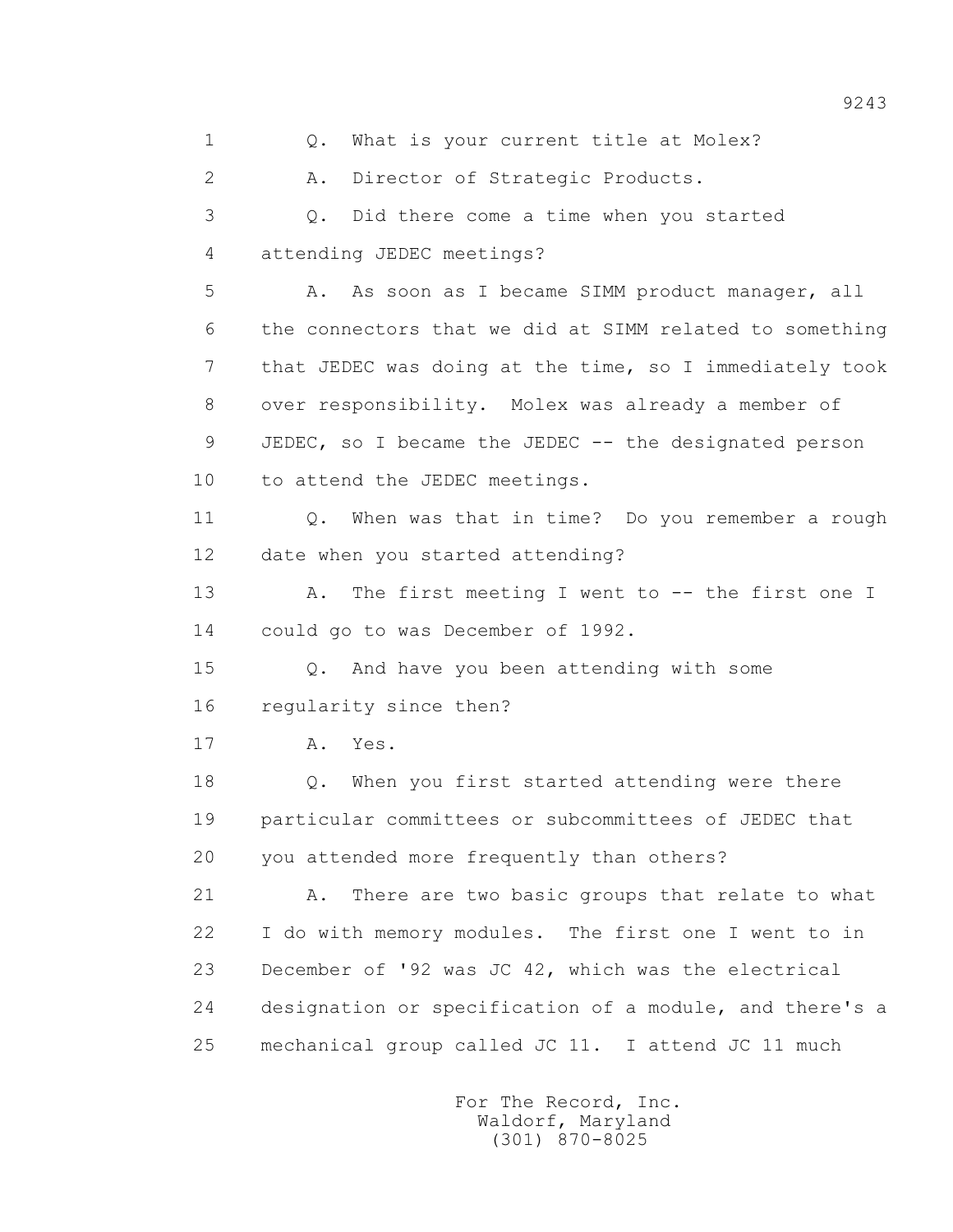1 more regularly than I do JC 42.

 2 Q. I want to ask you about the time period from 3 when you began attending in December of 1992, up until 4 let's say the end of 1996, if I can? 5 A. Okay. 6 Q. So that's going to be the focus of my 7 questions. 8 Based on your involvement in JEDEC during that 9 time period, '92 to '96, did you come to have some 10 understanding of the JEDEC patent policy? 11 A. I think I did, yes. 12 Q. And how did you come to that understanding? 13 What were the things that you obtained that 14 understanding from? 15 A. There was a gentleman, I'm not sure if he held 16 a committee position, his name was Jim Townsend. He 17 would keep track of any patents that were related to 18 the work of JEDEC, and he would have a time slot at 19 every meeting where he would review -- he would -- we 20 did everything with view foils at that time. He would 21 put a view foil of an outline of what the JEDEC patent 22 policy was, and then review any patents that might have 23 any relevance. 24 Q. Was that the principal source of your

25 understanding, what he would say at the meetings and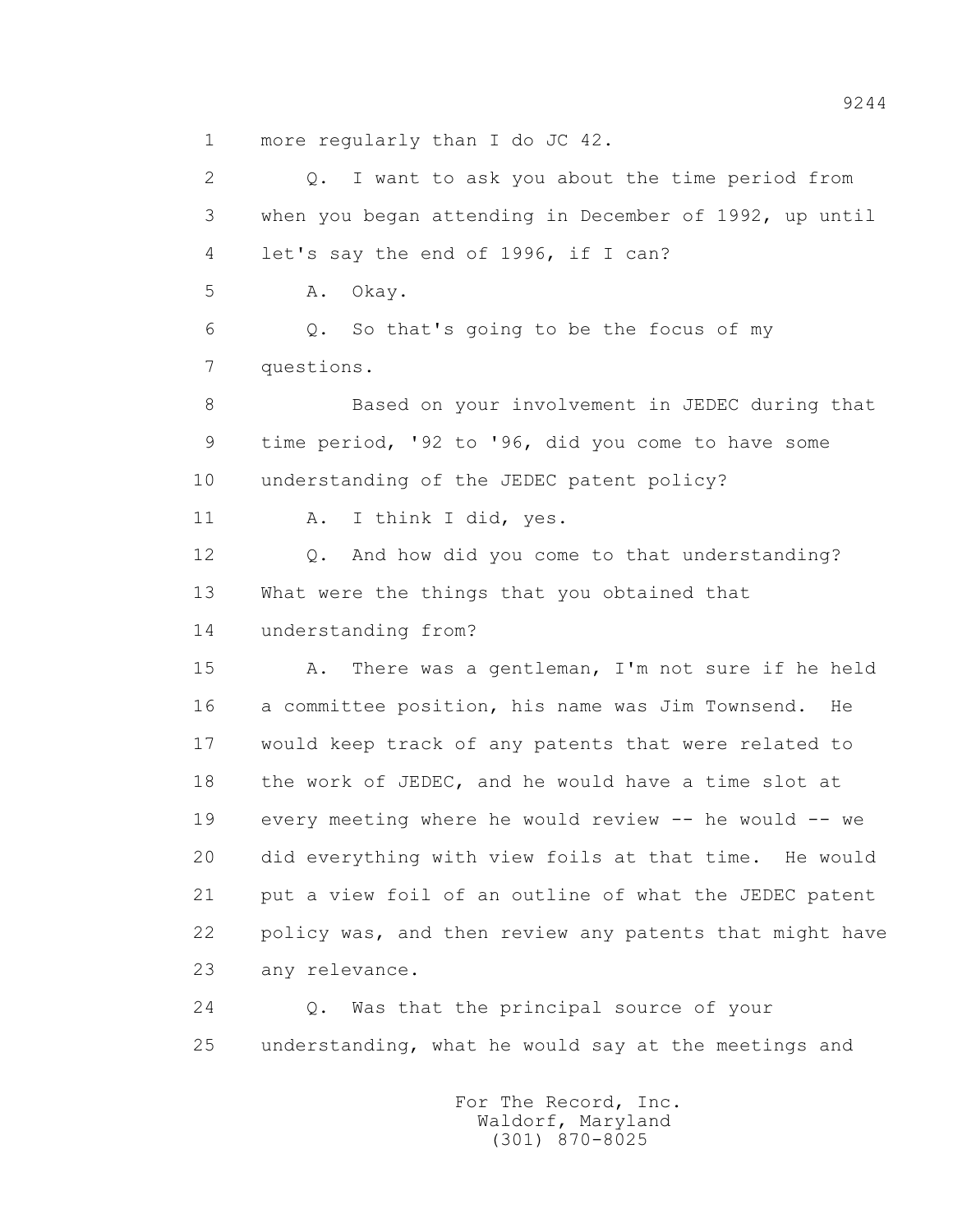1 his view foils?

 2 A. Yes. 3 Q. During the time period '92 to '96 did you have 4 an understanding there was an expectation on the part 5 of JEDEC that patents would be disclosed if they fell 6 within certain categories or criteria? 7 A. Yes. 8 Q. Did you have an understanding during that time 9 period with respect to whether there was an expectation 10 that patent applications would be disclosed? 11 A. There was, I think, an expectation that patent 12 applications would be disclosed. I don't recall that 13 that was done very frequently though. 14 JUDGE McGUIRE: You mean -- when you say that 15 you mean that it was not done often because there 16 weren't that many applications to be disclosed or of 17 the applications that could have been disclosed only 18 some of them that were disclosed to your knowledge? 19 THE WITNESS: I think it's the second case, 20 only some of them. 21 JUDGE McGUIRE: Okay. Mr. Stone. 22 BY MR. STONE: 23 Q. Do you recall Mr. Townsend ever, in his 24 presentations, saying that patent applications should 25 be disclosed?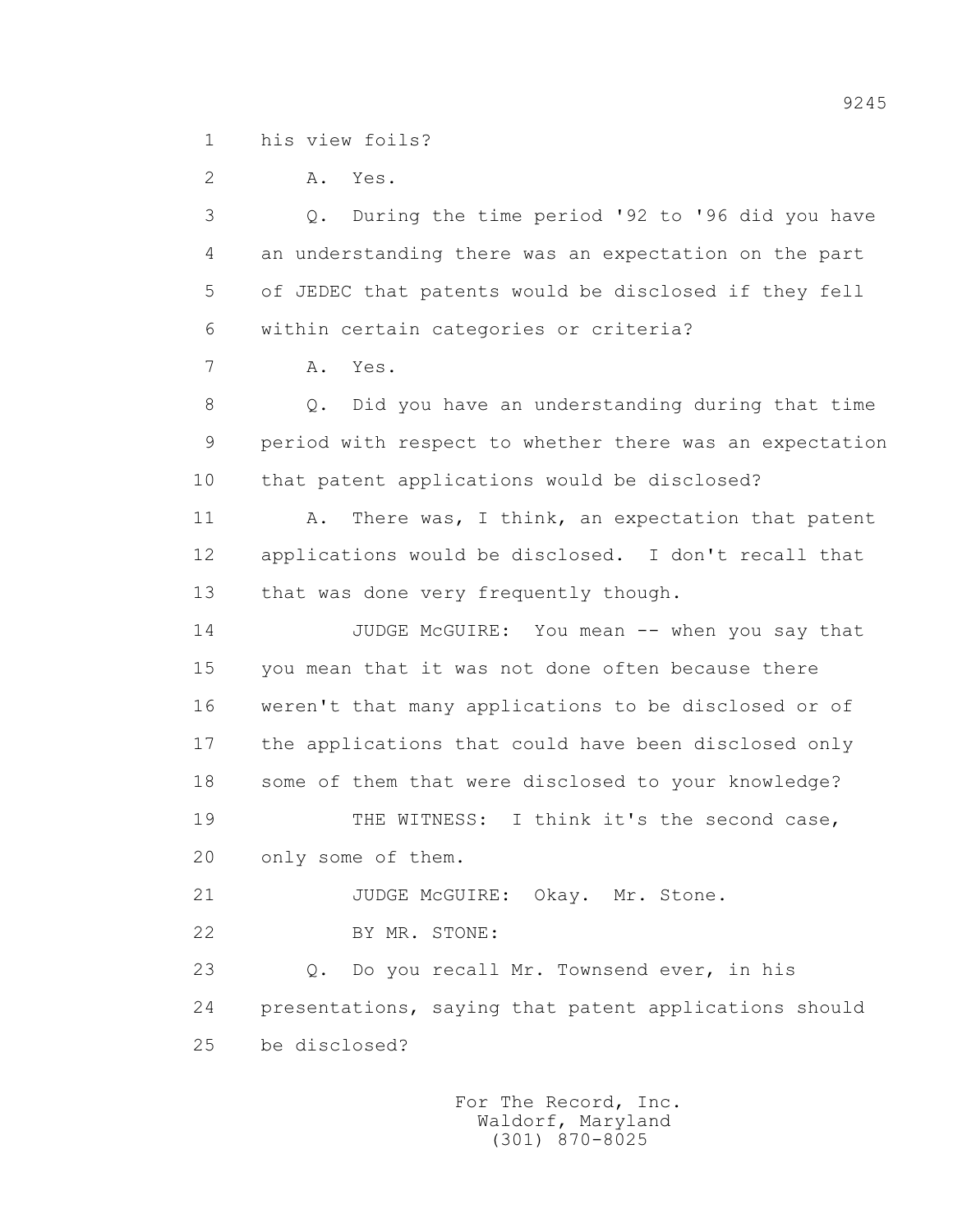1 A. I don't recall.

 2 Q. You don't recall him doing that? 3 A. I don't recall. He may have, but I just don't 4 recall. 5 Q. Do you recall him talking about patents? 6 A. Yes. 7 Q. You do recall from time to time that some 8 patent applications would be mentioned at meetings? 9 A. From time to time somebody would mention that 10 they had a patent application, yes. 11 0. Was there ever an instance when a -- let me 12 back up for a minute. 13 Do you also recall from time to time patents 14 would be disclosed at the meetings? 15 A. Yes. 16 Q. Was there ever an instance when you recall a 17 patent was disclosed and someone in the audience or in 18 attendance said why wasn't this disclosed when it was 19 an application? 20 A. I don't recall that, no. 21 Q. Was it your understanding from what 22 Mr. Townsend said that the expectation of disclosure 23 was limited to patents and did not extend to patent 24 applications, or did you have a different 25 understanding?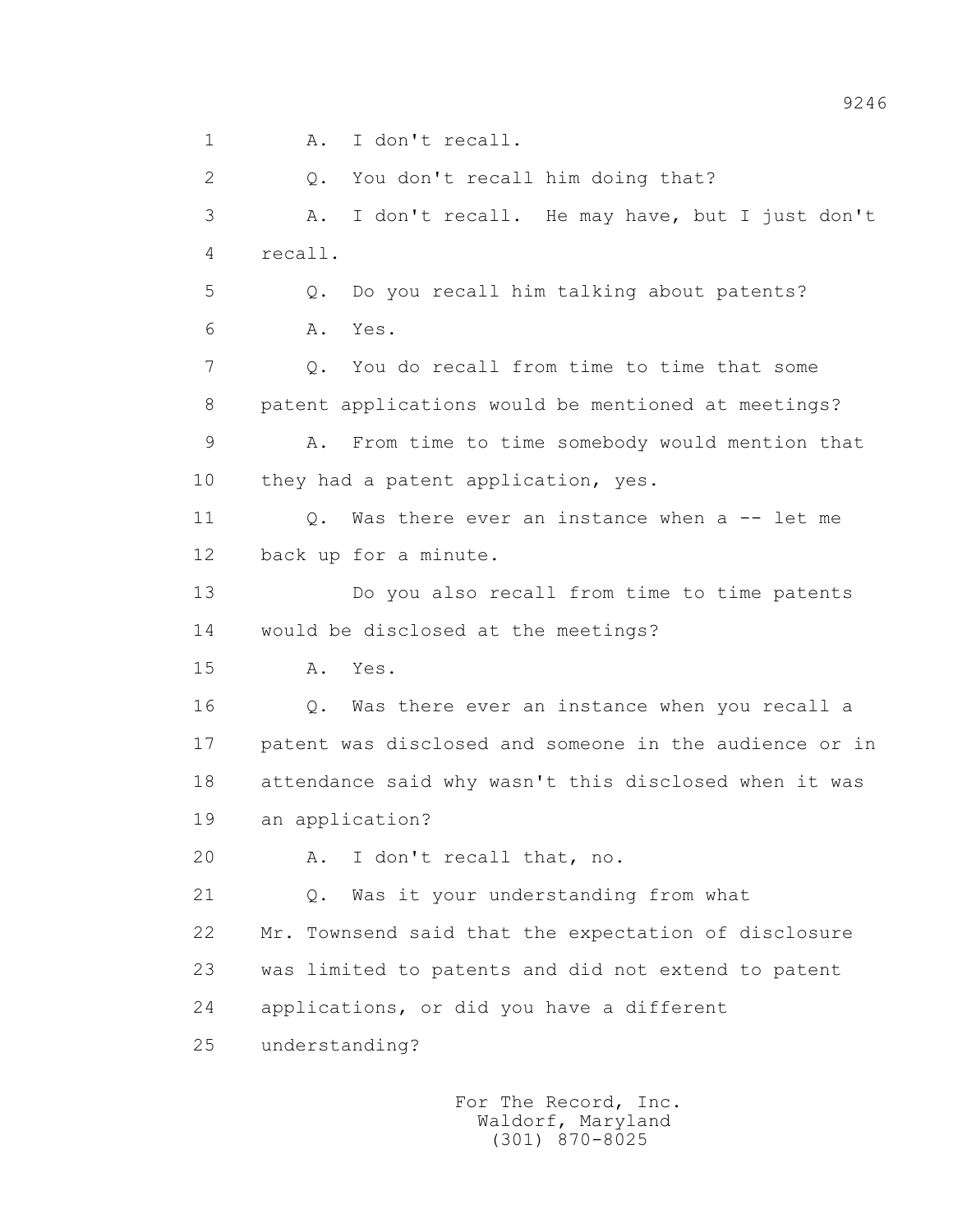1 MR. CATT: Objection, it's asked and answered. 2 JUDGE McGUIRE: Sustained. 3 BY MR. STONE: 4 Q. In the materials, the foils that you recall 5 Mr. Townsend using during the meetings, did you ever 6 see any reference to patent applications? 7 A. As I recall there were at times things that 8 were listed just as a patent application on his list. 9 Q. Was that on something called a tracking list? 10 A. Yes. 11 Q. Did he also put up foils that described to some 12 extent the policy? 13 A. Yes. 14 Q. And do you have any recollection in the time 15 period, '92 to '96 that any of those foils referenced 16 patent applications? 17 A. I can't recall specifically what was in those. 18 I would have to go back and look at my notes. 19 Q. Okay. On the occasions when you do recall a 20 patent application being disclosed do you recall anyone 21 disclosing the claims of that patent application, that 22 is the specific language of the claims? 23 A. I don't recall the claims ever being discussed 24 on application, no. 25 JUDGE McGUIRE: Well then, again, I'm sorry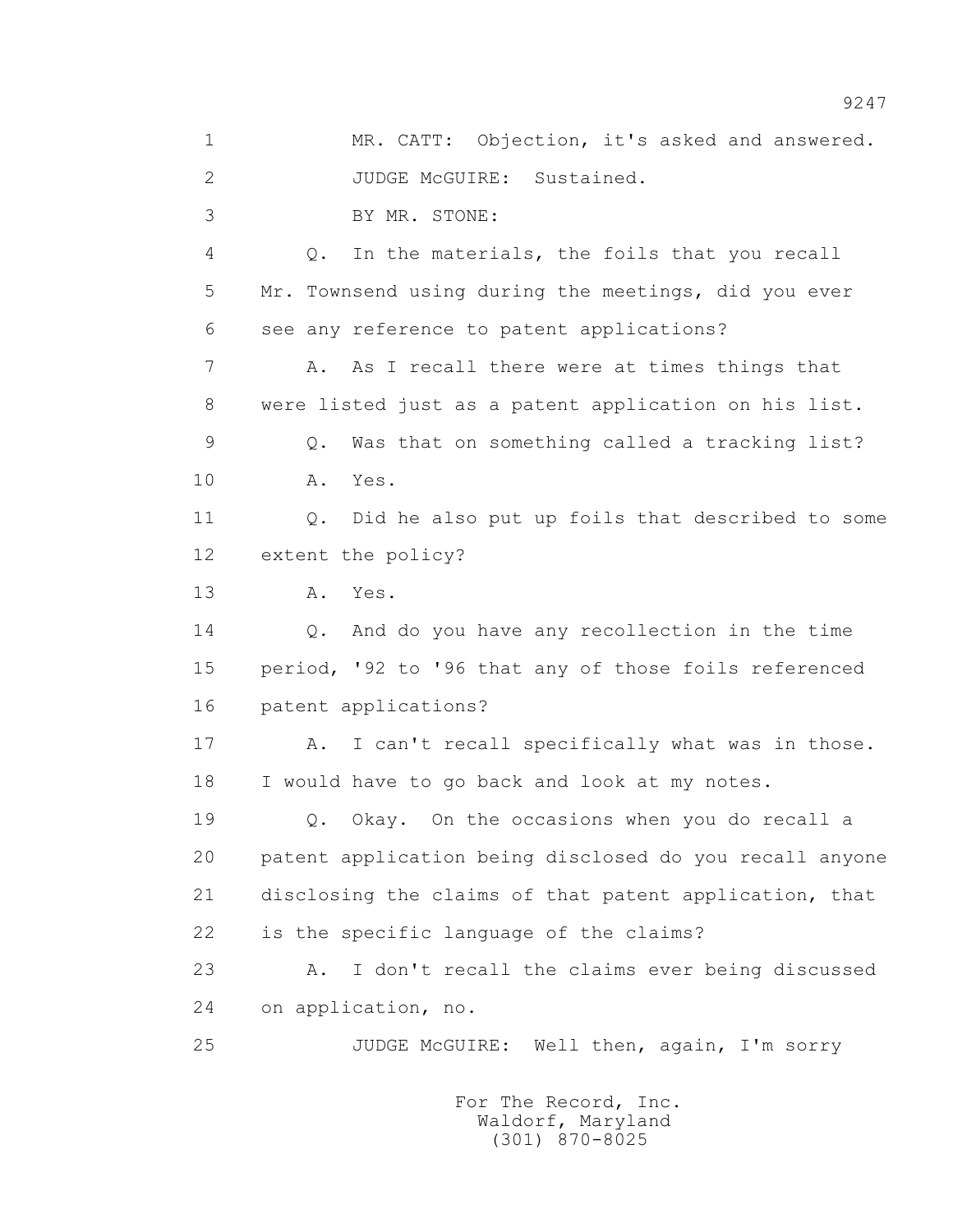1 Mr. Stone to interrupt you, but these are questions 2 that I like to get answered as we approach them so I 3 don't have to go back through it later.

 4 If you don't recall instances where the claims 5 were being discussed, then how would it occur? Did a 6 company stand up and say, yes, we have an application 7 on a concept? How would they explain in those 8 instances where it did occur that they had an 9 application and to the extent that they would offer 10 that information?

 11 THE WITNESS: The way it was done then is the 12 same way it's being done today, is people would just 13 make a comment that they have a patent application and 14 the term would be used such as, "in this technology 15 area," and that was the extent of the disclosure.

 16 JUDGE McGUIRE: Then after that what would 17 happen? Would the chairman or anyone else open the 18 floor up to ask inquiry of that company as to the 19 extent of the invention or --

20 THE WITNESS: Generally not.

 21 JUDGE McGUIRE: What would happen if anyone 22 else had a comment that they wanted to make or an 23 inquiry as to the overall scope of an application? 24 THE WITNESS: I don't recall a lot of 25 discussion on those kind of items at all. It was more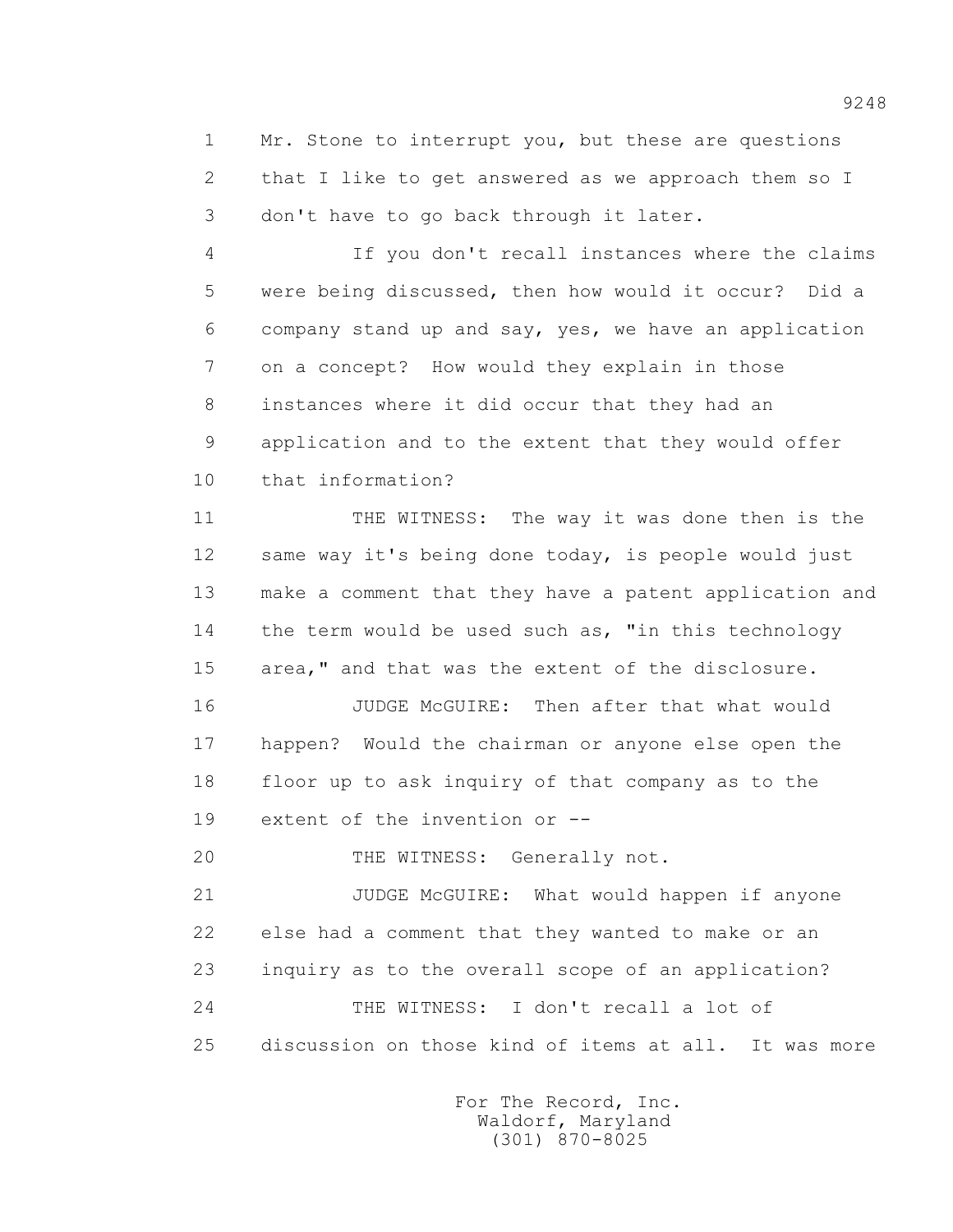1 just, here's the patent policy, does anybody want to 2 add any more patents to this tracking document list. 3 That was -- it was not a long discussion or a long 4 session in these meetings. 5 JUDGE McGUIRE: Okay. Mr. Stone. 6 MR. STONE: Thank you, Your Honor. 7 BY MR. STONE: 8 Q. Let me ask you. I put two binders in front of 9 you, Mr. McGrath, and let me ask you if you would to 10 just turn to the first binder. Binder number 1 should 11 be on the top, and turn to JX 22, which is towards the 12 back. 13 Do you have JX 22 in front of you? 14 A. Yes, I do. 15 Q. You see there a number on the bottom on the 16 right-hand corner, that is the exhibit number, and a 17 dash, and that's the page number. If we stay on JX 22 18 for just a moment and look up at the top. 19 Do you recognize these to be minutes of a JEDEC 20 meeting? 21 A. Yes. 22 Q. Would you receive JEDEC meetings from time to 23 time following meetings you attended? 24 A. Correct. Yes, sir. 25 Q. Are these the minutes for the meeting you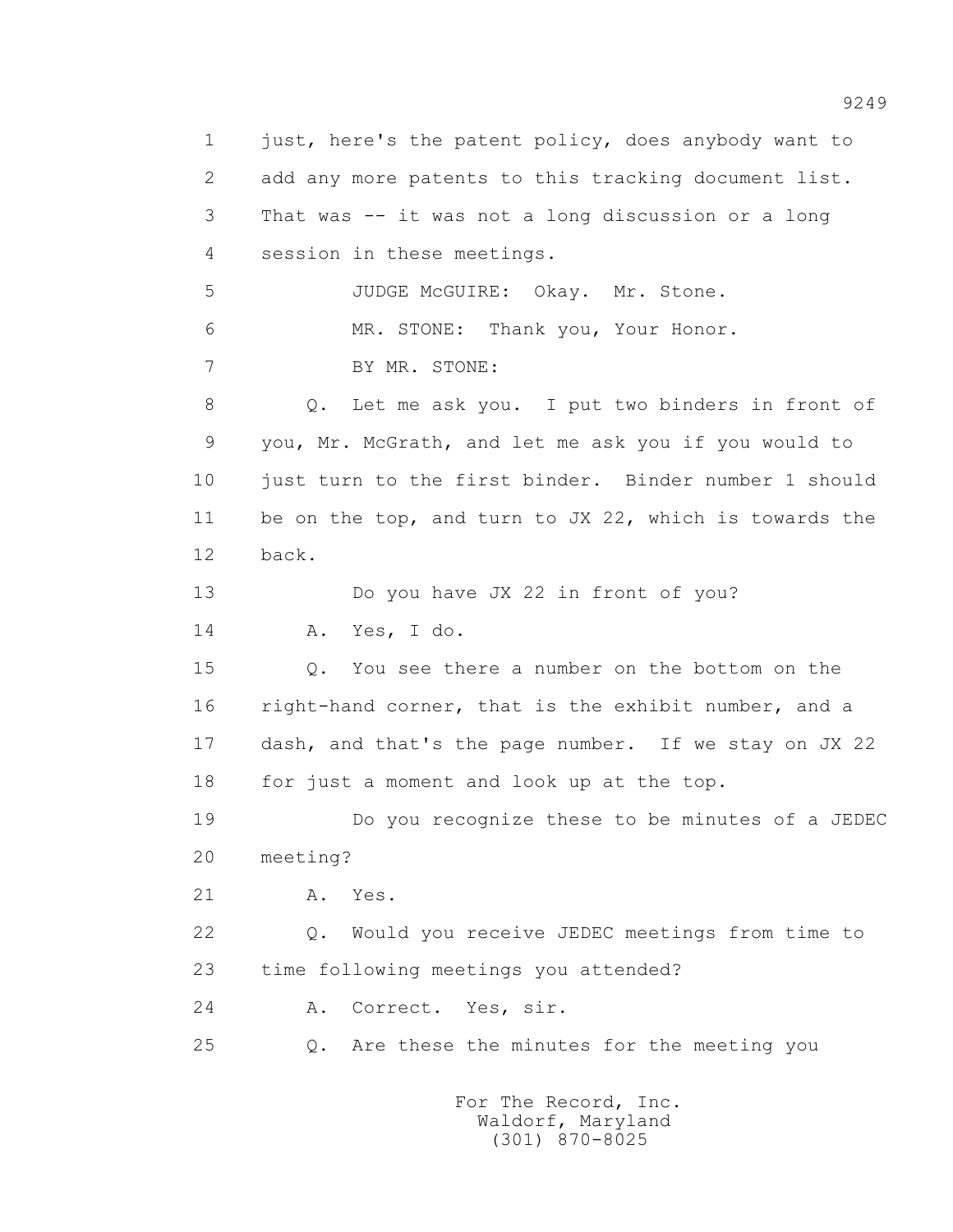1 attended?

 2 A. Yes. My name was on there so I had to sign in 3 to have it appear.

 4 Q. Okay. Turn if you would then to page 3, and 5 let me draw your attention to paragraph number 3 of 6 this document where it says, "Patent Presentation." 7 And in the first sentence it says, "Mr. Townsend made a 8 presentation (see Attachment A.)" Do you see that 9 reference?

10 A. Yes, I do.

11 0. Was it -- if we now turn to Attachment A, which 12 begins, I believe, on page 12, if you could turn to 13 that page. And directing you to page 12, do you see 14 where it says Attachment A in the upper right corner? 15 A. Yes.

 16 Q. Would this indicate to you this is the 17 Attachment A referred to earlier?

18 A. Yes.

 19 Q. Look if you would at pages 12 through -- go at 20 least through page 16, and tell me if you recognize 21 these to be the types of information that Mr. Townsend 22 would show during the time period '92 to '96?

 23 A. This is typical what Jim would show, especially 24 the list of patents here.

25 Q. Let's turn to that list of patents that begins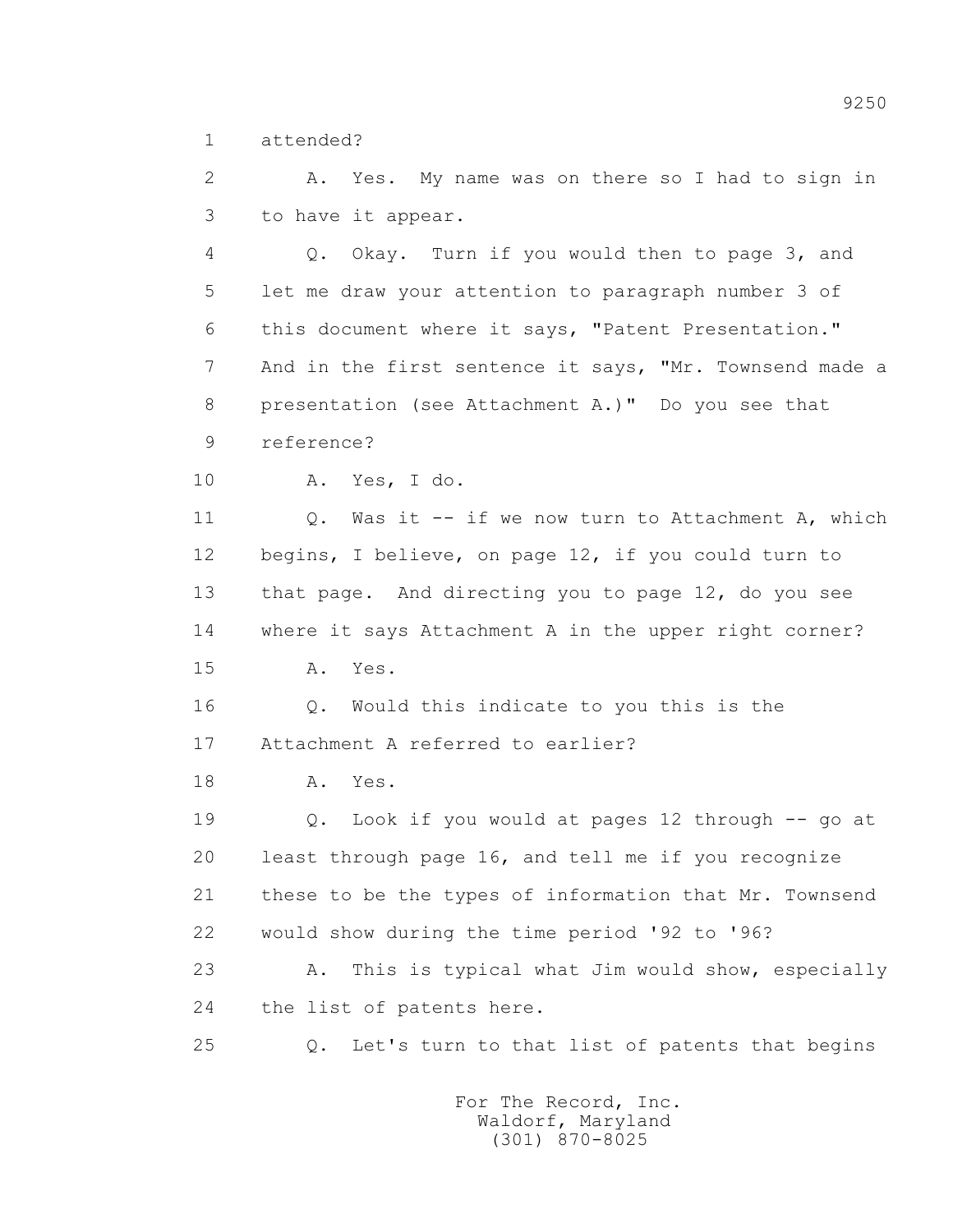1 on page 14, if we can. You'll notice there's a patent 2 part way down, about a third of the way down the list, 3 that has Fujitsu as the holder, and under patent number 4 it says "pending"? 5 A. Okay. 6 Q. Do you see that reference? 7 A. Yes. 8 Q. Was it your understanding in the '92 to '96 9 time frame that a reference to pending would likely 10 mean a reference to a patent application? 11 A. Yes. 12 Q. So with respect to those items listed on this 13 tracking list, where it says pending, that would be 14 your best understanding, is that those referred to 15 applications? 16 **A.** Yes. 17 Q. And your best recollection is that as to those 18 particular items no one ever disclosed the text of any 19 of the claims of those applications? 20 MR. CATT: Objection, leading. 21 MR. STONE: Certainly. Let me rephrase. 22 BY MR. STONE: 23 Q. Do you recall anyone disclosing the claims of 24 any of those applications at any of the meetings at 25 which you were in attendance?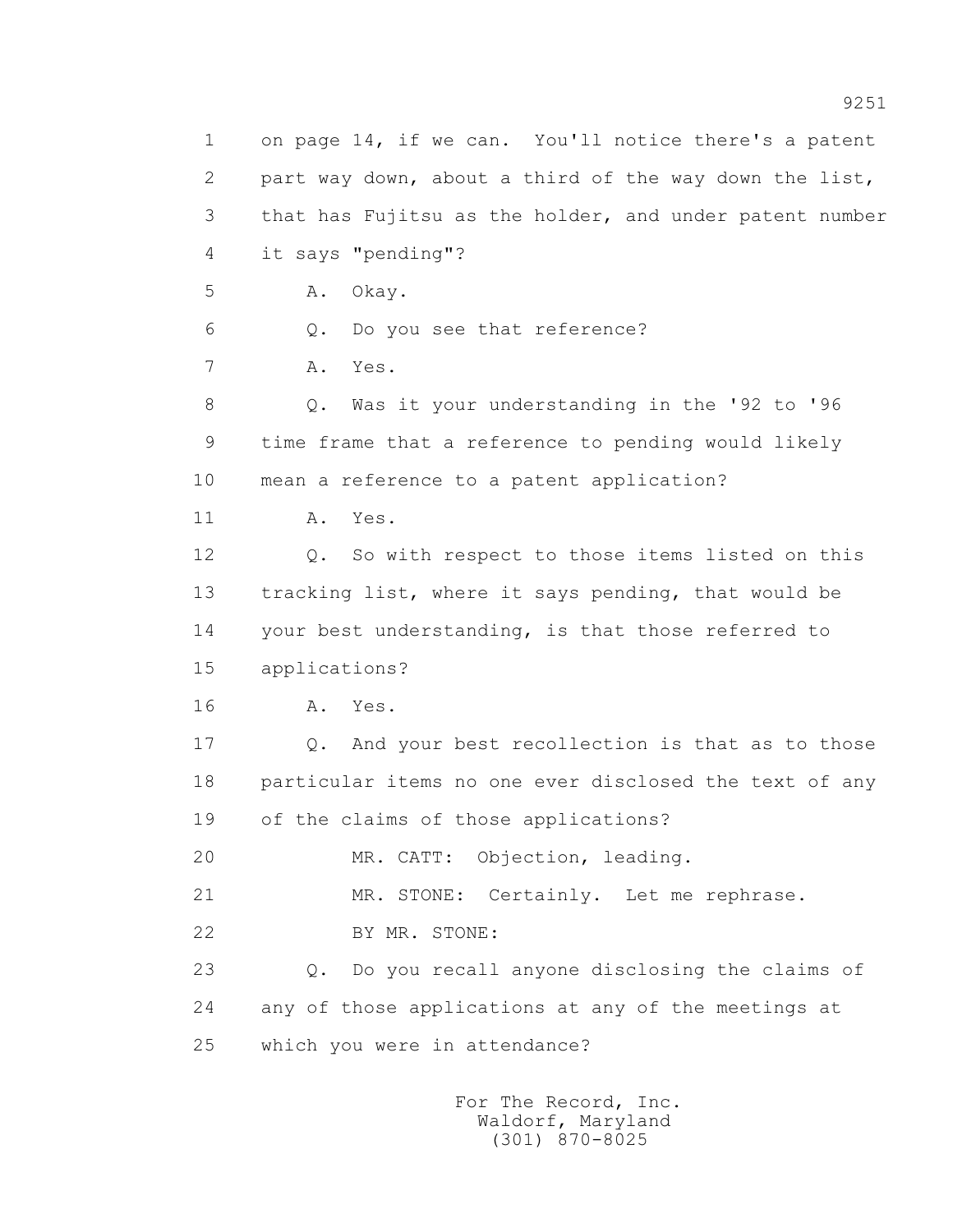1 A. I don't recall that happening, no. 2 Q. Did you ever identify a patent for anyone 3 during the time frame, '92 to '96? 4 A. Yeah. There was one time that I did -- our 5 legal group came across something that had to do, I 6 think, with SIMM, and I just took a cover sheet and 7 faxed it to Jim Townsend, because I noticed that patent 8 wasn't on his list. 9 Q. Was that a patent that had been issued to 10 Molex? 11 A. No. 12 Q. It was a patent of some other company? 13 A. Correct. 14 Q. Did that patent then show up on the tracking 15 list later? 16 A. I assume it did. I don't recall. I don't 17 remember. 18 Q. Okay. Was it your understanding -- did you 19 have an understanding as to what patents -- trying to 20 think how best to the phrase this -- what patents 21 needed to be disclosed? Let me frame it differently. 22 Did you understand there to be any relationship 23 between whether you might need a license and patent and 24 if you were to practice the standard and whether that 25 patent should be disclosed?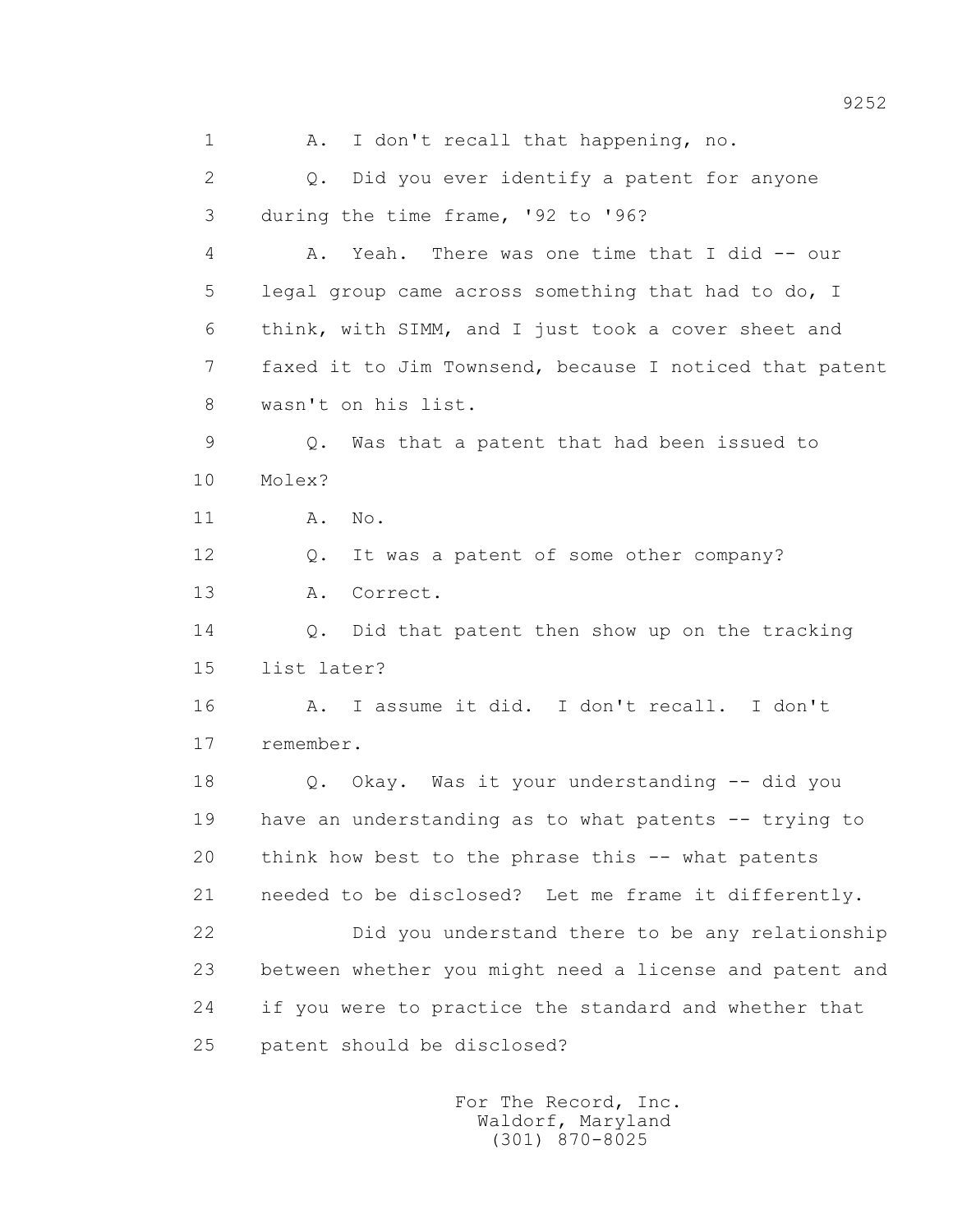1 A. My understanding was that if a patent read on 2 the work that JEDEC was doing it was your obligation to 3 disclose it to the group. 4 Q. Were you present at any meetings where persons 5 from other companies said they had a lot of patents and 6 weren't going to disclose them all? 7 A. I don't remember anything like that being said, 8 no. 9 Q. You don't recall that. 10 Did you know Mr. Kelley from IBM? 11 A. Gordon Kelley was chairman of the group. I 12 knew Gordon. I didn't know him well. 13 Q. Okay. Let me ask you to look if you could at 14 JX 25, which is in your next binder, unfortunately, and 15 it's the first tab in your next binder. 16 A. Okay. 17 Q. And, again, do you recognize JX 25 as minutes 18 from a JEDEC meeting that was held in 1995? 19 **A.** Yes. 20 Q. And were you in attendance at this meeting? 21 A. Yes. 22 Q. Okay. And look again if you would at page 3 of 23 JX 25, down at the bottom under the heading, "Patent 24 Presentation"? 25 A. Okay.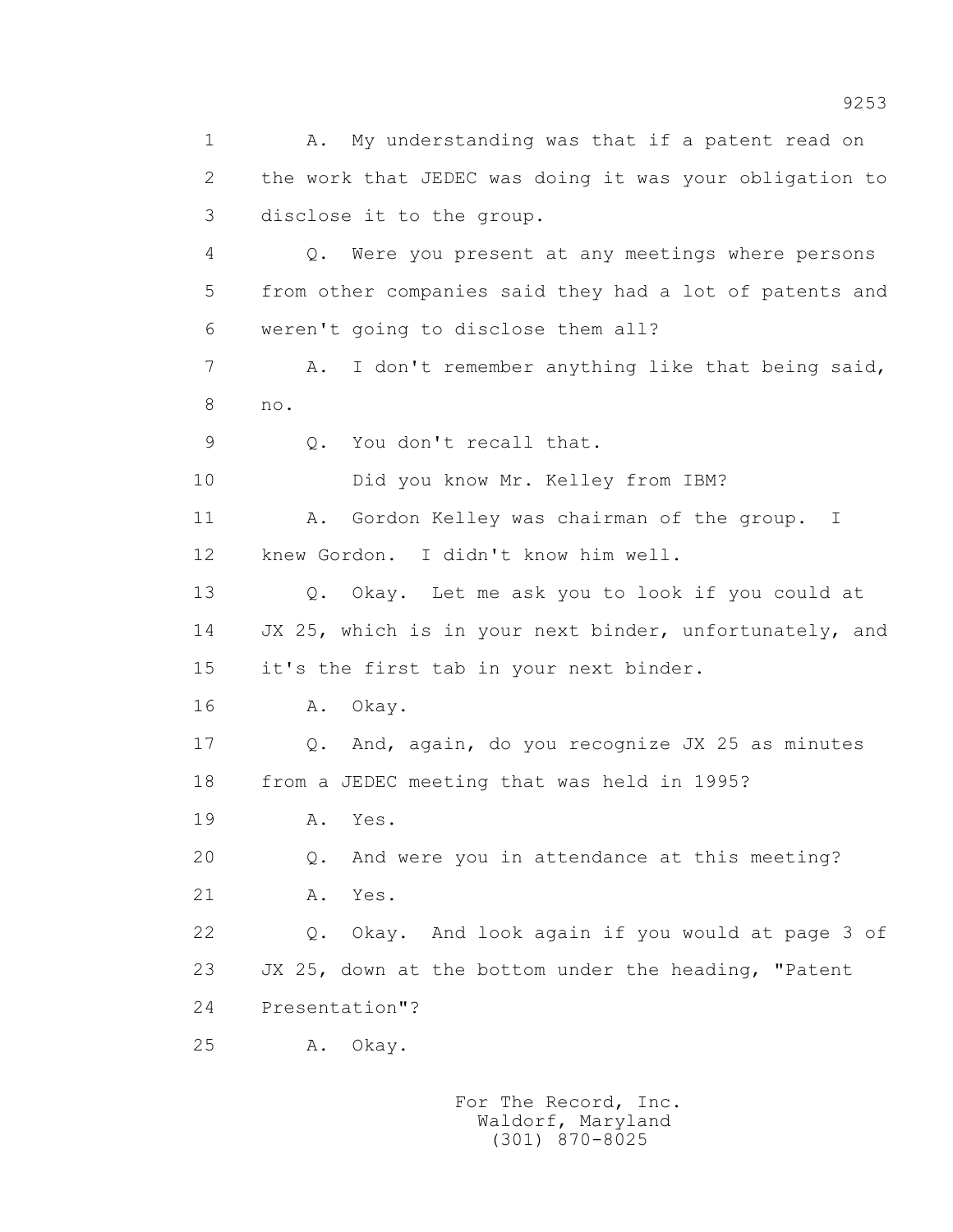2 A. Yes. 3 Q. If you would turn to page 18 of this document, 4 and looking at pages 18 through 22, are these again the 5 type of foils that you recall Mr. Townsend using during 6 the course of meetings that you attended in the '92 7 through '96 time frame? 8 A. Yes. These are very similar to the exhibit you

1 Q. You see there it references Attachment B?

9 had me look at before.

 10 Q. Okay. I'm going to ask you to look at a couple 11 other documents, Mr. McGrath, and see if you recall 12 seeing these during the time period '92 to '96.

 13 If we could go back to binder 1. I apologize 14 for making you jump binders.

 15 Look at the first document if you would, which 16 is RX 1211.

17 A. Okay.

 18 Q. Do you recall having been given or seen this 19 document during the time period '92 through '96?

 20 A. When I first took over the JEDEC responsibility 21 I had a lot of documents about JEDEC and took most of 22 those and put them on the shelf and probably paged 23 through them, but a specific document I can't remember 24 whether I really read any one of these in particular at 25 that time.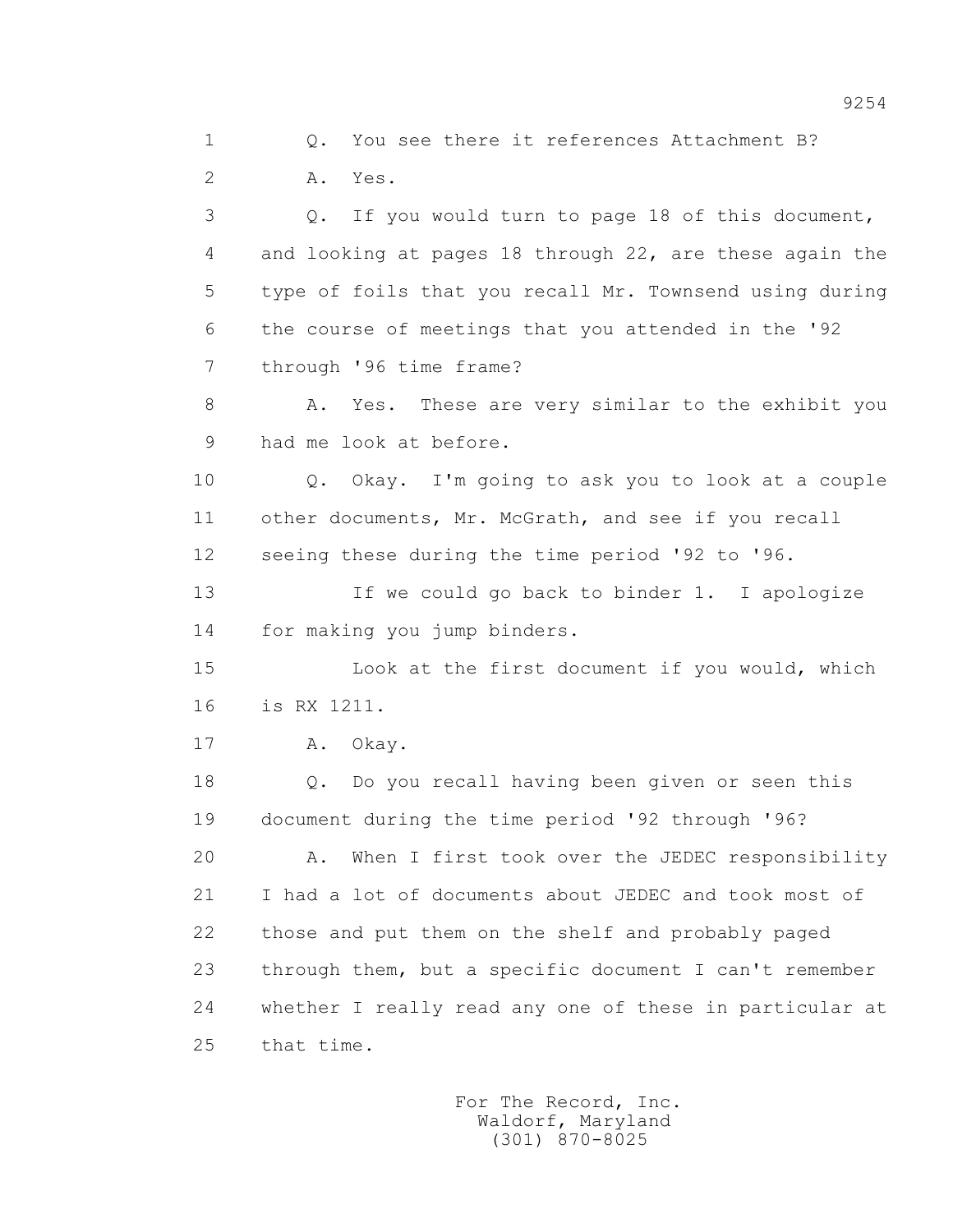1 0. Okay. Did you at any time in the time frame, 2 '92 through '96, look at any of the documents you 3 received with respect to JEDEC to go through and see 4 what any written policies there might be with respect 5 to patents?

 6 A. I generally didn't look at the policies that 7 JEDEC was sending out. I would spend most of my time 8 just reviewing the ballots. That was time consuming 9 enough.

 10 Q. Okay. Was it your understanding -- did you 11 have an understanding -- let me ask it this way -- did 12 you have an understanding as to whether you -- let me 13 rephrase it.

 14 In your experience during the time period '92 15 through '96 did the JEDEC committee change what it was 16 doing in terms of standards it was developing upon 17 learning of a patent?

18 A. I don't recall that we ever made a change in 19 direction because of a patent being disclosed.

 20 Q. Do you ever recall any change in direction 21 because of a patent application?

22 A. No.

 23 Q. As you understood the information that was 24 available about patent applications in the time period, 25 '92 to '96, was there sufficient information to know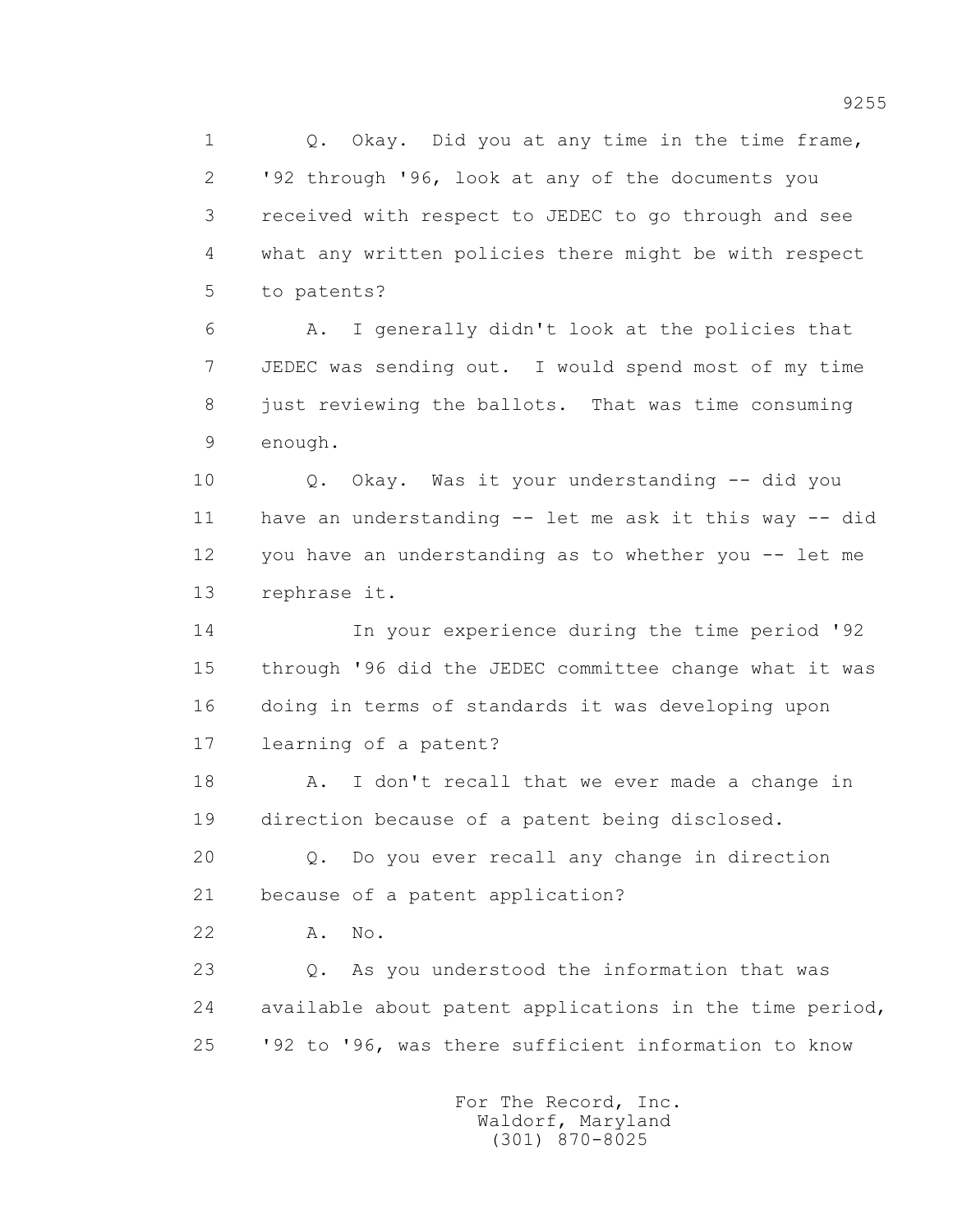1 what that patent application might ultimately cover, so 2 if you wanted to change direction you would know which 3 way to move?

 4 A. Again, I don't recall that there was a lot of 5 detail discussed on any particular patent in the 6 meetings. Those discussions may have happened outside 7 the meeting, but I don't recall that happening in the 8 meeting.

 9 Q. Okay. And if they happened outside the meeting 10 do you recall ever participating in those discussions? 11 A. No, I did not.

 12 Q. Okay. Did there -- you knew that for part of 13 the time you were attending JEDEC meetings Rambus was a 14 member?

15 A. Yes.

 16 Q. And did there come a time you learned that 17 Rambus was no longer attending meetings?

18 A. Yes.

 19 Q. Was there any discussions that you can recall 20 of Rambus, after Rambus stopped attending meetings? 21 A. Was there a discussion about Rambus in the

22 JEDEC meeting?

 23 Q. Yes. Was Rambus mentioned in meetings after 24 they stopped attending?

25 A. Yes, they would be.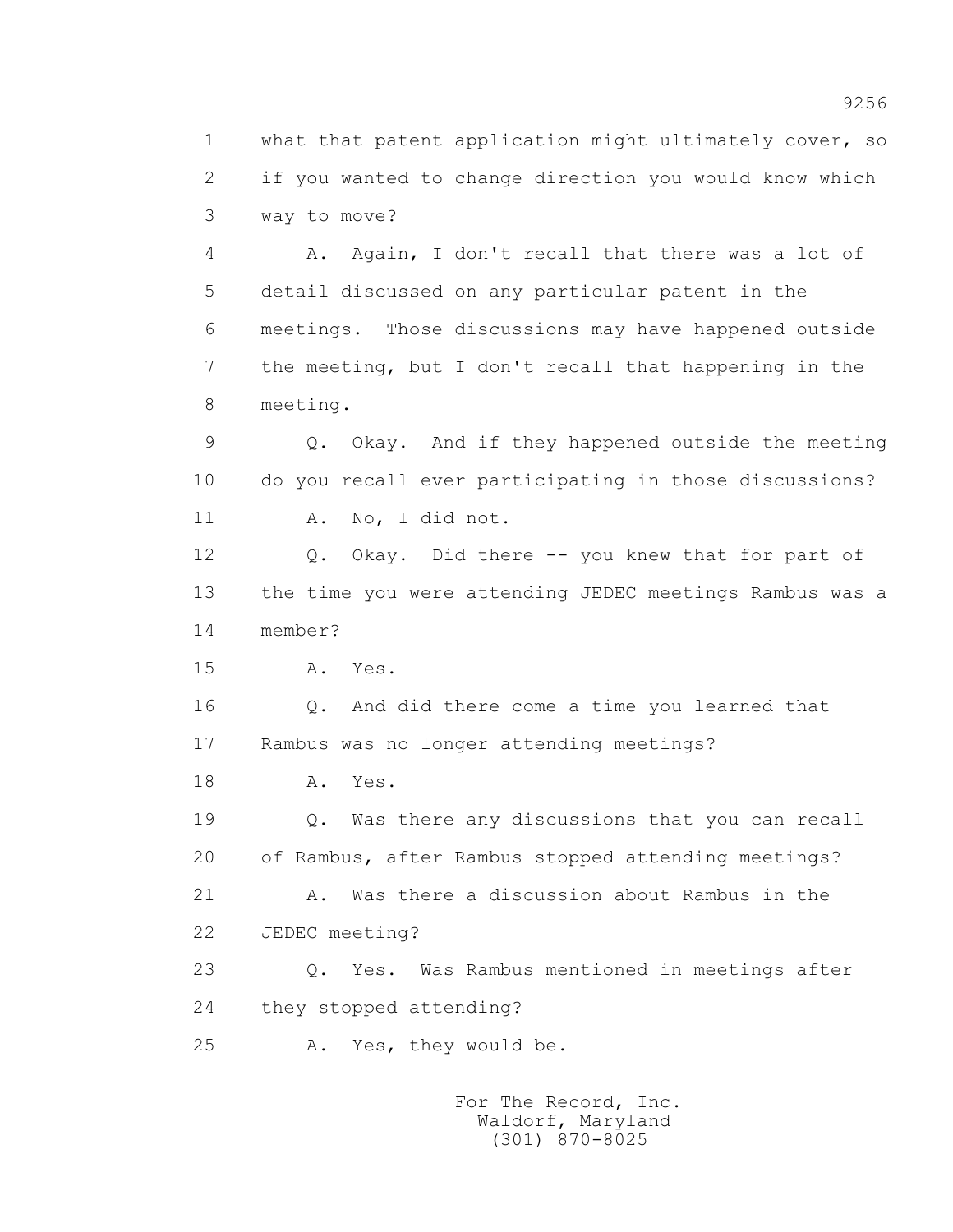1 Q. Do you recall whether the comments in a general 2 sense were positive, negative, or would you describe 3 them in some other way? 4 MR. CATT: Objection, vague. 5 MR. STONE: Let me rephrase. 6 BY MR. STONE: 7 Q. How would you describe, if you can generalize, 8 the nature or discussions or comments made about Rambus 9 after it stopped attending meetings? 10 A. I would say the group was concerned about 11 Rambus technology and concerned that JEDEC hadn't 12 possibly kept up with technology. 13 JUDGE McGUIRE: Wait a minute. I don't 14 understand that question. You say they were concerned 15 with the technology of Rambus, but JEDEC had not kept 16 up with the technology. So what was the concern then? 17 What was the real concern? 18 THE WITNESS: Well, the main issue in memory is 19 bandwidth, how many bits per second can I get, can I 20 access. And the JEDEC group had been slowly moving 21 bandwidths up. And when the JEDEC -- I mean when the 22 Rambus technology came out it had just leapfrogged 23 where JEDEC was in speed in bandwidth by a significant 24 amount. So that was some concern that JEDEC had not 25 kept up with memory technology.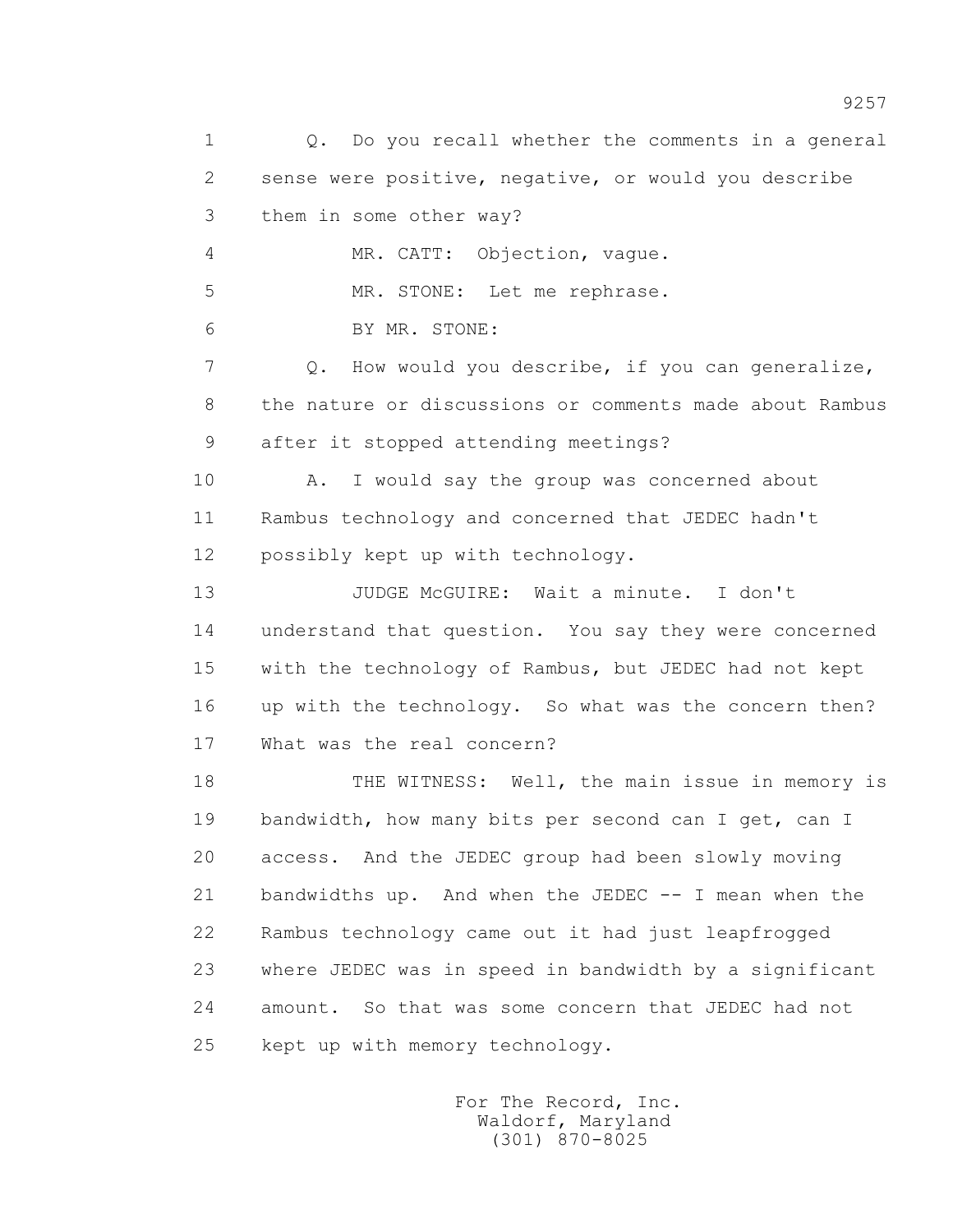1 JUDGE McGUIRE: But the import of his inquiry 2 was what was the attitude at that time, having had 3 these concerns toward Rambus. 4 THE WITNESS: Well, I think a lot of the 5 members in JEDEC felt -- I might be using the wrong 6 word here, but threatened, we need to do something 7 about this and come up with an alternative. 8 JUDGE McGUIRE: Well, was that because they 9 were concerned that this new technology may read on the 10 current standards of JEDEC? 11 THE WITNESS: I don't recall that ever being an 12 issue. It was more an issue of Rambus technology. 13 JUDGE McGUIRE: All right, Mr. Stone. 14 MR. STONE: Thank you, Your Honor. 15 BY MR. STONE: 16 Q. Let me ask you if you would in your second 17 binder, Mr. McGrath, maybe I won't have to have you 18 jump any more after this. If you could turn to the 19 second binder and turn to what's marked RX 1073? 20 A. Okay. 21 Q. Do you recognize exhibit RX 1073? 22 A. Yes, I do. 23 Q. What is it? 24 A. It's my handwritten notes from one of the JEDEC 25 meetings.

> For The Record, Inc. Waldorf, Maryland (301) 870-8025

9258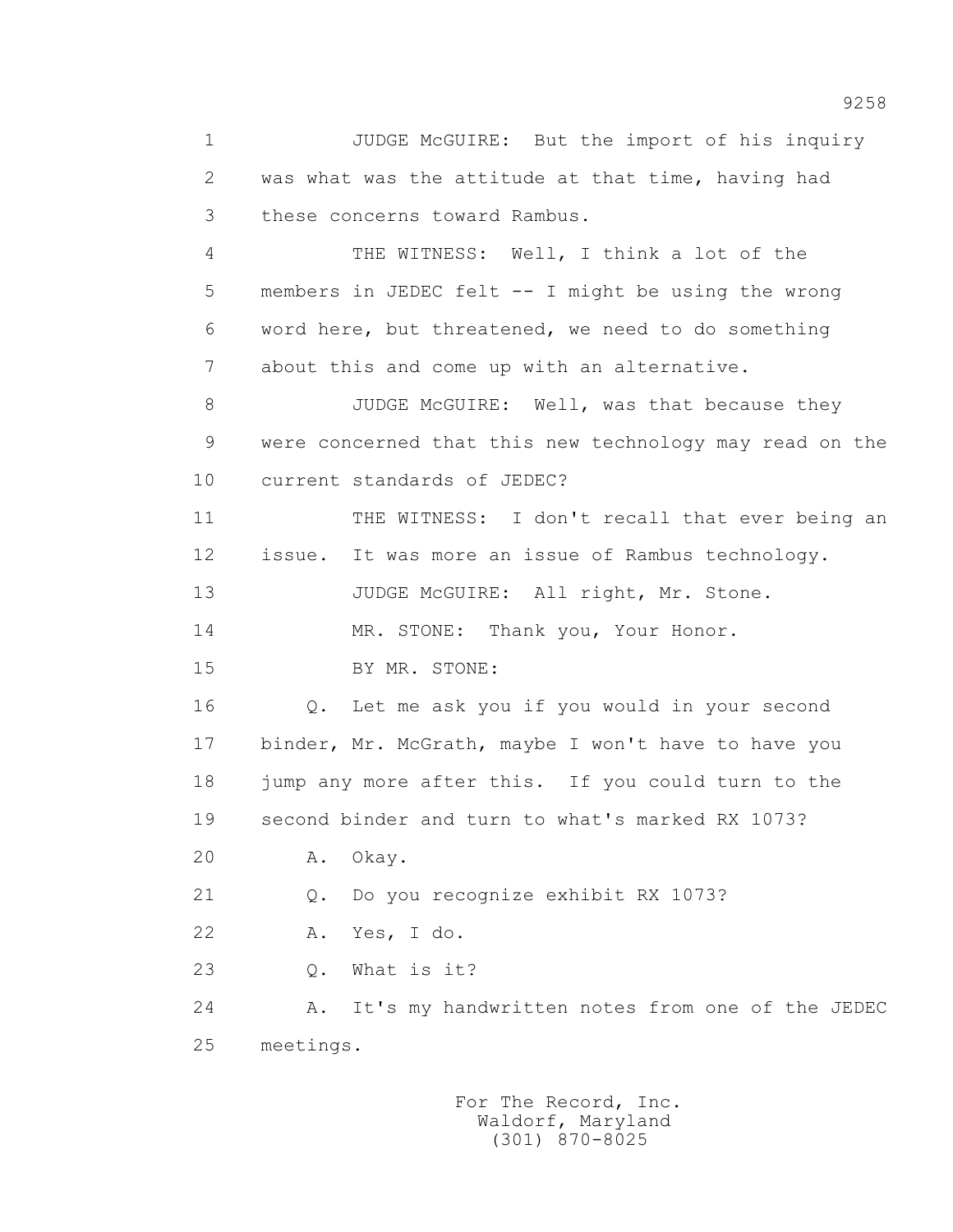1 0. Which JEDEC meeting are these your notes from? 2 A. December 1997, JC 42.5. 3 MR. STONE: Your Honor, at this time we would 4 offer RX 1073 into evidence. 5 JUDGE McGUIRE: Mr. Catt, any objection? 6 MR. CATT: No objection. 7 JUDGE McGUIRE: Entered. 8 (RX Exhibit 1073 was admitted into evidence.) 9 BY MR. STONE: 10 Q. These were notes you took during the course of 11 the meeting, or some other time? 12 A. These could have been the notes I took during 13 the meeting. There were times I would write notes at 14 the meeting and then rewrite them when I got back to 15 the office, for typing and distribution. 16 Q. So either taken at the time or rewritten at the 17 office, within a few days of the meeting? 18 A. Correct. 19 Q. Turn if you would to page 2 of these notes. 20 MR. STONE: If we could bring up the middle of 21 the page that starts with "Gordon Kelley." 22 BY MR. STONE: 23 Q. When you wrote in your notes, "Gordon Kelley 24 comments:" Are the next three lines something that you 25 attributed pretty much word for word for Mr. Kelley?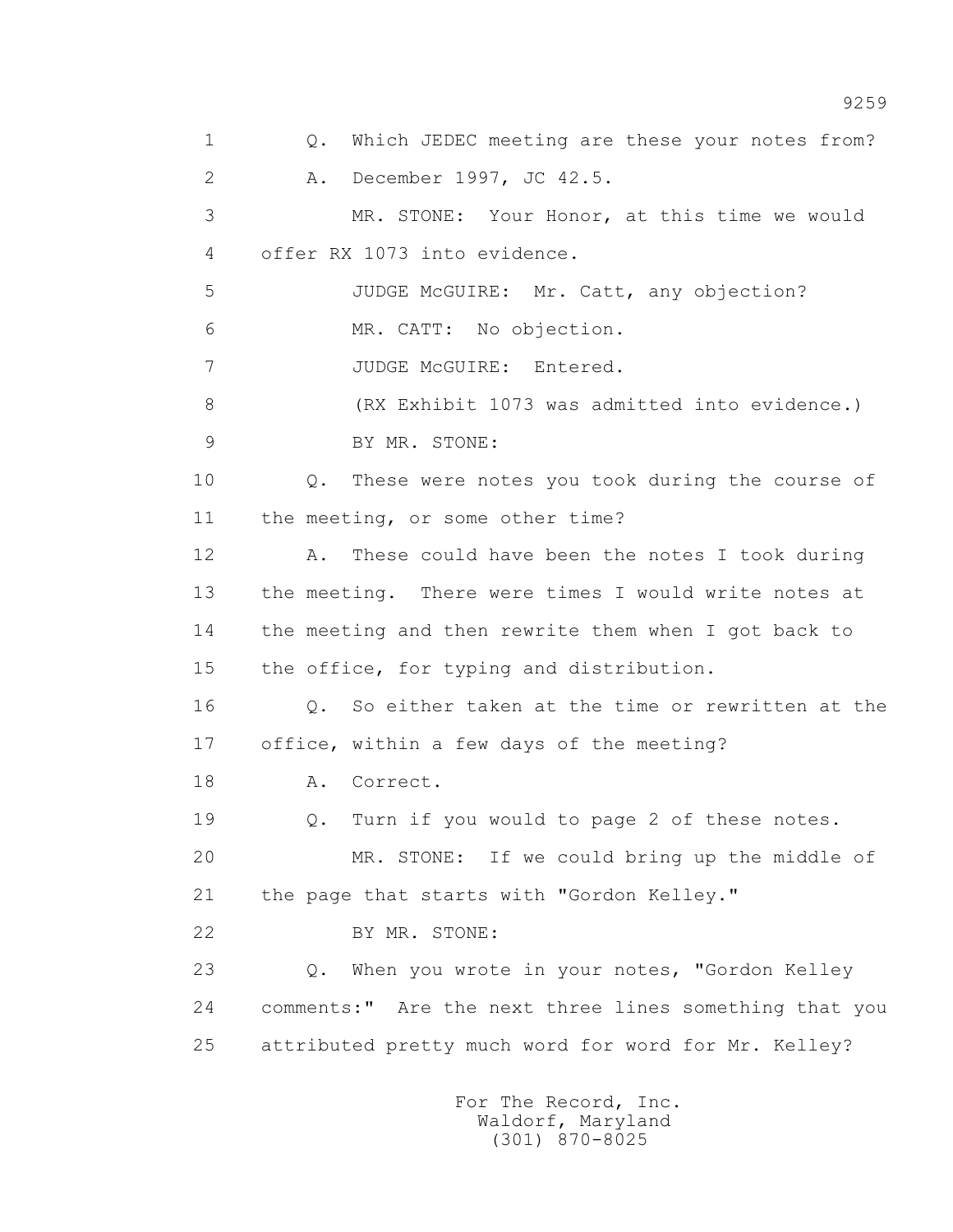1 A. That was pretty much word for word. 2 Q. Can you tell us what you recall, based on your 3 notes, Mr. Kelley saying at this meeting in 1997? 4 A. Again, it was a discussion about Rambus 5 technology and how the members of JEDEC needed to get 6 together to come up with a competing technology. 7 Q. At that meeting when he said -- you wrote in 8 your notes, "Microelectronics Division has contracted 9 with IBM R&D to develop high speed memory." Do you see 10 that first sentence? 11 A. Yes. 12 Q. Do you recall what you understood at the time 13 he meant by that? 14 A. What Gordon was referring to there was 15 something to compete with the Rambus memory technology. 16 Q. You have quotes around the next sentence that 17 says, "We will not be slave to Rambus." 18 A. Yes. 19 Q. Is that your recollection of the words he used 20 at the time? 21 A. Yes. 22 Q. Let me ask you, were there discussions at JEDEC 23 meetings of any efforts being made to promote 24 products -- let me ask you specifically. 25 Do you recall any discussions of SLDRAM at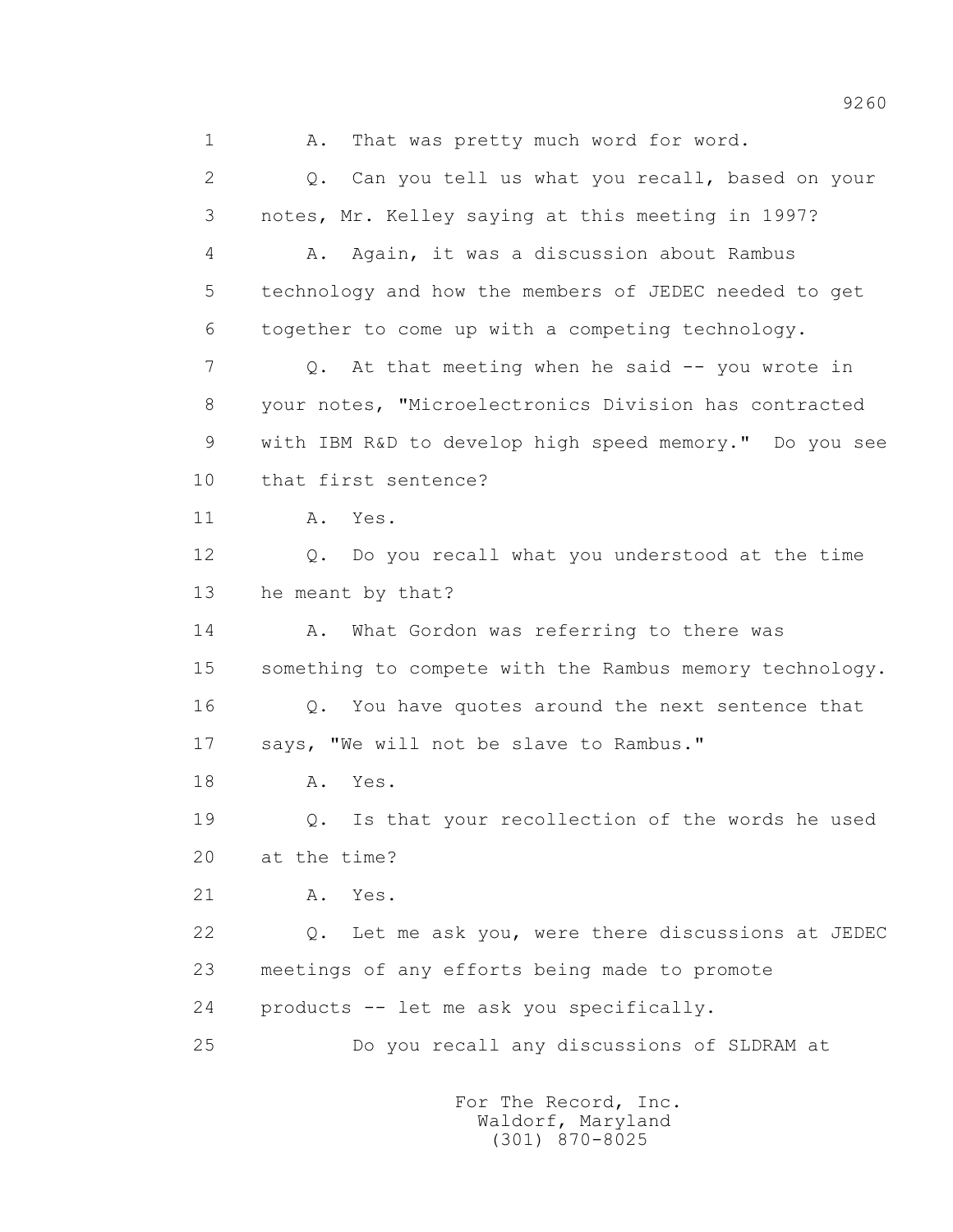1 JEDEC meetings?

 2 A. The SyncLink DRAM did come into JEDEC at some 3 point. It had been a separate committee and was merged 4 into JEDEC.

 5 Q. Did you have an understanding one way or the 6 other as to whether it was thought to be one way of 7 developing a technology to compete with Rambus?

 8 MR. CATT: Objection, vague, "it was thought." 9 MR. STONE: Let me see if I can rephrase it. 10 BY MR. STONE:

 11 Q. Did you have an understanding one way or the 12 other as to whether the SyncLink product was one of the 13 technologies you mentioned earlier that JEDEC was 14 trying to develop to compete with Rambus?

 15 A. Yes. SyncLink was being brought into JEDEC in 16 an effort to move the JEDEC technology forward.

 17 Q. Okay. Let me ask you finally if you would turn 18 to the next document in your binder which is RX 1931.

 19 Do you recognize this document as minutes of a 20 JEDEC meeting of 2.3 in December

21 2001?

22 A. Yes.

23 Q. Were you in attendance at this meeting?

24 A. Yes.

25 Q. Turn if you would in this document to page 11.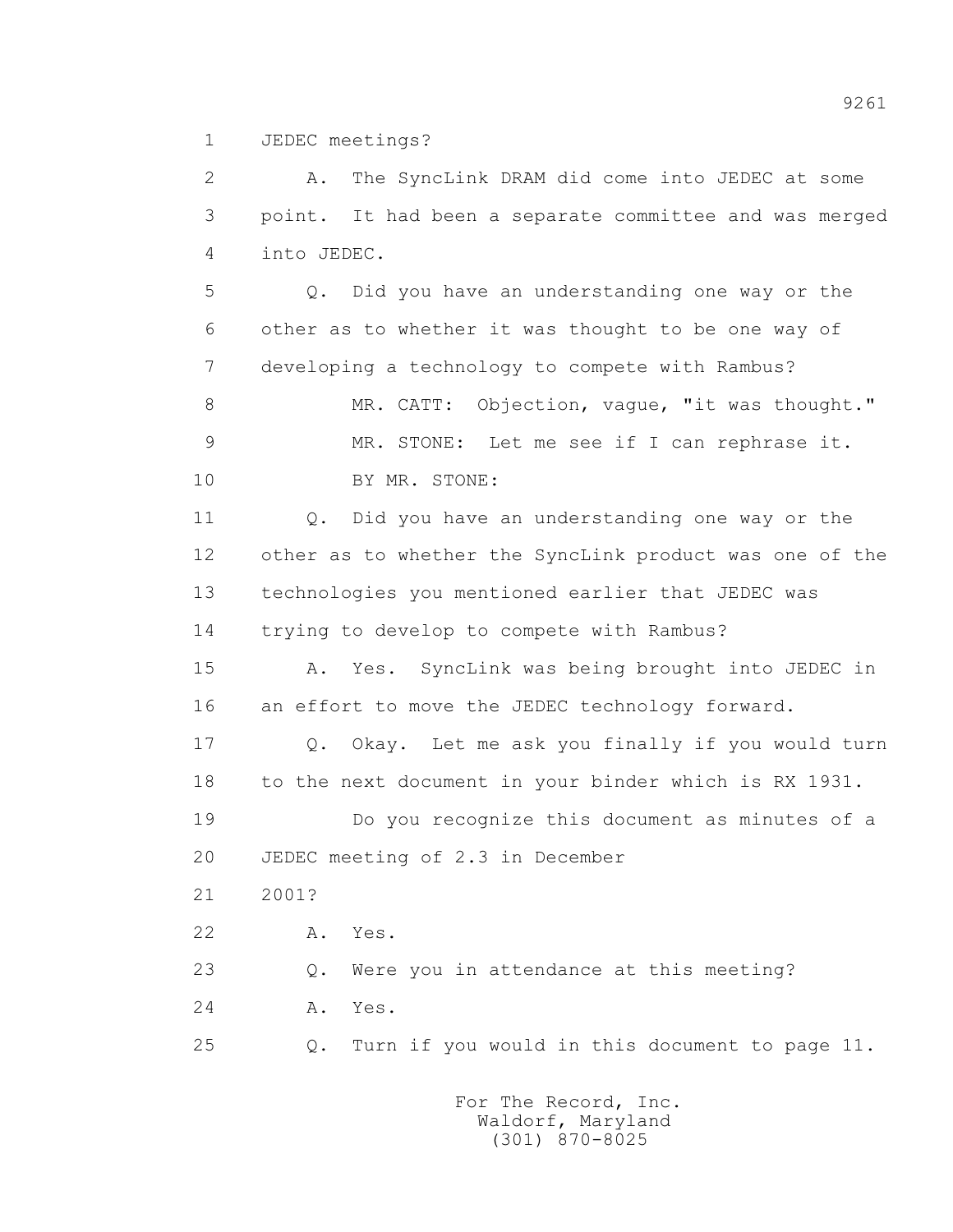1 And let me ask you to look at the bottom set of 2 paragraphs under the heading, "CAMD, DDR 2." 3 Can you explain there it says a second 4 showing -- maybe I should first move this into 5 evidence. 6 MR. STONE: I would like to move RX 1931 into 7 evidence as a December 2001 JEDEC meeting. 8 JUDGE McGUIRE: Objection? 9 MR. CATT: No objection. 10 JUDGE McGUIRE: If you'll stand, Mr. Catt, when 11 you speak to the Court, it would be much appreciated. 12 MR. CATT: Excuse me, Your Honor. 13 JUDGE McGUIRE: Entered. 14 (RX Exhibit 1931 was admitted into evidence.) 15 BY MR. STONE: 16 Q. Mr. McGrath, let me ask you about this 17 particular language. It says there, "A second showing 18 was made by AMD." Do you see that? 19 **A.** Yes. 20 Q. Can you explain to us briefly what the phrase, 21 **"**a second showing, " means? 22 A. There are different rules of presenting at the 23 different JEDEC groups. JC 42 requires two showings: 24 A preliminary showing to get a proposal or concept out 25 in front of the group, it is generally done quickly,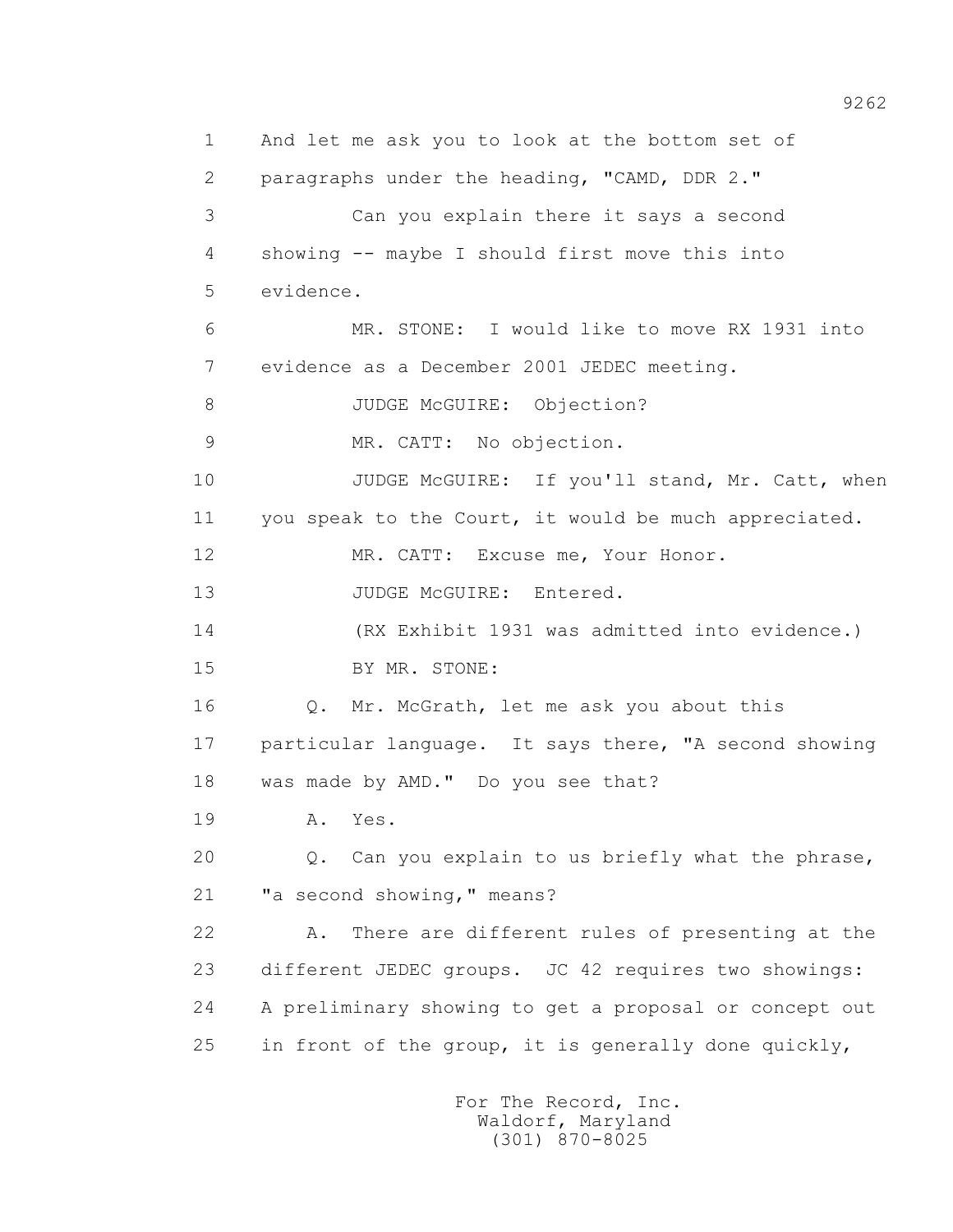1 documents are circulated. Comments are taken, however 2 people want to comment on it, and then the proposal is 3 either revised or done exactly the same at the next 4 meeting, and that's what's called -- there's a first 5 showing and a second showing, in other words.

 6 Q. Okay. And you'll notice here in the next line 7 it says, "It was noted that there may be a patent that 8 affected option one." And then it goes on to say, "the 9 patent was owned by Rambus and they have not indicated 10 they would comply with the JEDEC patent policy." Do 11 you see that discussion?

12 A. Yes, I do.

 13 Q. Is it consistent with your recollection that 14 there was mention at a meeting in this time period of a 15 Rambus patent?

 16 A. It could have. Specifically indicating -- 17 specific discussions happened -- a lot of these 18 meetings, especially JC 42.3, I am in and out of those 19 meetings, because a lot of those discussions don't 20 apply to me.

 21 Q. Is it a correct statement that independent of 22 the minutes you don't have a recollection one way or 23 the other?

24 A. Correct.

25 Q. Could you explain to us then at the bottom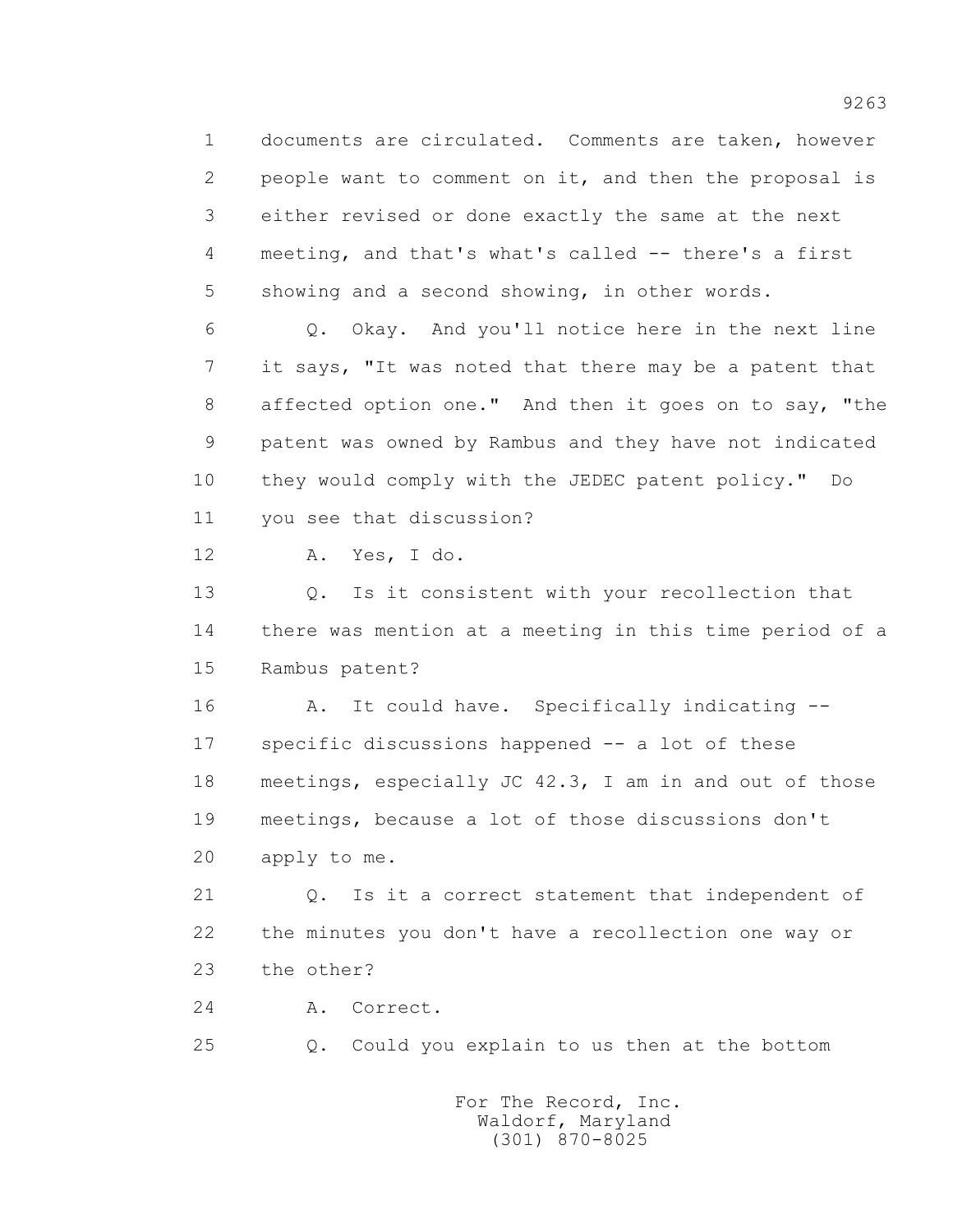1 where it says, "AMD moved to issue a ballot on option 2 one, second from Philips. The vote was unanimous." 3 What does that mean to "issue a ballot"?

 4 A. After a second showing the sponsor can move 5 their proposals into part of the JEDEC specification. 6 And in order to do that it has to go in front of all 7 the members through a process called "a ballot" where 8 all the members have an opportunity to review it, vote. 9 There are several options. They can vote to 10 just approve it, approve with comments, or do not 11 approve, with technical reasons why they won't approve

12 it.

 13 Q. Do you recall any instance where a proposal or 14 showing was rejected because someone mentioned that 15 there might be a Rambus patent that covered it?

 16 A. I don't recall that. I just don't remember. 17 Q. Are you familiar with the term, "open 18 standards"?

19 **A.** Yes.

 20 JUDGE McGUIRE: Mr. Stone, I'm sorry. There 21 must be something in the coffee I had this morning, but 22 I have this great energy to ask questions.

 23 MR. STONE: I want you to do that. 24 JUDGE McGUIRE: I just want to follow up on 25 what we're seeing here in this item of evidence.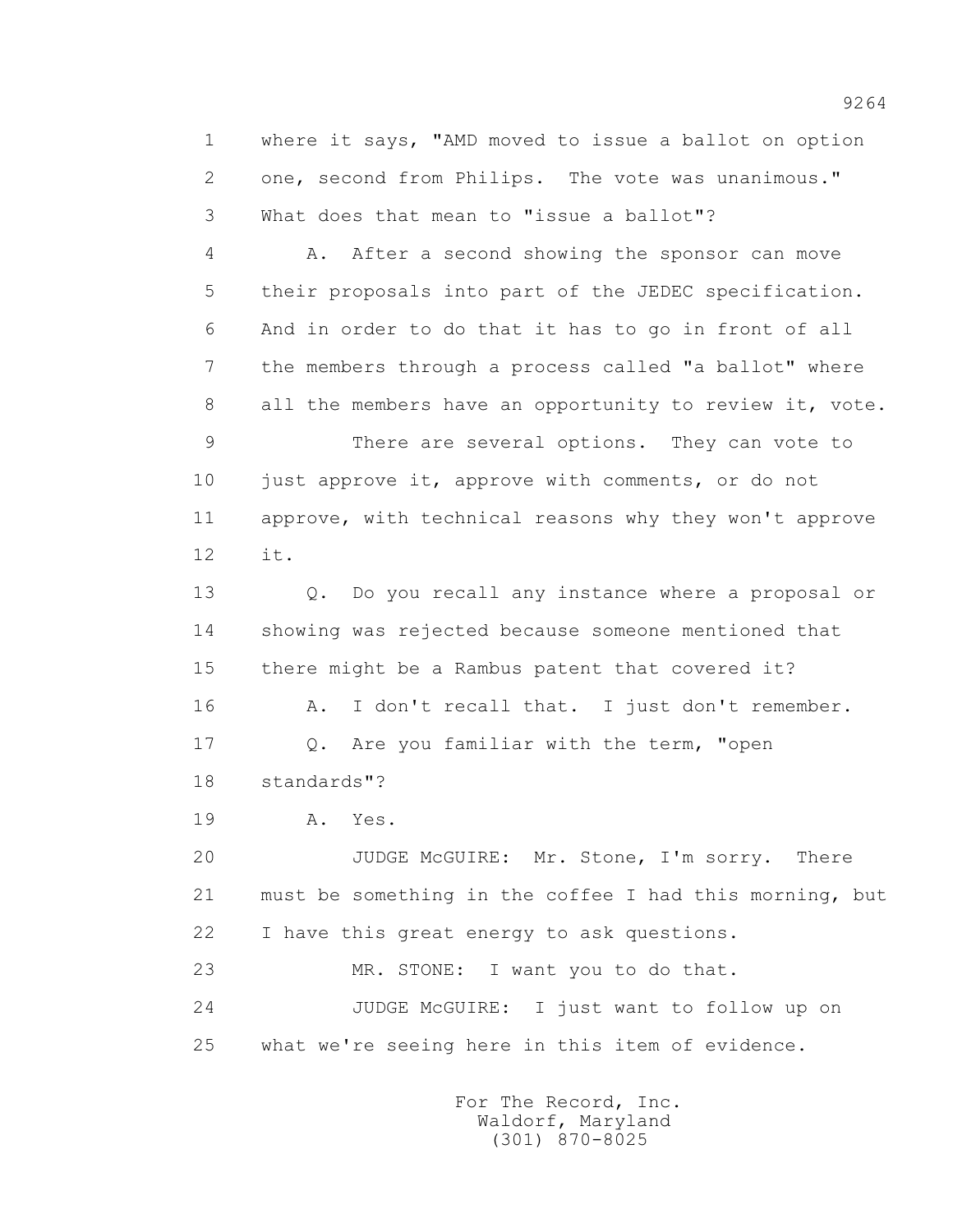1 Apparently there are comments here that there 2 was some understanding that there may be a patent held 3 on one of these options by Rambus and they have not 4 indicated that they would comply with the patent policy 5 of JEDEC, but yet then AMD moved the issue to vote on 6 option one, which if I understand it, is the option 7 that there was some comment made at least that that is 8 the option that there may be an outstanding patent on. 9 Did that cause concern? Because, obviously, it 10 still came up for a vote, and it passed. 11 I'm curious. What was your understanding at 12 the time as to how these two items coalesced? If there 13 was some concern out there about option one may be 14 covered by a current patent? I just want you if you 15 can to expand on that question.

 16 THE WITNESS: Issues like this that are brought 17 up, occasionally, are not fully resolved at the second 18 showing. It still may go out to ballot and the 19 respondents, all the members have that option of 20 voting, do not approve, and they can list their reasons 21 there.

 22 And, again, I didn't pay any attention to the 23 ballots in JC 42.3. I don't know how this particular 24 ballot turned out, but that happens frequently where 25 let's put it out. In other words, let's poll the

> For The Record, Inc. Waldorf, Maryland (301) 870-8025

9265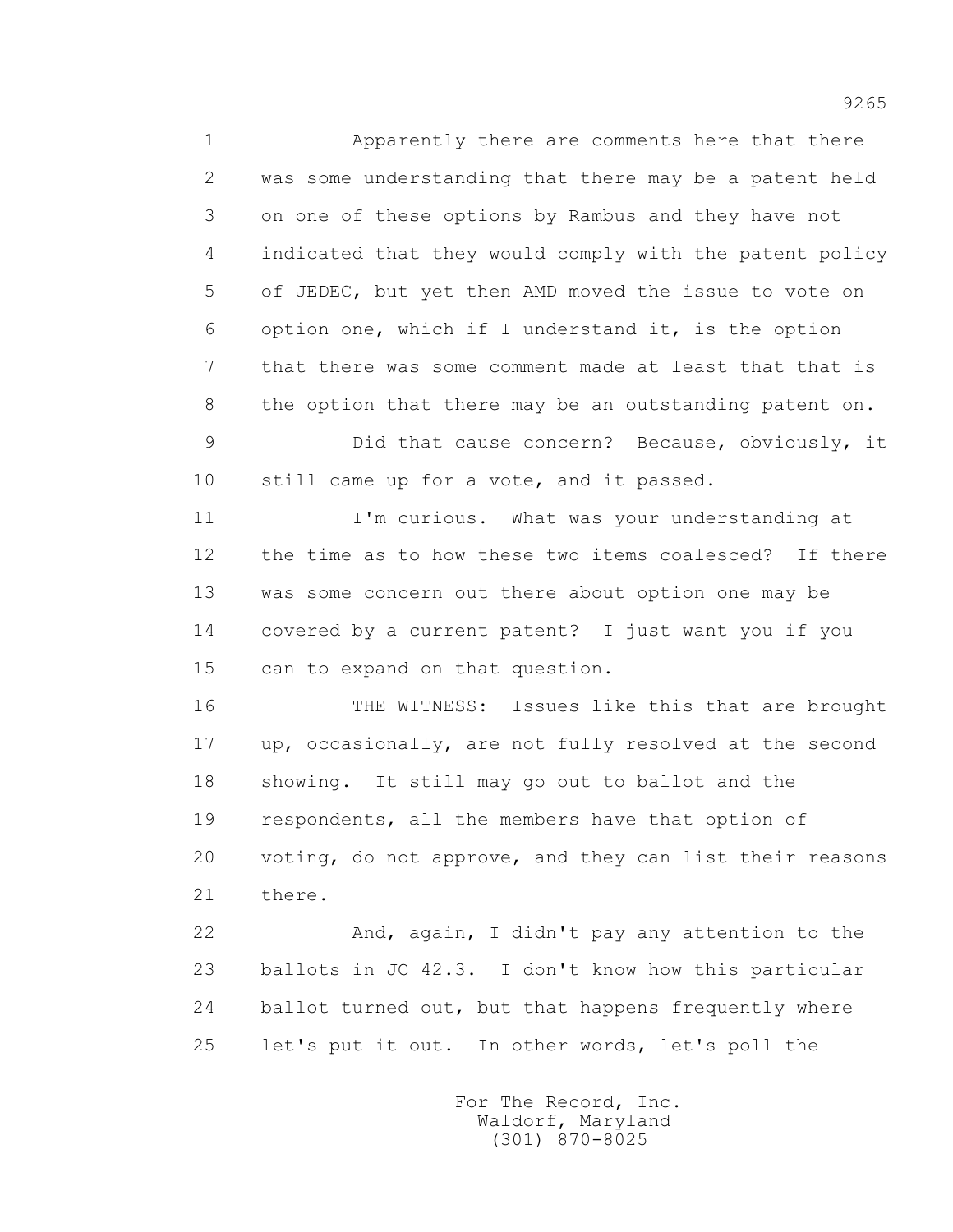1 members, because not all the members attend all the 2 meetings.

 3 JUDGE McGUIRE: Right. 4 THE WITNESS: So this is an opportunity to get 5 everybody involved in the response to this. 6 JUDGE McGUIRE: Can you recall of having 7 concern yourself about the comment that there may be an 8 outstanding patent as to option one here? 9 THE WITNESS: Again, this does not affect my 10 business. I was not concerned. 11 JUDGE McGUIRE: So you had no interest? 12 THE WITNESS: Exactly. 13 JUDGE McGUIRE: All right. 14 BY MR. STONE: 15 Q. Do you recall at any of the meetings you did 16 attend, any discussions where someone said we can't go 17 forward with that proposal or presentation or showing 18 because of Rambus patents? Were they ever raised so as 19 to stop the process? 20 MR. CATT: Again, asked and answered, Your 21 Honor. 22 JUDGE McGUIRE: Sustained. 23 MR. STONE: Let me see if I can reframe it. 24 BY MR. STONE: 25 Q. In your experience and at any of the meetings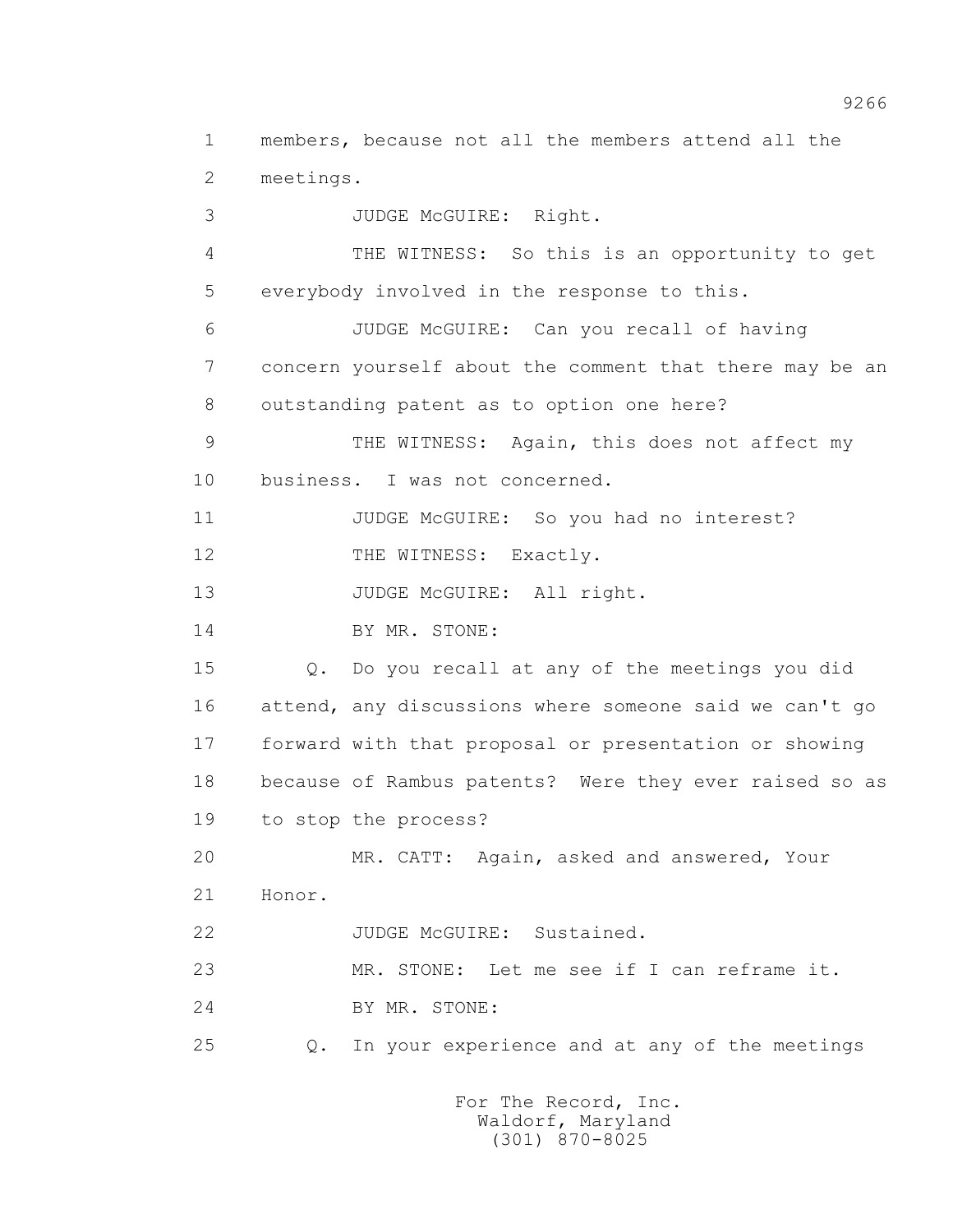1 you attended did any discussion of Rambus patents ever 2 bring the process of considering a presentation to a 3 halt? 4 A. Not that I remember, no. 5 Q. Are you familiar with the concept of "open 6 standards"? 7 A. Yes. 8 Q. Is it your understanding -- do you have an 9 understanding whether JEDEC is trying to develop what 10 are called open standards? 11 A. JEDEC's approach is for open standards, yes. 12 Q. Is it inconsistent with your understanding of 13 open standards that in order to practice the standard a 14 license fee or a payment of a royalty might be 15 required? 16 A. As long as the license is open to anybody that 17 asks, that's considered complying with the patent 18 policy and it's therefore open. 19 MR. STONE: Thank you. I have no further 20 questions at this time of Mr. McGrath, Your Honor. 21 JUDGE McGUIRE: Okay. At this time entertain 22 cross examination by Complaint Counsel. 23 MR. CATT: May I have just a minute, Your 24 Honor? 25 JUDGE McGUIRE: Sure.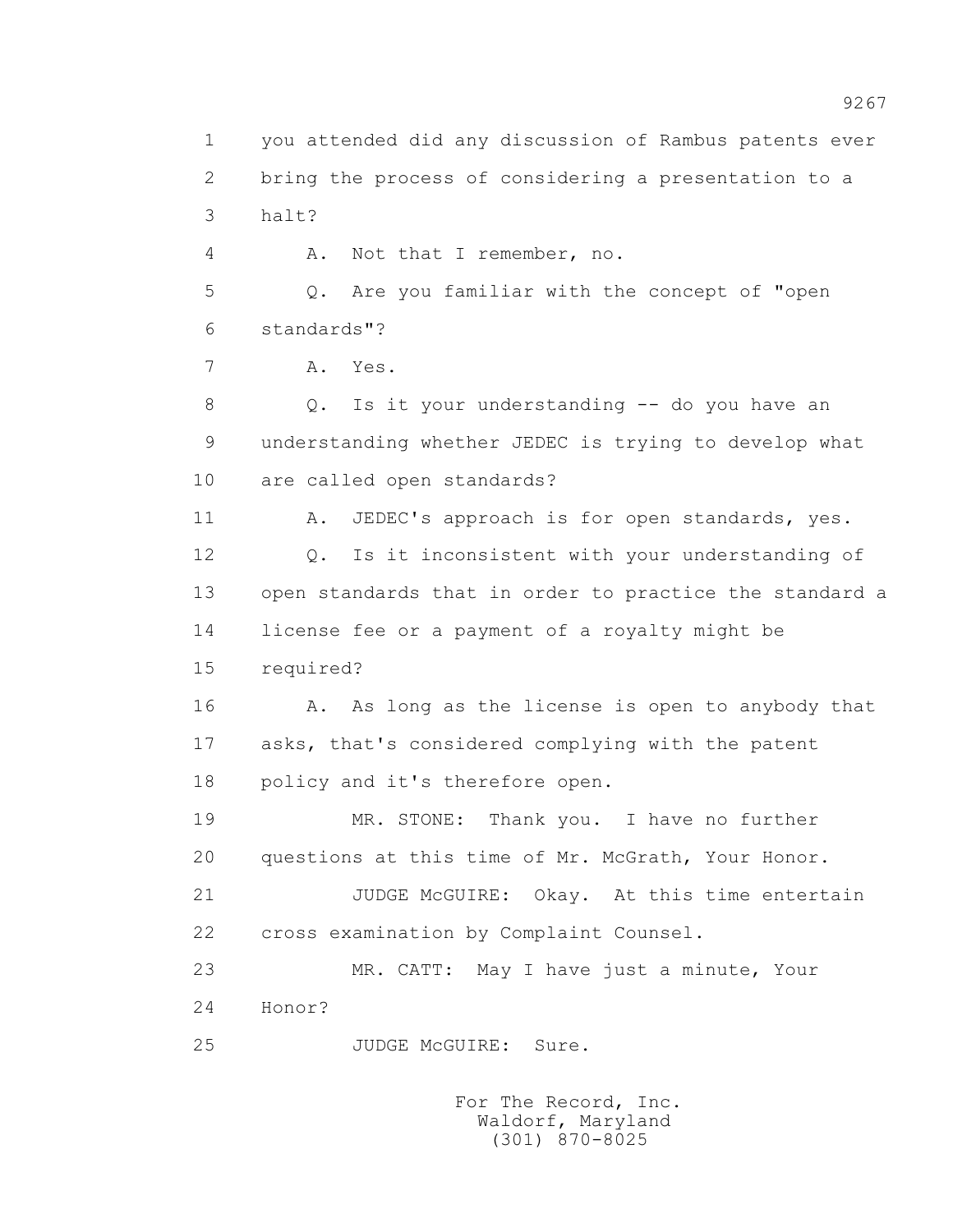1 CROSS EXAMINATION 2 BY MR. CATT: 3 Q. Good morning, Mr. McGrath. 4 A. Good morning. 5 Q. I just have a very few questions. We won't 6 keep you here much longer. 7 I think you talked about Molex being a 8 manufacturer of connectors; is that correct? 9 A. Yes. 10 Q. Does Molex, are they involved in somehow making 11 connectors between the DRAM chips and the boards that 12 the chips get put on? 13 A. We don't make the connector that goes between 14 the DRAM and the board. We make the connector that 15 that board with the DRAM assemblies are on, what that 16 plugs into. That's generally referred to as a 17 "module." 18 Q. Okay. I'm going to ask you some questions 19 about JEDEC, and I'm going to use the same time frame 20 that we've been talking about, '92 through the end of 21 '96, for these questions. 22 You attended the JC 42 committee on a regular 23 basis during that time period; is that correct? 24 A. I tried to attend JC 42 as often as I could. 25 JC 11, mechanical group, is the one that I concentrated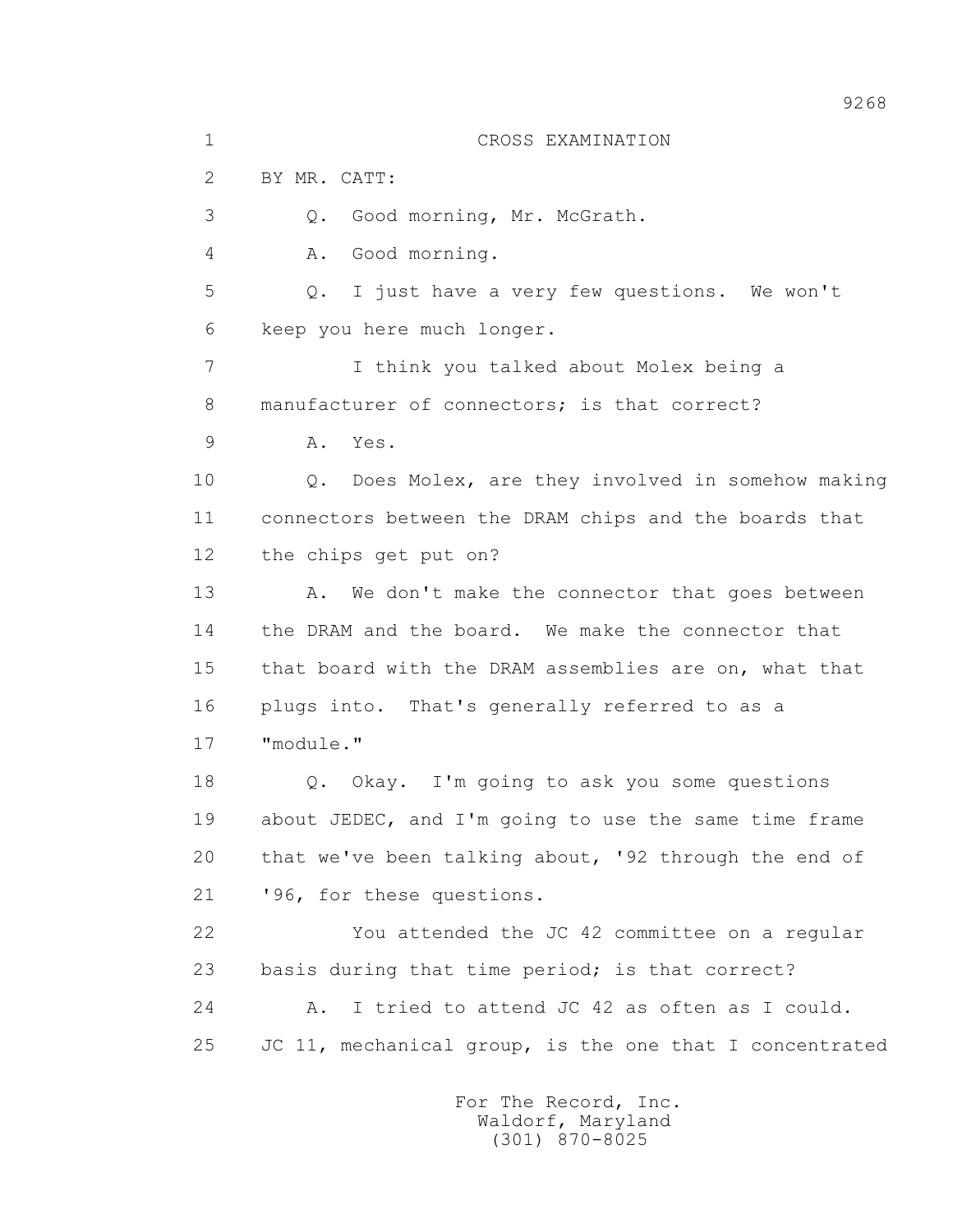1 on, and during that time frame what I attended mostly. 2 JC 42 was the modules group, JC 42.5.

 3 They would schedule these committee meetings 4 starting on a Monday morning and just go continuously 5 until they got done. Occasionally I would show up 6 early for a JC 42.5 meeting and attend some of the 7 other meetings. I didn't realize the benefit of 8 attending some of these other meetings until about the 9 mid '90s.

 10 Q. In the time period '92 to '96 you basically 11 didn't attend 42.3 meetings at all?

12 A. I wasn't making an effort to attend those 13 meetings, correct.

14 Q. So to the degree there were presentations on 15 patent policy at those meetings you wouldn't have seen 16 those presentations?

17 A. Generally not, because that would normally 18 occur at the beginning of the meeting. If I was in 19 those meetings it was generally at the tail end and 20 then it would go into some of the other committees.

 21 Q. You mentioned that Jim Townsend put slides up 22 at the meetings. There was also a discussion at the 23 presentations, as well; wasn't there?

 24 A. There were discussions about some items that 25 were brought up, articles that were in the press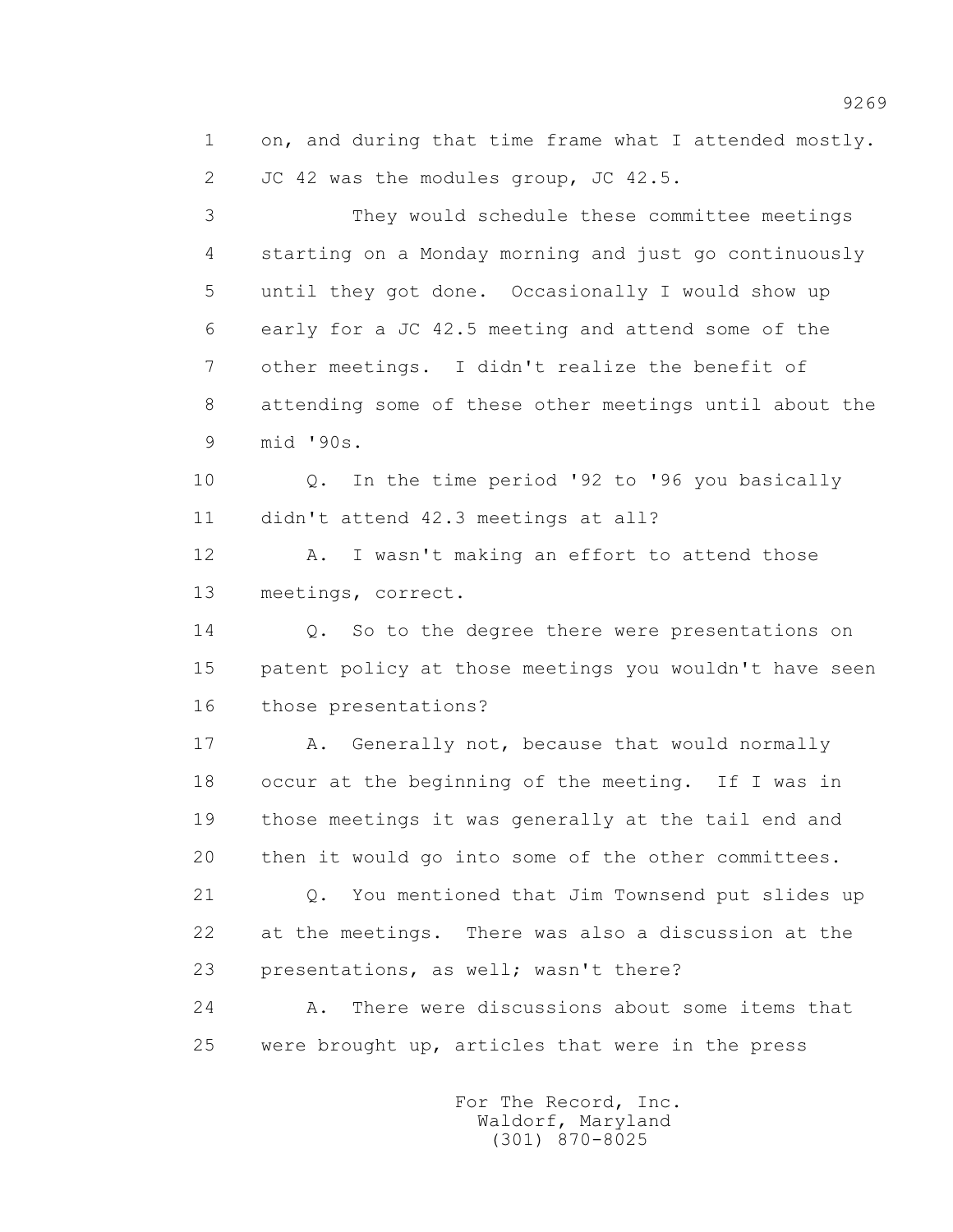1 sometimes Jim would put on. 2 Q. I would like to show you some minutes now. 3 May I approach? 4 JUDGE McGUIRE: Yes. Is it going to be on the 5 screen? 6 MR. CATT: Yes, it will be on the screen. 7 JUDGE McGUIRE: Then I don't need hard copy. 8 BY MR. CATT: 9 Q. Do you recognize this document? 10 A. Yes. 11 0. Can you tell me what it is? 12 By the way, this is CX 0044. Can you tell me 13 what this document is? 14 A. These look like the meeting minutes from the 15 first JEDEC meeting I attended in December 1992. 16 Q. What JEDEC meeting? 17 A. This is JC 42.5. 18 MR. CATT: Your Honor, I would like to move to 19 have the exhibit entered into evidence. 20 MR. STONE: No objection. 21 JUDGE McGUIRE: Entered. 22 (CX Exhibit 0044 was admitted into evidence.) 23 THE REPORTER: Your Honor, excuse me. I 24 apologize, but I am fighting an ear infection and I am 25 having a little trouble hearing today.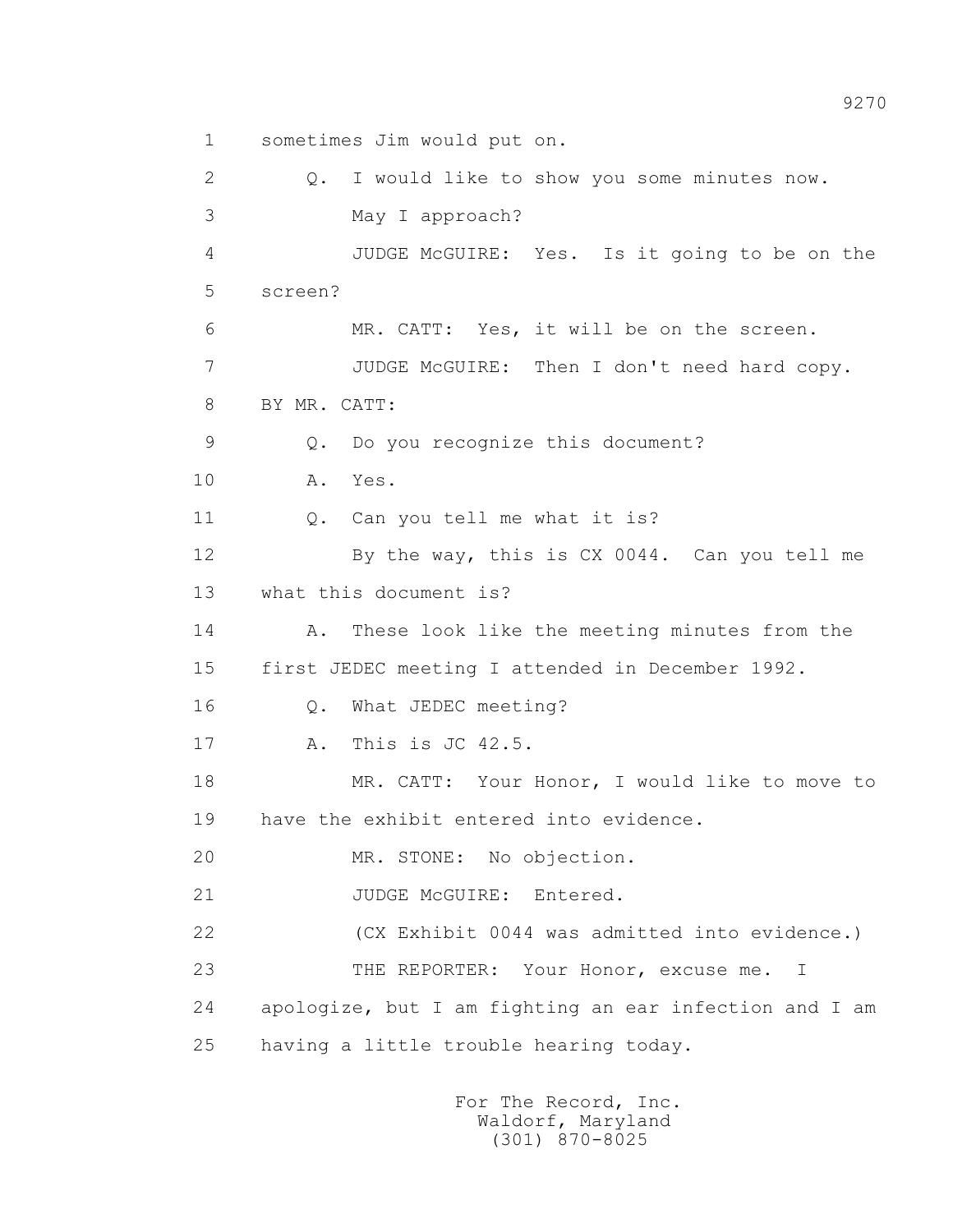1 JUDGE McGUIRE: I'll ask everyone to please 2 don't scream, but raise their voice to try to 3 accommodate our court reporter today.

4 BY MR. CATT:

 5 Q. If you could turn to page 3 of this document. 6 And look at paragraph 4, that presentation. It says, 7 "Mr. Townsend gave a presentation of patent policies of 8 the relevant articles." It mentions Attachment C. I 9 would like you to turn to Attachment C, which I believe 10 it's on page 12.

11 A. Okay.

 12 Q. On page 12, three-quarters of the way down the 13 page there's a paragraph 8.3.1. It's very difficult to 14 read. I'm sorry, this is the only copy we have. If 15 you could read that.

16 On the second line down it states that -- well, 17 the whole paragraph states the chairperson must -- if 18 I'm reading this wrong let me know.

 19 "The chairperson must call to the attention of 20 the members present the requirements contained in the 21 EIA legal guides and call attention to the obligation 22 of all participants to inform the committee of any 23 knowledge they may have of any patents or pending 24 patents that might be involved in the work they are 25 undertaking."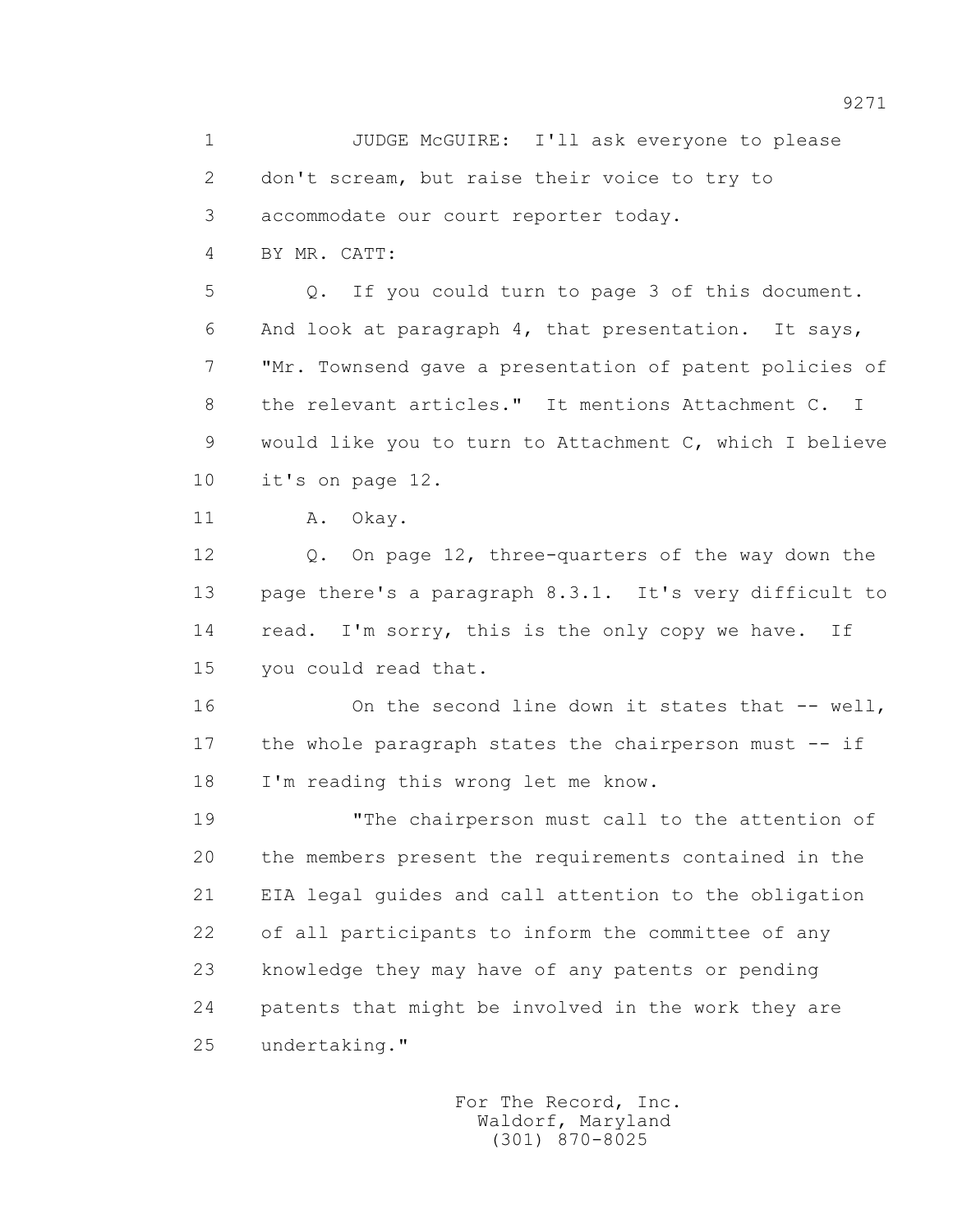1 A. Thank you. I'm having a hard time reading 2 this. 3 Q. Okay. Do you recollect this presentation being 4 given? 5 A. Again, this was my first meeting and I was 6 somewhat overwhelmed by the whole JEDEC process. I'm 7 sure this was presented as in the minutes here. 8 Q. Okay. Thank you. 9 Do you understand that JEDEC had a requirement 10 that its members acted in good faith in attending the 11 meetings? 12 A. Yes. 13 Q. And what was your understanding as to what was 14 meant by "good faith"? 15 A. My understanding of that would be if, for 16 example, I would be making a proposal or presentation 17 to JEDEC, if I would be developing technology that I 18 was planning on patenting it was expected that that 19 would be disclosed to the membership that that was 20 happening. 21 Q. And so you tried to act in good faith at the 22 meetings? 23 A. Correct. 24 Q. And was it your understanding that other 25 members were also acting in good faith? For The Record, Inc.

 Waldorf, Maryland (301) 870-8025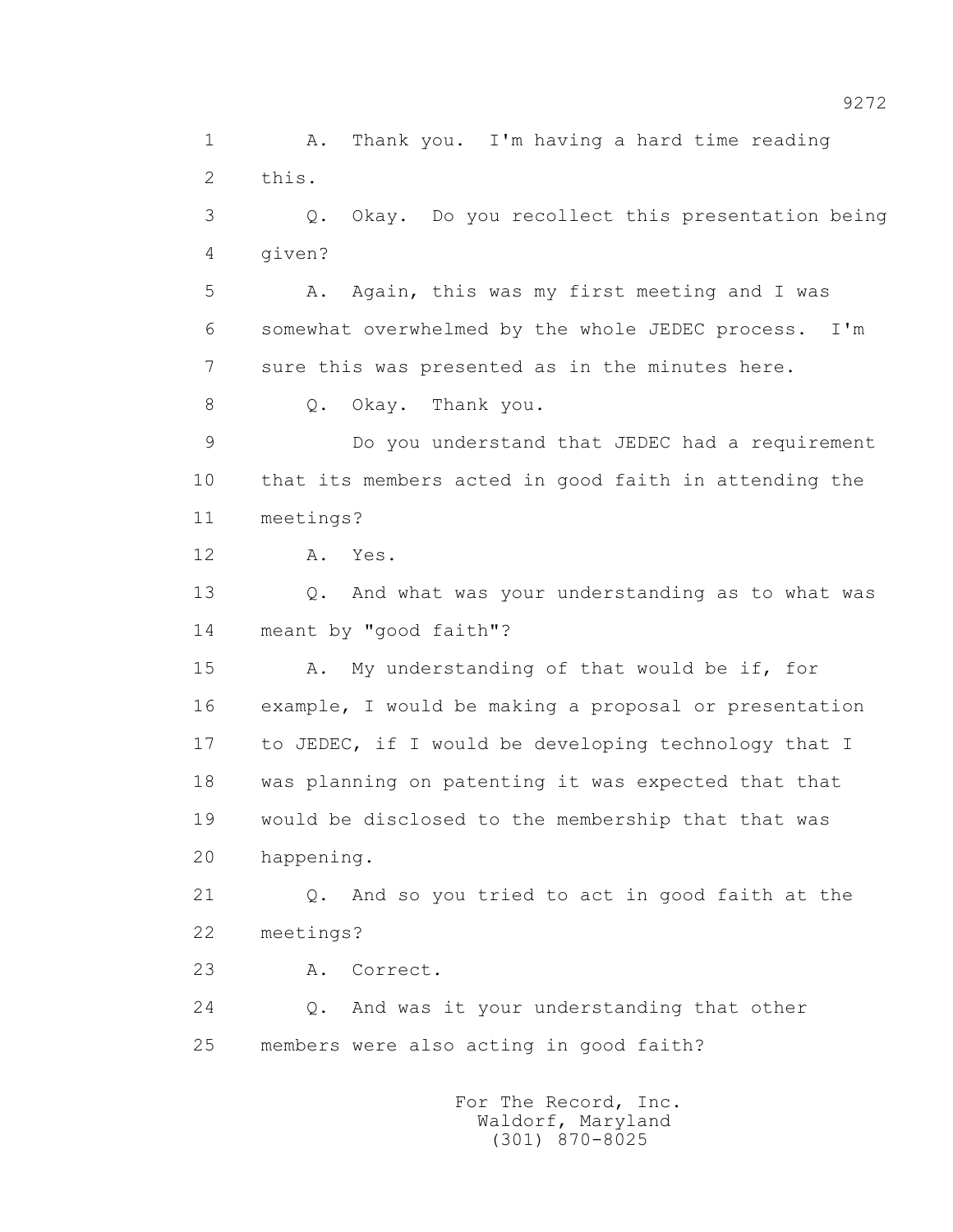1 A. I would assume that would be every member's 2 intention.

 3 JUDGE McGUIRE: All right. Again, let me 4 expand on that last answer if I could. 5 You said you had an expectation that everyone 6 would act in good faith and disclose patents. Did that 7 incorporate an understanding that everyone would 8 disclose patent applications as they're being filed? 9 You said earlier in testimony you thought the patent 10 disclosure policy included applications. 11 THE WITNESS: Yes. 12 JUDGE McGUIRE: But also this obligation to act 13 in good faith, did that incorporate the idea of 14 disclosing patent applications as they were being 15 developed? 16 THE WITNESS: Yes, it would. And I look at 17 that as there's two scenarios that can occur in that 18 good faith: One, if I'm the person doing the proposal 19 for this technology and I'm developing technology that

 20 I'm going to patent I think it's my responsibility to 21 tell the group that that's what I'm doing.

 22 If I'm developing technology and I'm one of the 23 attendees listening to somebody else present something 24 and  $-$ - what I do at that point is I  $-$ - I may not know 25 enough information from this first showing or even the

> For The Record, Inc. Waldorf, Maryland (301) 870-8025

9273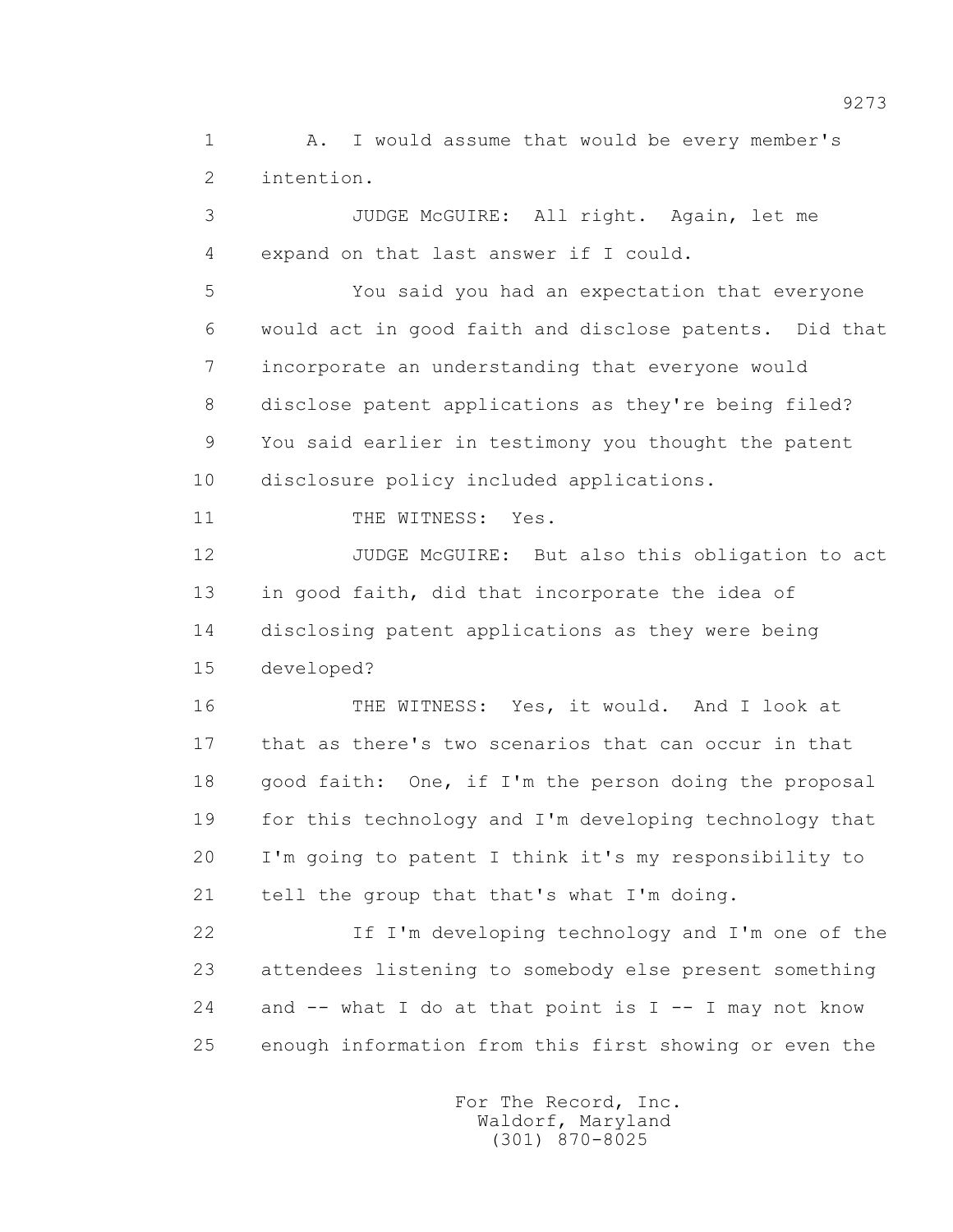1 second showing to see where this technology is going, 2 and I don't want to disclose what I'm doing in 3 confidence within the company until I'm sure that these 4 two things are going to cross at some point. 5 So there's -- the good faith that I'm talking 6 about is if I'm making the presentation, if I'm trying 7 to take JEDEC down this particular technology road, 8 that's what I'm referring to. 9 JUDGE McGUIRE: All right. Mr. Catt. 10 BY MR. CATT: 11 Q. You had an understanding though that no member 12 of JEDEC should be given an unfair advantage by 13 designing technology in some way restricting 14 competition or excluding others from it; correct? 15 MR. STONE: Objection, Your Honor, leading. I 16 think given a witness who is here pursuant to subpoena 17 who could be declared a hostile witness under Rule 611, 18 that neither party should have an opportunity to lead, 19 or both parties should. Mr. Catt earlier objected to 20 my leading and I tried to refrain from asking leading 21 questions. 22 JUDGE McGUIRE: Sustained. You can restate it. 23 BY MR. CATT: 24 Q. Did you have an understanding that members of 25 JEDEC should be given an unfair advantage in designing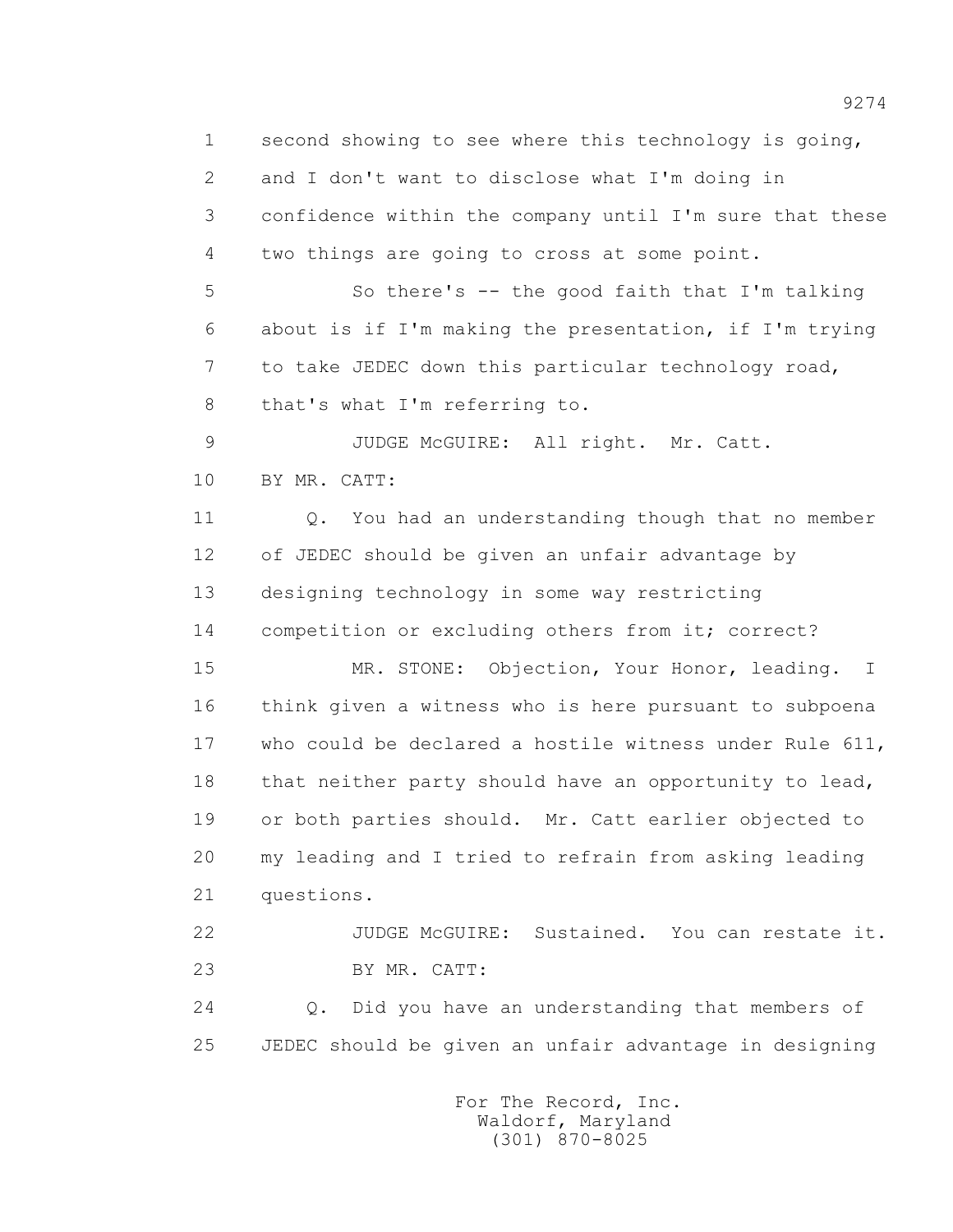1 their technology by in some way restricting their 2 competition or excluding others?

 3 A. The patent policy was intended to somewhat 4 level the playing field. In other words, it wasn't 5 that you couldn't have a patent in that technology that 6 JEDEC was doing, it was if you did you needed to 7 disclose it and you were to comply with the patent 8 policy.

 9 You're supposed to what's called reasonable and 10 nondiscriminatory, open the licensing up to anybody 11 that asks if that particular technology is needed to 12 implement what JEDEC specifications require.

 13 Q. Do you ever recall Rambus ever disclosing any 14 patents or patent applications at JEDEC?

15 A. I do not.

 16 Q. Did you ever make the connection that Rambus' 17 patents may apply to work that was being undertaken at 18 JEDEC?

 19 A. Not while Rambus was a member of JEDEC, no, I 20 didn't.

21 MR. CATT: No further questions, Your Honor.

22 JUDGE McGUIRE: I'm sorry, Mr. Catt?

23 MR. CATT: No further questions.

24 JUDGE McGUIRE: Thank you.

25 Mr. Stone, any further questions of the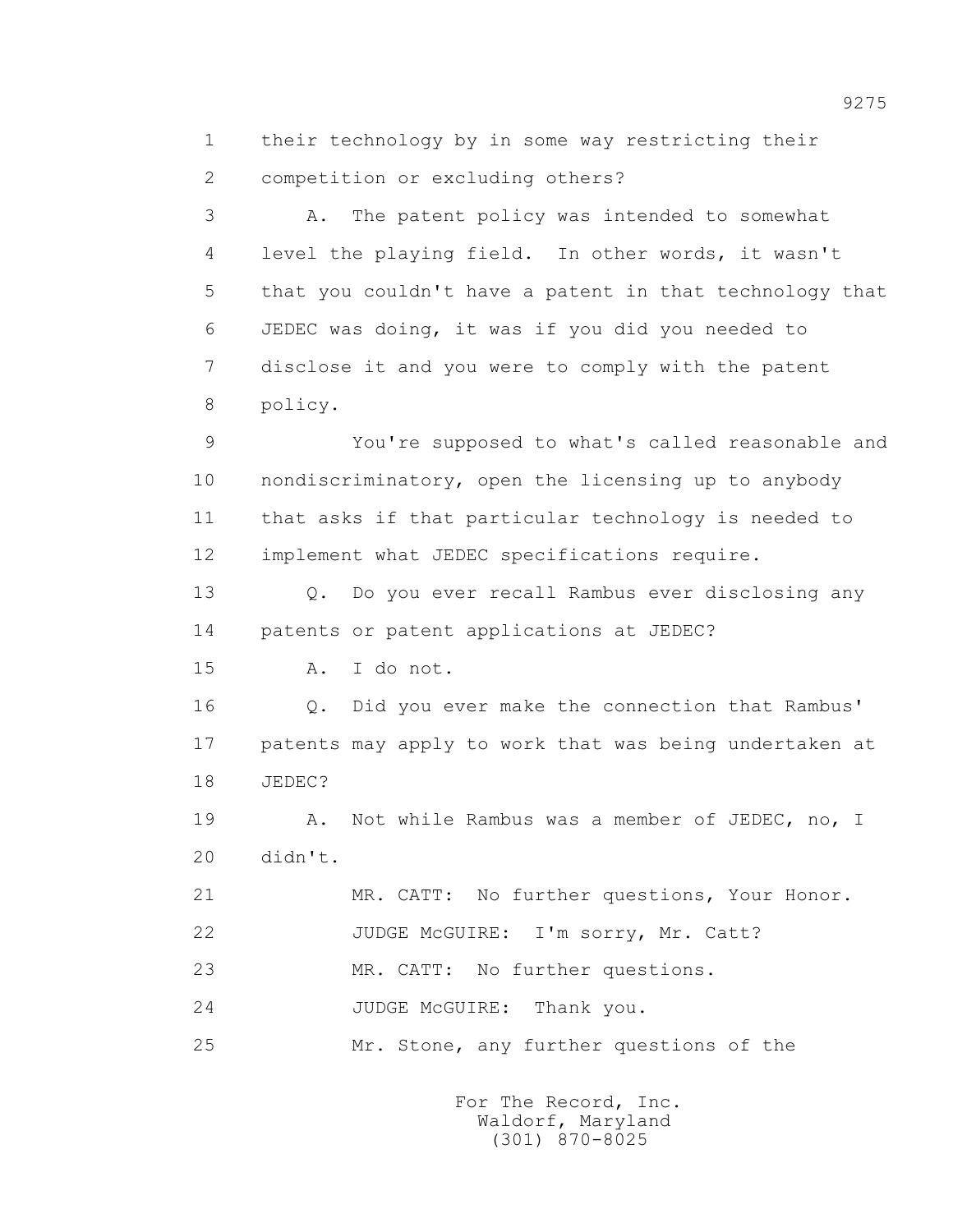1 witness?

 2 MR. STONE: No further questions, Your Honor. 3 JUDGE McGUIRE: All right. Sir, you're excused 4 from this proceeding. Thank you very much for your 5 testimony. 6 We'll take a short break and come back with 7 your next witness. 8 MR. PERRY: Your Honor, if I could, we told the 9 next witness to be here at 11:00 o'clock. 10 JUDGE McGUIRE: Do you think he'll be here by a 11 quarter til? 12 MR. PERRY: I don't know. 13 JUDGE McGUIRE: I'm just going to go to my 14 office and someone can come down and get me when he's 15 here, if that takes 10 minutes or half-hour. We'll be 16 on break until then. 17 MR. PERRY: I do think if we took a somewhat 18 later lunch we would finish him before lunch. 19 JUDGE McGUIRE: I'm sorry? 20 MR. PERRY: If we started him at 11:00 I think 21 we would be done by 12:30 or a quarter to 1:00. 22 JUDGE McGUIRE: Okay. Off the record. (10:27 23 a.m. - 10:50 a.m.) 24 (A brief recess was taken.) 25 JUDGE McGUIRE: This hearing is now in order.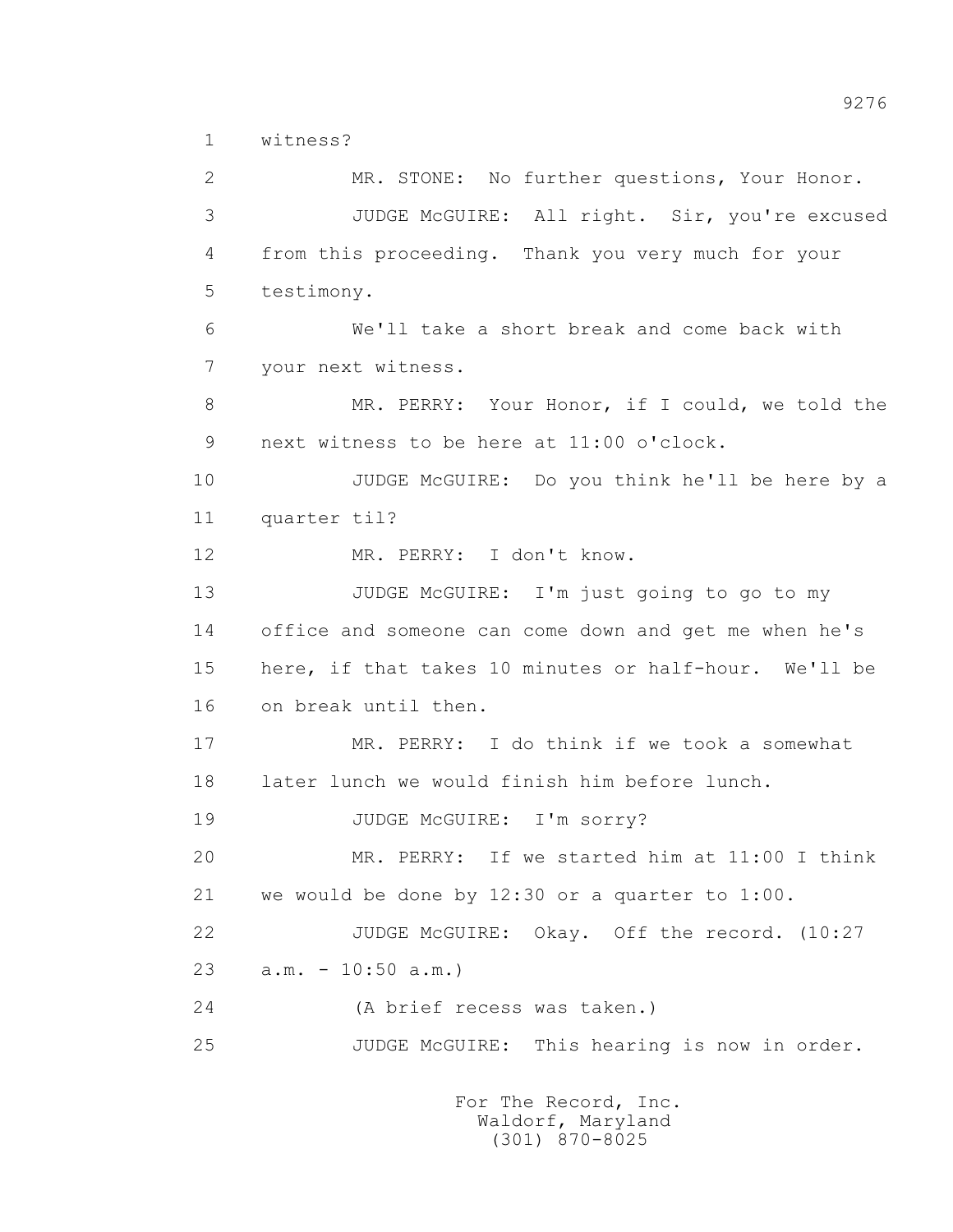1 At this time the respondent may call its next witness. 2 MR. PERRY: Thank you, Your Honor. 3 Rambus would call Dr. David Gustavson. 4 JUDGE McGUIRE: Dr. Gustavson, will you please 5 come to the bench and be sworn in by the court 6 reporter. 7 Whereupon-- 8 DAVID GUSTAVSON 9 a witness, called for examination, having been first 10 duly sworn, was examined and testified as follows: 11 JUDGE McGUIRE: All right. Sir, if you will 12 have a seat right in that chair. 13 DIRECT EXAMINATION 14 **BY MR. PERRY:**  15 Q. Good morning, sir. I have placed on the table 16 in front of you a copy of your deposition in this 17 matter. Do you recall that I took your deposition? 18 A. Yes. 19 Q. And we may need to refer to it during the day. 20 I just wanted to let you know it was there. 21 I also placed a copy at the Bench. 22 If I could, before we get started, request that 23 you speak up, because I understand our court reporter 24 is having some difficulty because of an ear infection. 25 I'm going to speak loudly and slowly, and if you could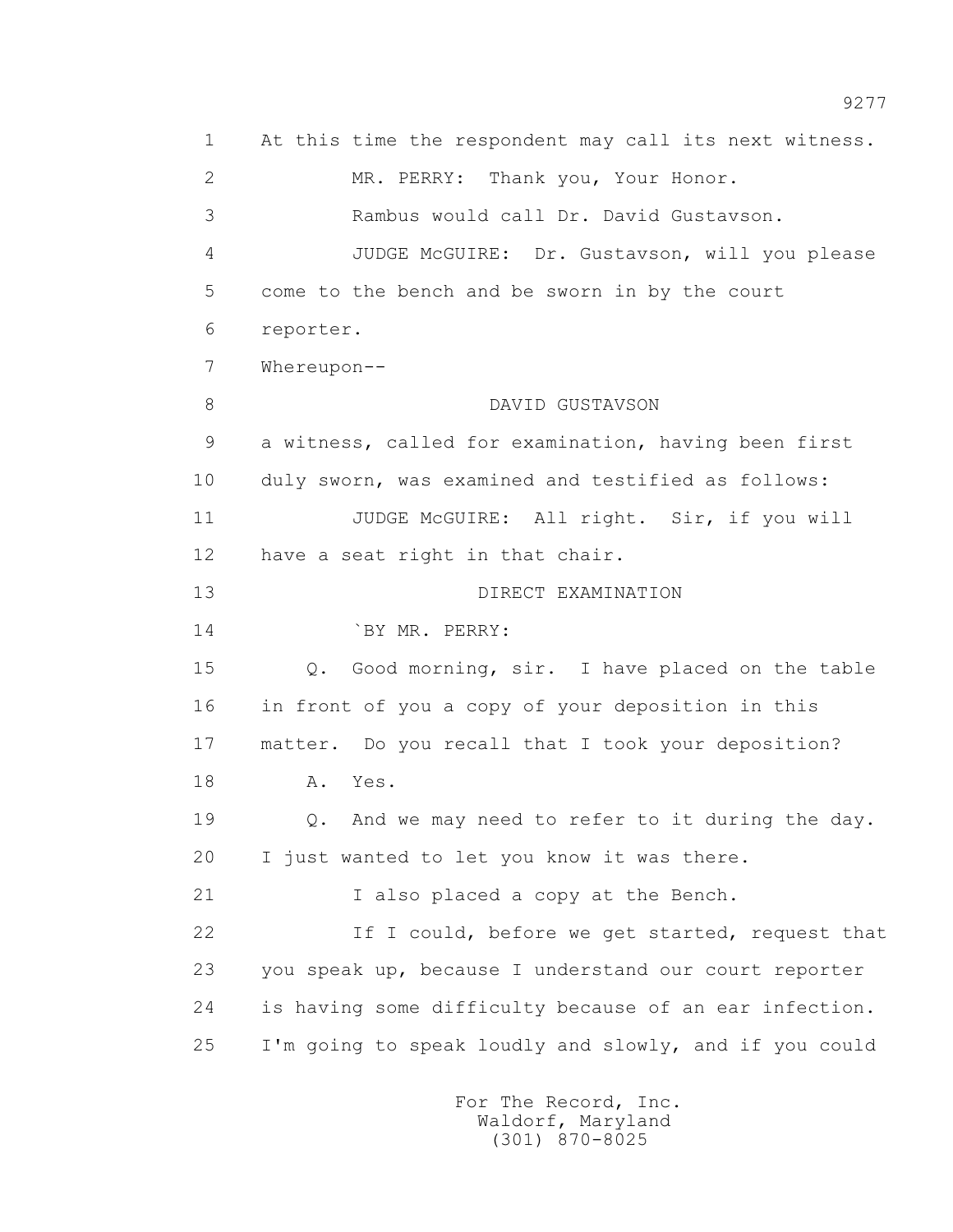1 do the same.

 2 By whom are you completely controlled? 3 A. I'm an independent consultant at present. 4 Q. Are you retired? 5 A. Yes. 6 Q. What was your immediate past employment before 7 your retirement? 8 A. I was -- my working title was Research 9 Professor at Santa Clara University. 10 Q. And before your retirement is it correct that 11 you had worked for many years on the design and 12 development of high speed computer interfaces? 13 A. Yes. 14 Q. And you had done that kind of work as a 15 researcher at Stanford University in the 1980s? 16 A. At the Stanford Linear Accelerator Center. 17 Q. Is that sometimes abbreviated SLAC? 18 A. It is. 19 Q. AND at some point you left Stanford and joined 20 Santa Clara University; RIGHT? 21 A. Correct. 22 Q. Was that around 1994? 23 A. It was. 24 Q. And when did you leave Santa Clara? When did 25 you retire?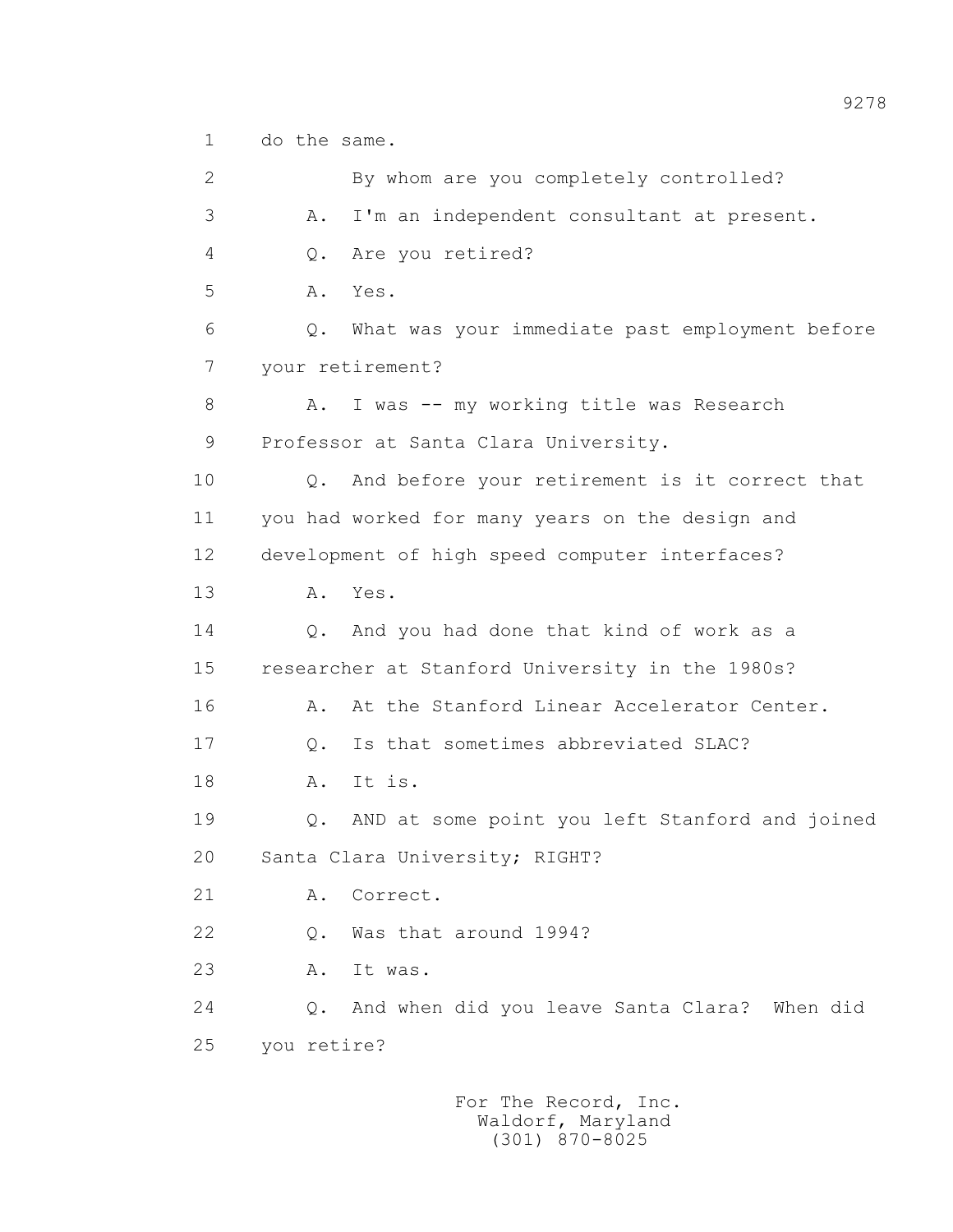1 A. I believe it was sometime in 1998. 2 Q. And you said you've done some consulting work 3 since then; right? 4 A. That's right. 5 Q. Is it correct that you've been, or you were at 6 some point in time hired by Micron, to assist Micron in 7 a lawsuit with Rambus? 8 A. Yes, that's correct. 9 MR. CATT: Objection, Your Honor, leading 10 question. 11 JUDGE McGUIRE: Overruled. 12 THE WITNESS: Yes, that's correct. 13 BY MR. PERRY: 14 Q. Are you still retained by Micron to assist in a 15 lawsuit against Rambus? 16 A. I am. 17 Q. I am not going to ask you about your work for 18 Micron. None of my questions are intended to get into 19 that, okay. 20 While you were at Santa Clara University you 21 continued to be involved in the design and development 22 of high speed computer interfaces; right? 23 A. Yes. 24 Q. Were you working on a project called RamLink at 25 some point?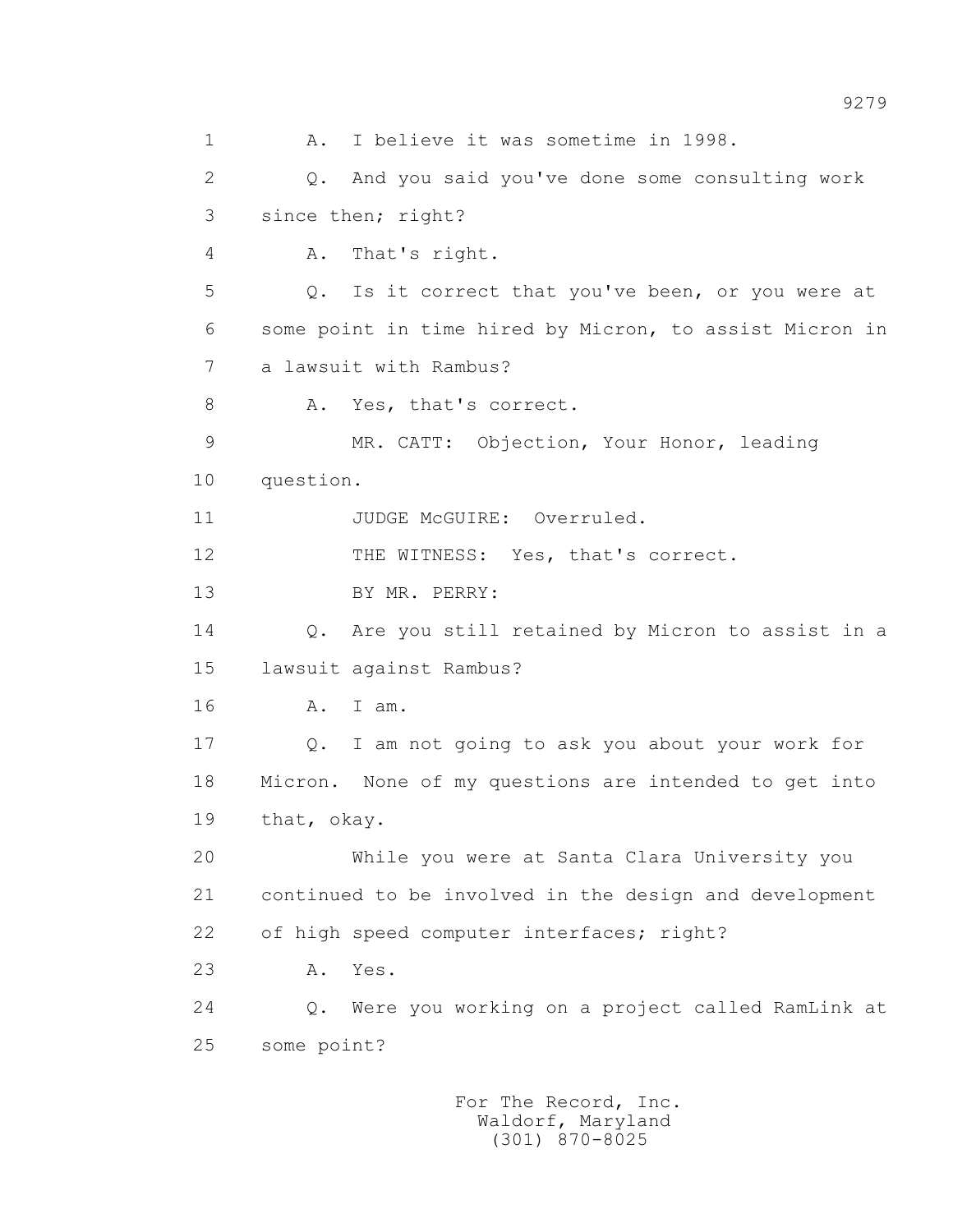1 A. Yes, I was.

 2 Q. Was there an off-shoot of RamLink called 3 SyncLink that you worked on?

4 A. Yes, that's correct.

 5 Q. Was RamLink being developed under the auspices 6 of the IEEE?

7 A. Yes, it was.

 8 Q. Can you just give us a brief description of 9 what you understood the IEEE to be?

 10 A. The IEEE is a professional organization whose 11 members are individual engineers, regardless of what 12 company they work for, and has an educational function 13 to help keep engineers up with the technology, and a 14 standards function which has worldwide acceptance for 15 the quality of the standards that it produces in a wide 16 range of electrical fields.

 17 Q. Thank you. Was RamLink being developed by a 18 working group within that standard setting function of 19 IEEE?

20 A. Yes, it was.

21 Q. That was 1596.4; is that right?

22 A. That's right.

 23 Q. One of the things you did in that working group 24 was prepare minutes of the meetings; right, from time 25 to time?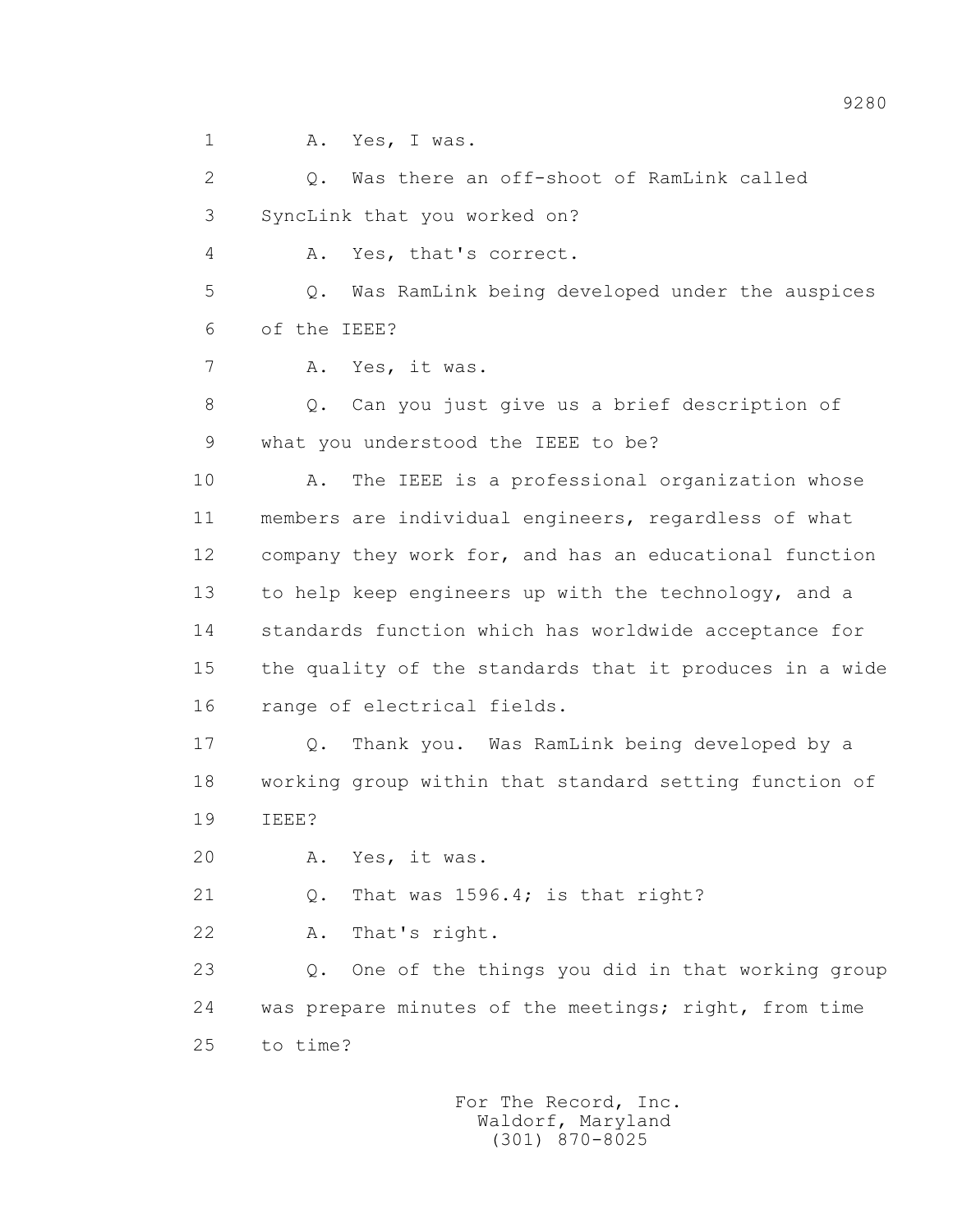1 A. In the SyncLink consortium I prepared minutes, 2 but in the RamLink group I don't remember specifically. 3 I performed general services of that sort for a 4 wide range of standards, but usually each standard has 5 someone specifically responsible for chairing and 6 preparing the minutes. 7 Q. Let me show you a document and see if that 8 helps. I'm going to use RX 579. 9 May I, Your Honor? 10 JUDGE McGUIRE: Go ahead. 11 BY MR. PERRY: 12 Q. Now, this has a heading that says, "Minutes of 13 the RamLink/SyncLink meeting at SCIzzi, Santa Clara 14 University, June 15, 1995." Do you see that? 15 A. Yes. 16 Q. Would you just flip through these and confirm 17 for us that these were prepared by you, if you could? 18 A. Yes. This appears to have been done by me. 19 Q. And when it says "RamLink/SyncLink meeting," 20 was that at a period of time when the two projects, 21 RamLink and SyncLink, were being discussed at the same 22 meetings? 23 A. Apparently so, yes. 24 Q. Well, I really just want to use this document 25 to establish some time frame. You're free to read as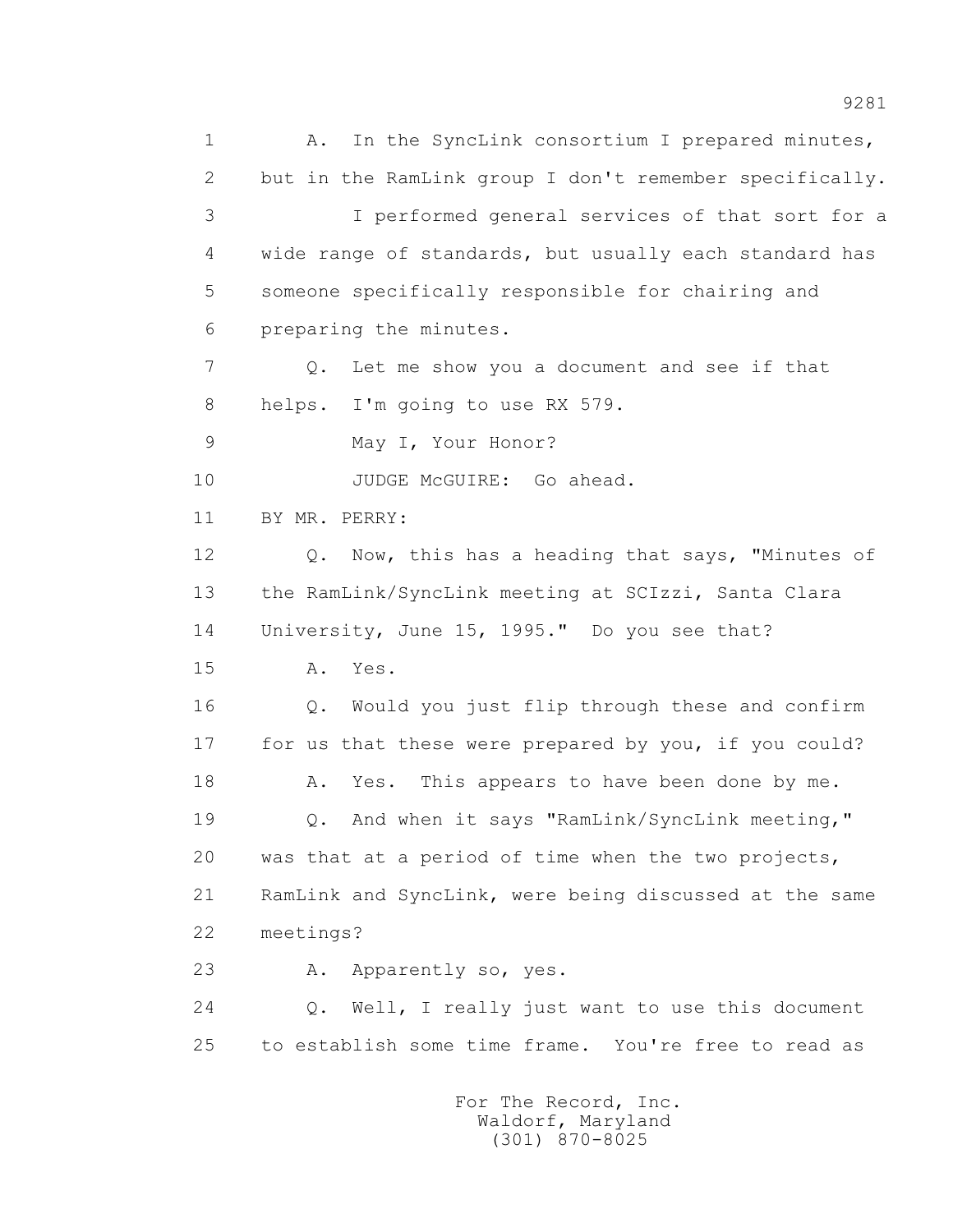1 much of it as you want, but what I would like to do is 2 point you to the paragraph that starts at the very 3 bottom of the first page that references Mr. Wiggers. 4 Why don't you read that paragraph to yourself and I'll 5 have just a few questions. 6 A. Okay. 7 Q. Is it correct as you understood it that 8 Mr. Wiggers was the chairman of the RamLink working 9 group at this time in June of '95? 10 A. Yes. 11 Q. And that the RamLink project had been put into 12 the balloting process at that time within IEEE? 13 A. Yes. 14 Q. Let me ask you to look down on the second page 15 to the fourth full paragraph, and there's a reference 16 to a proposed SyncLink project on the second page. And 17 I just ask you to read that paragraph to yourself. 18 A. Okay. 19 2. The reference to the proposed SyncLink project, 20 is that the project that came part of the consortium? 21 A. It was more the consortium ended up being part 22 of the project. 23 Q. So is it correct that SyncLink was something 24 that grew out of RamLink? 25 A. That's correct.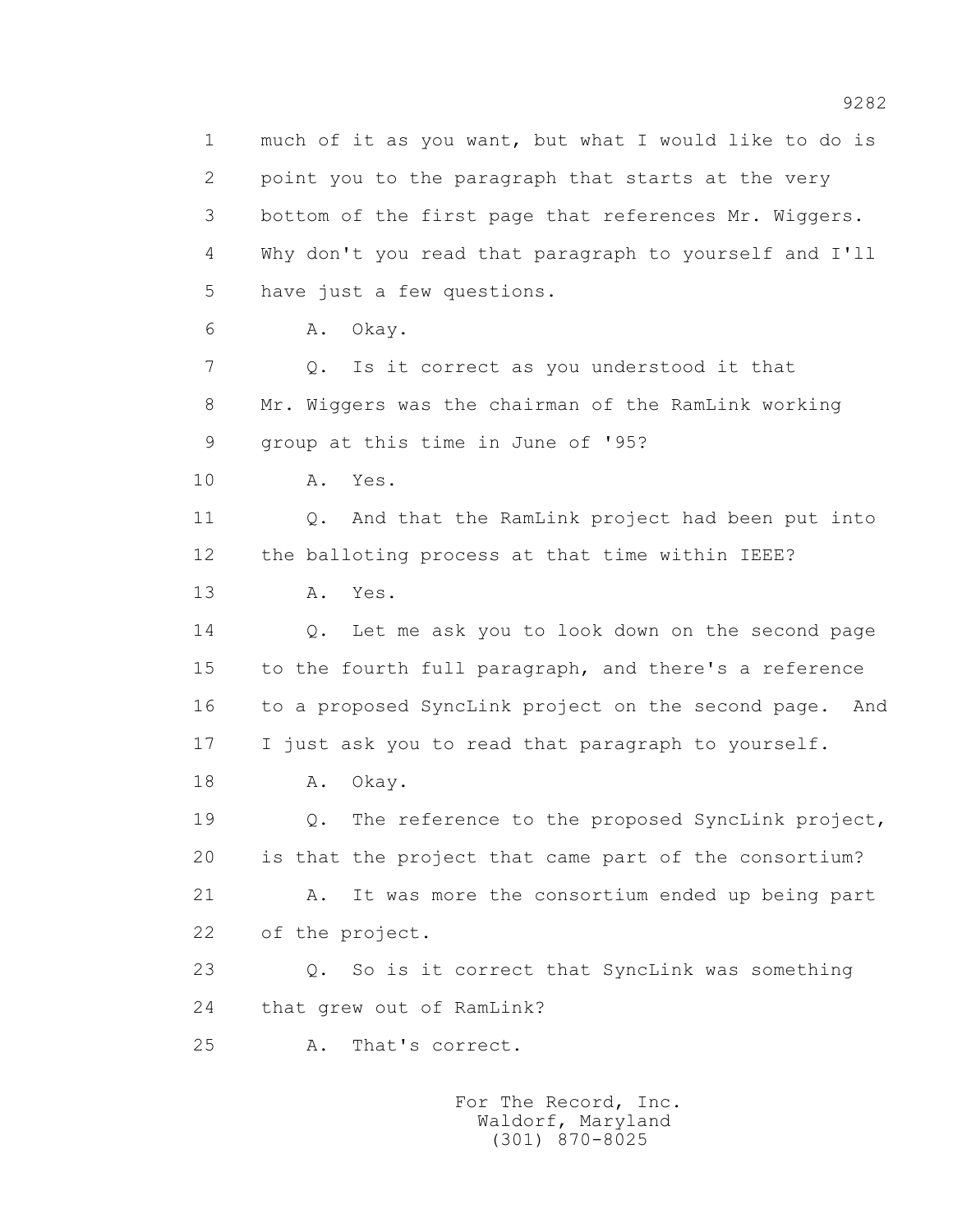1 Q. And in this time period, June '95, the RamLink 2 standard was already being balloted for 3 standardization; is that correct? 4 A. That's correct. 5 Q. But the SyncLink project had just begun? 6 A. That's correct, except for the SyncLink 7 technology, that was partly included in the RamLink. 8 Q. Some of the SyncLink technology was borrowed 9 from or came from RamLink? 10 A. That's correct. 11 Q. This group was going to try to take the 12 SyncLink project forward? 13 A. That's correct. 14 Q. Okay. And I want to show you some documents 15 about that effort to take SyncLink forward, and I'll 16 show you now RX 589. 17 May I, Your Honor? 18 Now, this is entitled, "Minutes of the IEEE 19 P1596.7 SyncLink Meeting, August 21, 1995." Do you see 20 that? 21 A. Yes. 22 Q. And if you look on the second page you'll see 23 down at the bottom it says, "Minutes taken by 24 Gustavson." Do you see that? 25 A. Yes.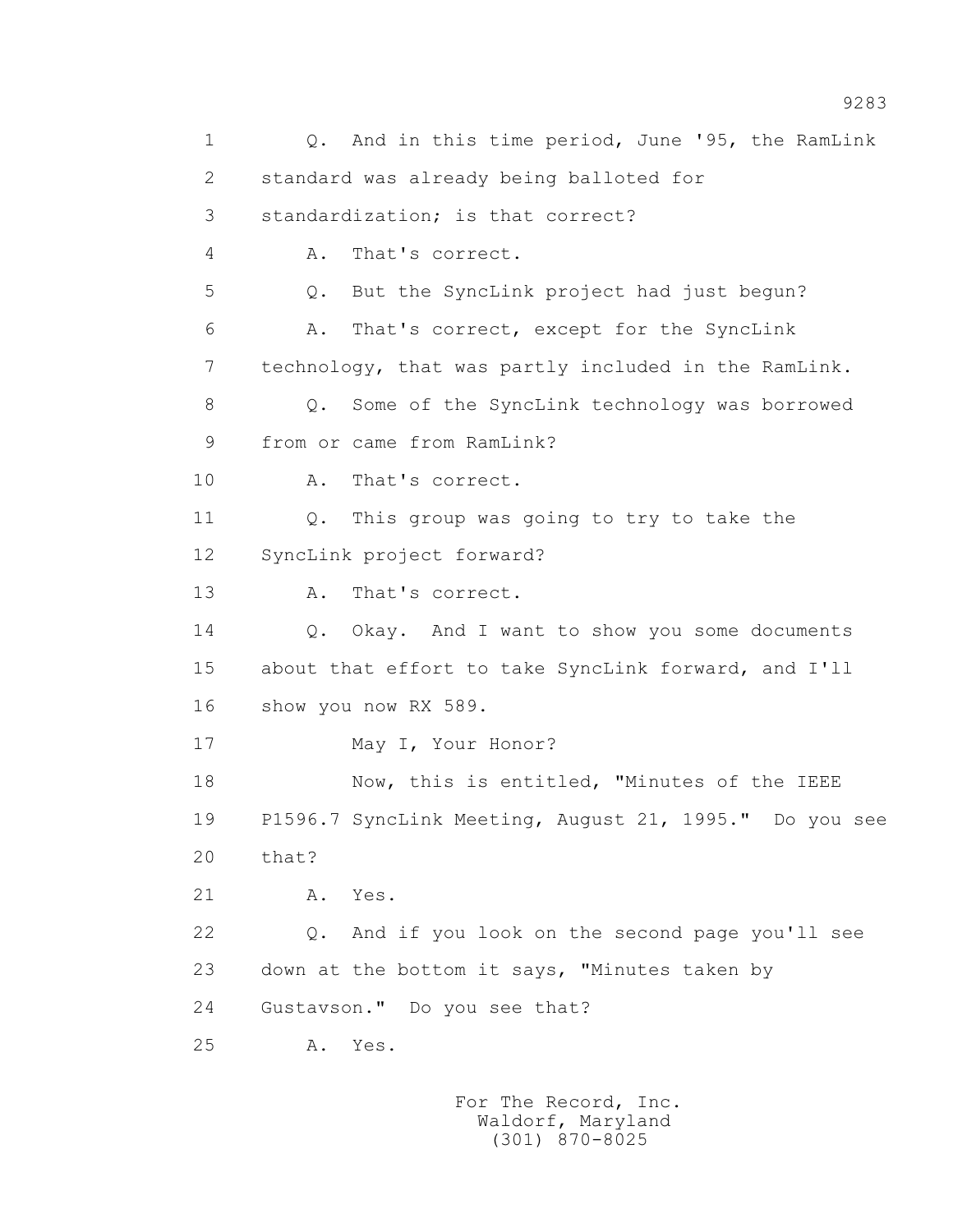1 Q. Do you believe these are minutes taken by you 2 of that meeting? 3 A. Yes. 4 Q. Now, this -- is this the same thing as the 5 SyncLink consortium, or is this an IEEE working group? 6 A. This is an IEEE working group. 7 Q. Okay. I see that you're listed as an attendee. 8 Do you see that? 9 A. Yes. 10 Q. And if you'll look on the first page where it 11 says, "details," you see the main question was how much 12 to modify the RamLink protocol to optimize for 13 SyncLink. Do you see that? 14 A. Yes. 15 Q. That's what you were talking about before, 16 which is how do you move the SyncLink project forward? 17 A. The SyncLink project was essentially modifying 18 the RamLink protocol. 19 Q. Okay. Just above your name in the list of 20 attendees do you see Richard Crisp's name? 21 A. Yes. 22 Q. You understood he was employed by Rambus at the 23 time? 24 A. I believe so. 25 Q. If you look on page 2 of the minutes you'll see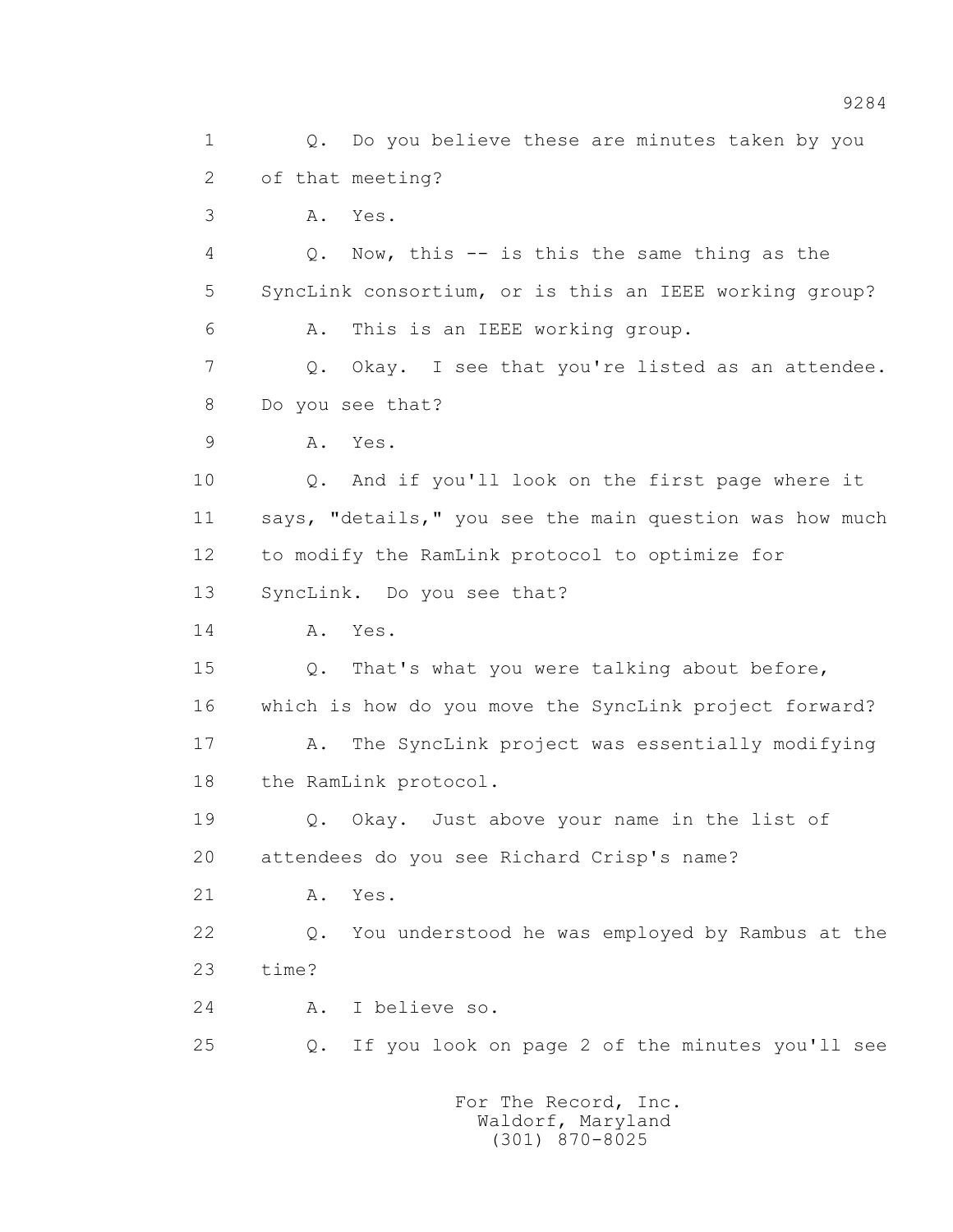1 a reference to Mr. Crisp, about seven paragraphs down? 2 A. Yes.

 3 Q. It says, "Richard Crisp of Rambus informed us 4 that in their opinion both RamLink and SyncLink may 5 violate Rambus patents that date back as far as 1989." 6 Do you see that?

7 A. Yes.

 8 Q. And you put that in the minutes in an effort to 9 reflect what Mr. Crisp had said at the meeting; 10 correct?

11 A. That's correct.

 12 Q. And then the minutes say, "Others commented 13 that the RamLink work was public early enough to avoid 14 problems and thus might invalidate such patents to the 15 same extent that they appear to be violated." Do you 16 see that?

17 A. Yes, I do.

 18 Q. Someone at that meeting said that in response 19 to Mr. Crisp's statement; correct?

20 A. Correct.

21 Q. Do you remember who said it?

22 A. No, I don't.

 23 Q. Well, is it correct that you were concerned at 24 the time about Mr. Crisp's statement, at least in part 25 because you thought it might block the RamLink standard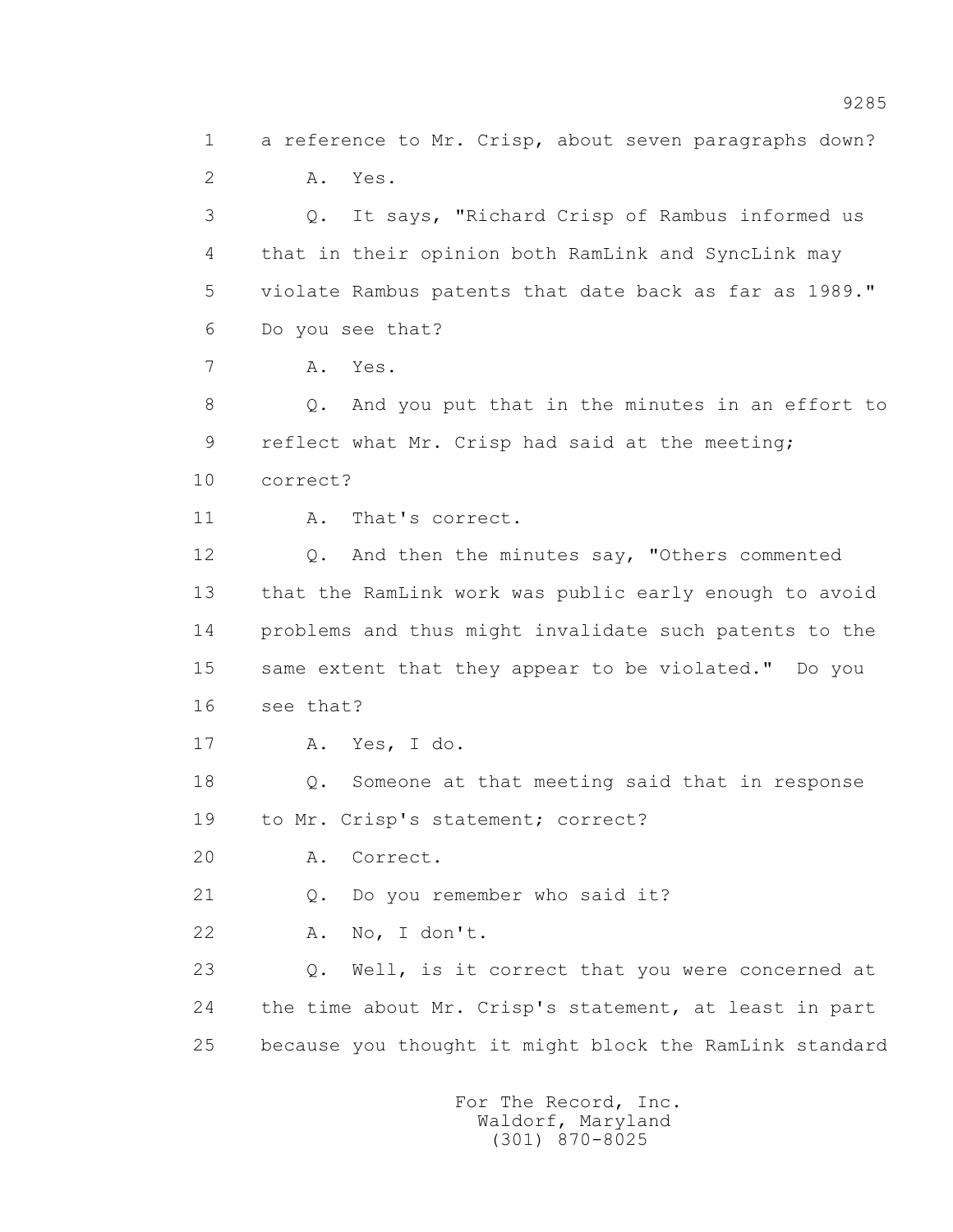1 that was being balloted from being approved? 2 A. I don't know exactly what the dates were, but 3 at some point the IEEE notified the RamLink working 4 group that Rambus had complained about such a possible 5 interference. 6 Q. Is it correct that as a result of that question 7 being raised by the IEEE that you took a look at some 8 of Rambus' patent applications? 9 A. Yes. 10 Q. And those were patent applications by Rambus 11 that had been published in Europe that you looked at; 12 correct? 13 A. That's right. That was the only information we 14 could find. 15 Q. You wanted to see what the claims were; right? 16 A. That's correct. 17 Q. And you and two engineers from Apple Computer 18 sat at a room in Apple and looked at those Rambus 19 patent applications that had been published in Europe; 20 right? 21 A. Correct. 22 Q. The Apple engineers in question were named 23 David James and Glen Stone; right? 24 A. Correct. 25 Q. And those two gentlemen had been at this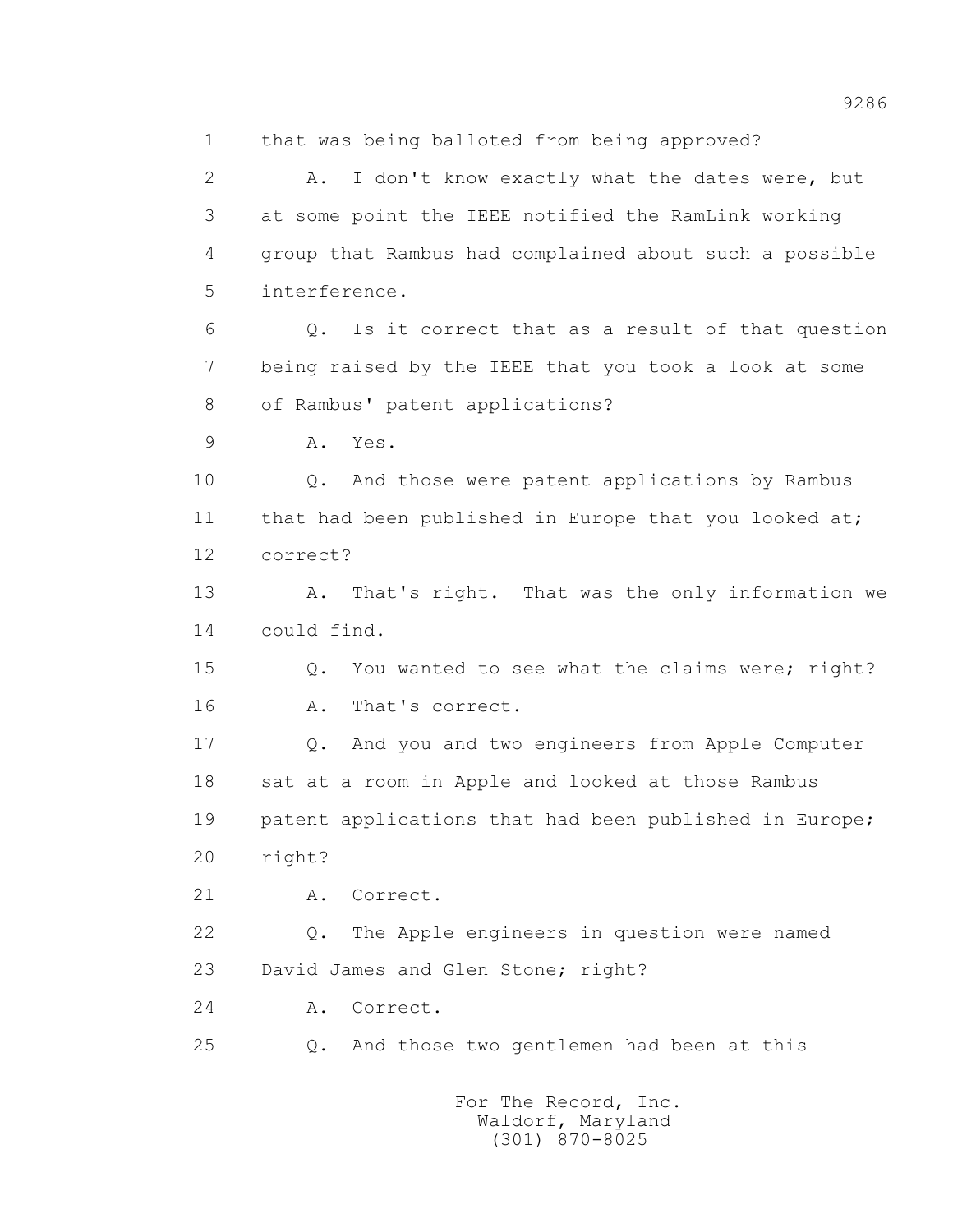1 meeting on August 21, 1995; right?

 2 A. Correct. 3 Q. Both their names appear on the list of 4 attendees; right? 5 A. Correct. 6 Q. And when you -- and you had this meeting with 7 Mr. James and Mr. Stone and looked at the Rambus patent 8 applications in a room at Apple; correct? 9 A. That's correct. 10 Q. And when you reviewed those Rambus patent 11 applications with Mr. Stone and Mr. James you concluded 12 that Rambus' claims were so broad that you could not 13 send signals on wires in a memory device without 14 violating those claims; right? 15 A. That's the conclusion I recall reaching, yes. 16 Q. And you concluded there was just no way to work 17 around those patent claims that you saw in the 18 applications; correct? 19 A. Especially since they covered everything we had 20 been doing for the last ten years or so. 21 Q. But you also concluded that the Rambus claims 22 would not be issued. Was that also part of your 23 conclusion? 24 A. I assumed, but I had no way of knowing which 25 claims would be and which wouldn't.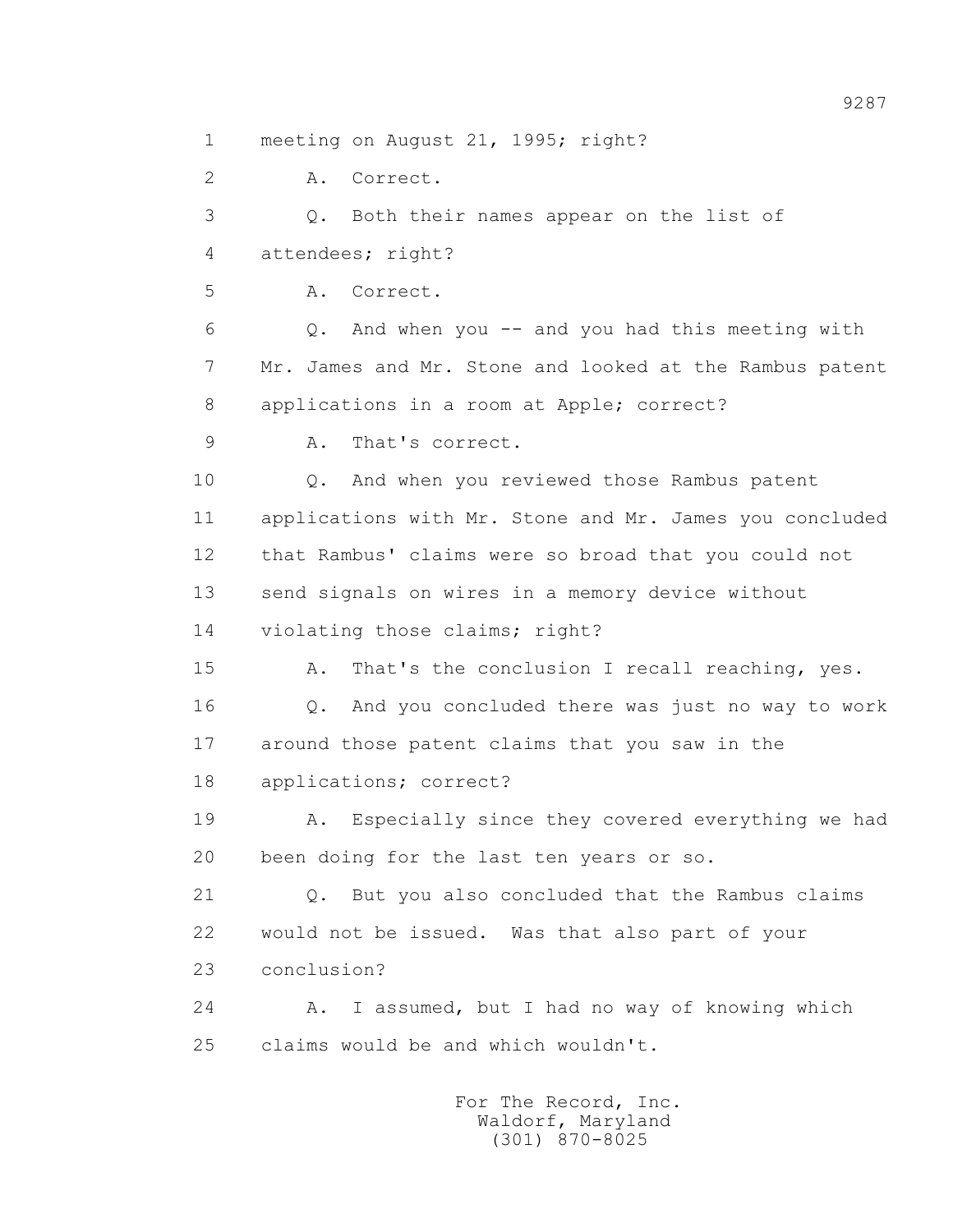1 0. Now, you thought at the time it was normal in a 2 patent application to be asking for very broad 3 coverage; right? 4 MR. CATT: Your Honor, objection, seeking 5 expert testimony. 6 MR. PERRY: I'm asking for his views at the 7 time, Your Honor. 8 JUDGE McGUIRE: I'll entertain that question, 9 but I'm not going to let it go too much further. 10 THE WITNESS: Yes. I understood that to be the 11 normal practice to ask for everything. 12 BY MR. PERRY: 13 Q. And at the time you also concluded that Rambus 14 wouldn't get that very broad coverage; right? 15 A. I assumed that it would not. 16 Q. Now, you believe that you and these Apple 17 engineers had reviewed the Rambus European patent 18 applications by the middle of January 1996; is that 19 right? 20 A. That's a plausible date. I don't really 21 remember dates very well. 22 Q. Let me show you -- let me show you the January 23 1996 SyncLink minutes, RX 663. 24 May I, Your Honor? 25 Now, as of this time the SyncLink consortium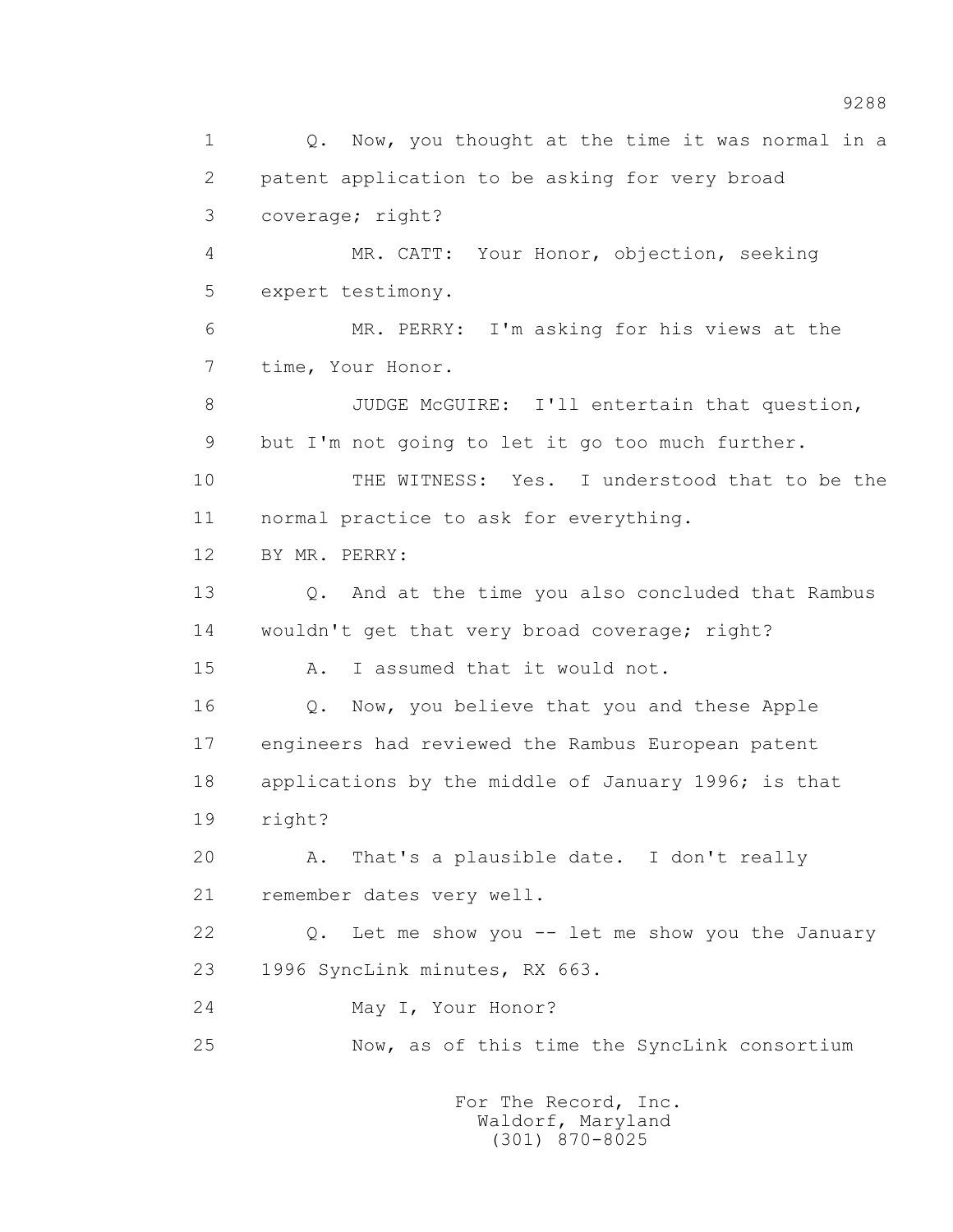1 had been formed; correct?

 2 A. It appears so. 3 Q. What position did you hold in 1996 with the 4 consortium? 5 A. My official position was secretary. And when 6 we incorporated -- that was later. This wasn't 7 incorporated yet. 8 Q. After there was an corporation, SLDRAM Inc., 9 did you have an officer position? 10 A. I was secretary and the CFO. 11 0. And one of your duties as secretary of the 12 SyncLink consortium was to take the official minutes 13 during the meeting; right? 14 A. Correct. 15 Q. You were trying to prepare minutes as best you 16 could, that the member companies would rely on? 17 A. Correct. 18 Q. The minutes after you prepared them were made 19 available to all member companies? 20 A. Right. 21 Q. The minutes of the early consortium, back in 22 1996, those were made available to member companies 23 when they joined later; right? 24 A. Yes. 25 Q. If you'll look at page 2 of this exhibit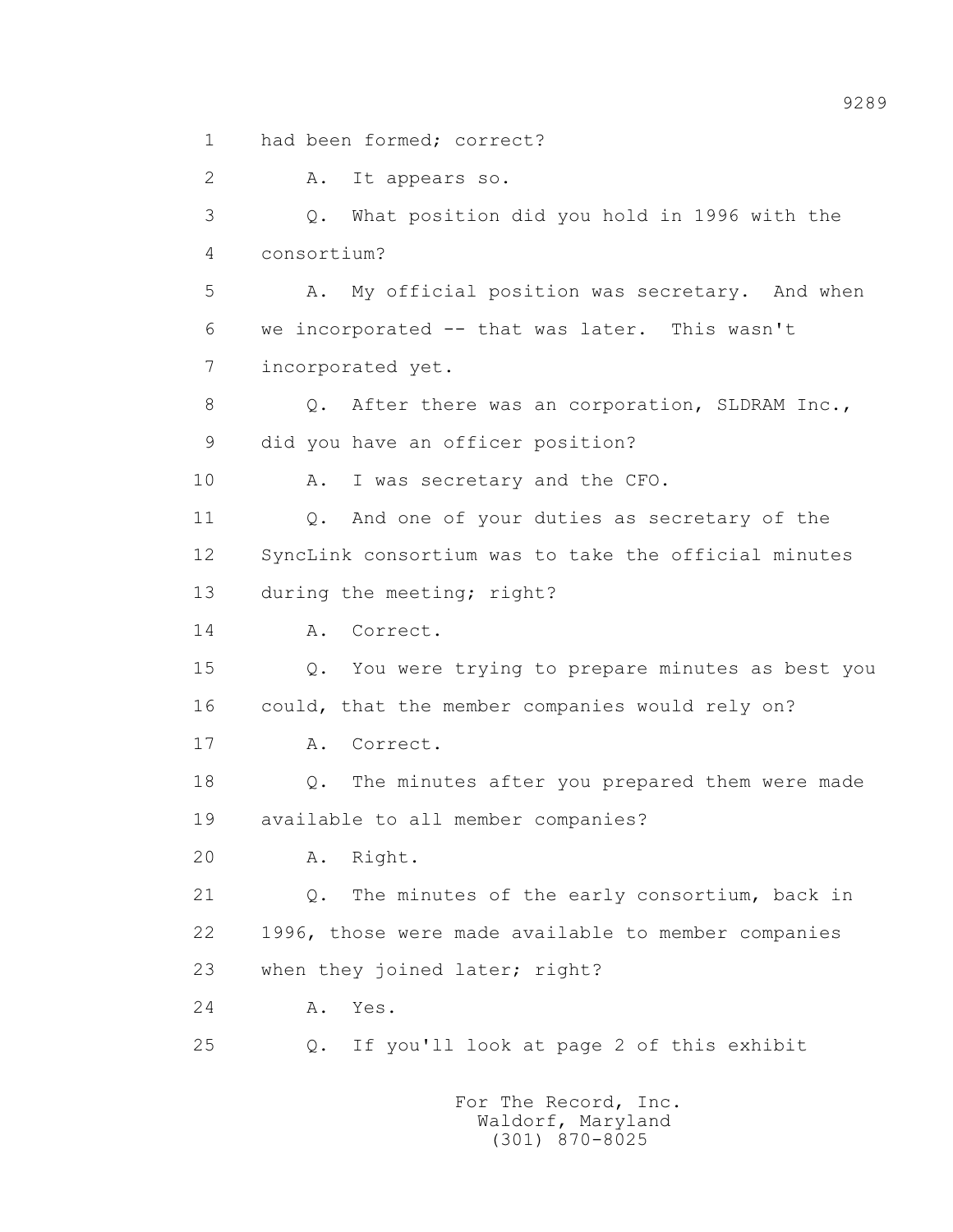1 there's a reference to Rambus. In the first full 2 paragraph it says, "Rambus has 16 patents already, with 3 more pending. Rambus says their patents may cover our 4 SyncLink approach, even though our method came out of 5 early RamLink work." Do you see that? 6 A. Yes. 7 Q. Does that refresh your recollection that you 8 believe by this time, January 11, 1996, you and 9 Mr. Stones and Mr. James had done your review of 10 Rambus' European patent application? 11 A. I believe so, but this comment really wasn't 12 based on that review, I don't think. 13 Q. I'm just asking if by this time that review had 14 occurred? 15 A. It would have been well before this time. 16 Q. All right. Thank you. 17 Let me show you one more set of early meeting 18 minutes. I believe this will be the first meeting of 19 the consortium, RX 591. 20 May I? 21 JUDGE McGUIRE: Go ahead. 22 BY MR. PERRY: 23 Q. Just take a look at that, please, and see if 24 that is indeed your minutes of the first meeting of the 25 newly formed SyncLink consortium?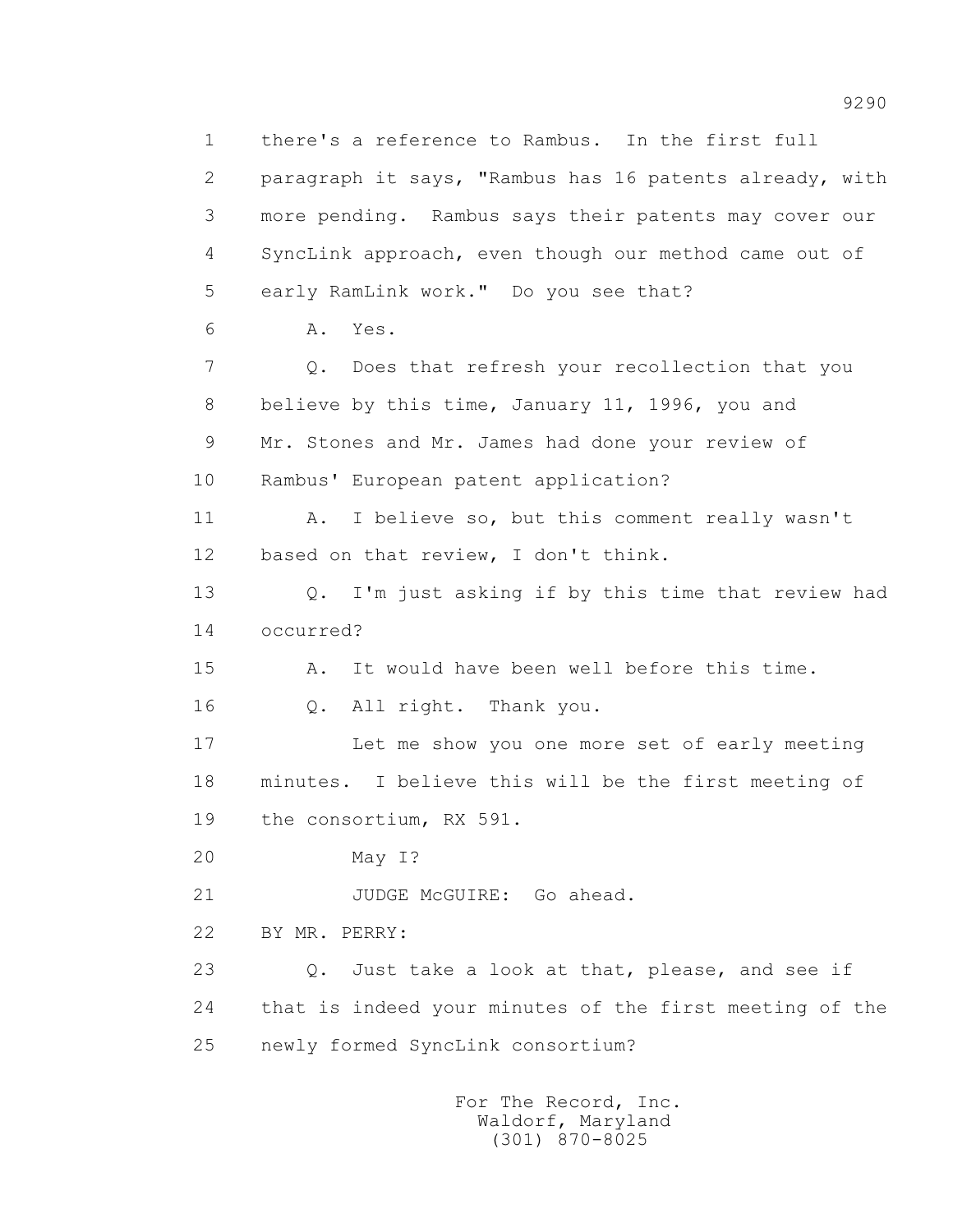1 A. Yes, it appears to be. 2 Q. Now, the first thing that's mentioned is that 3 distribution is restricted. Do you see that? 4 A. Yes. 5 Q. Is that distribution of the minutes? 6 A. Yes, this document. 7 Q. And was that true of the -- generally true of 8 the minutes that you prepared, that they were 9 restricted to SyncLink members? 10 A. Only consortium minutes, not IEEE minutes. 11 Q. The minutes you prepared of the SyncLink 12 consortium were, as you understood it, restricted to 13 SyncLink consortium members? 14 A. Correct. 15 Q. I see a reference to Chairman Tabrizi, 16 T-a-b-r-i-z-i, had he been elected chairman of the 17 consortium? 18 A. Yes. 19 Q. If you look on page 2 up at the top, I'll let 20 you have a chance to read this paragraph, it's that 21 first paragraph under "Issues to Consider." Have you 22 read that? 23 A. Yes. 24 Q. And that says, "Issues to Consider. Clocking: 25 Adaptive delay: Is there enough slack in timing: We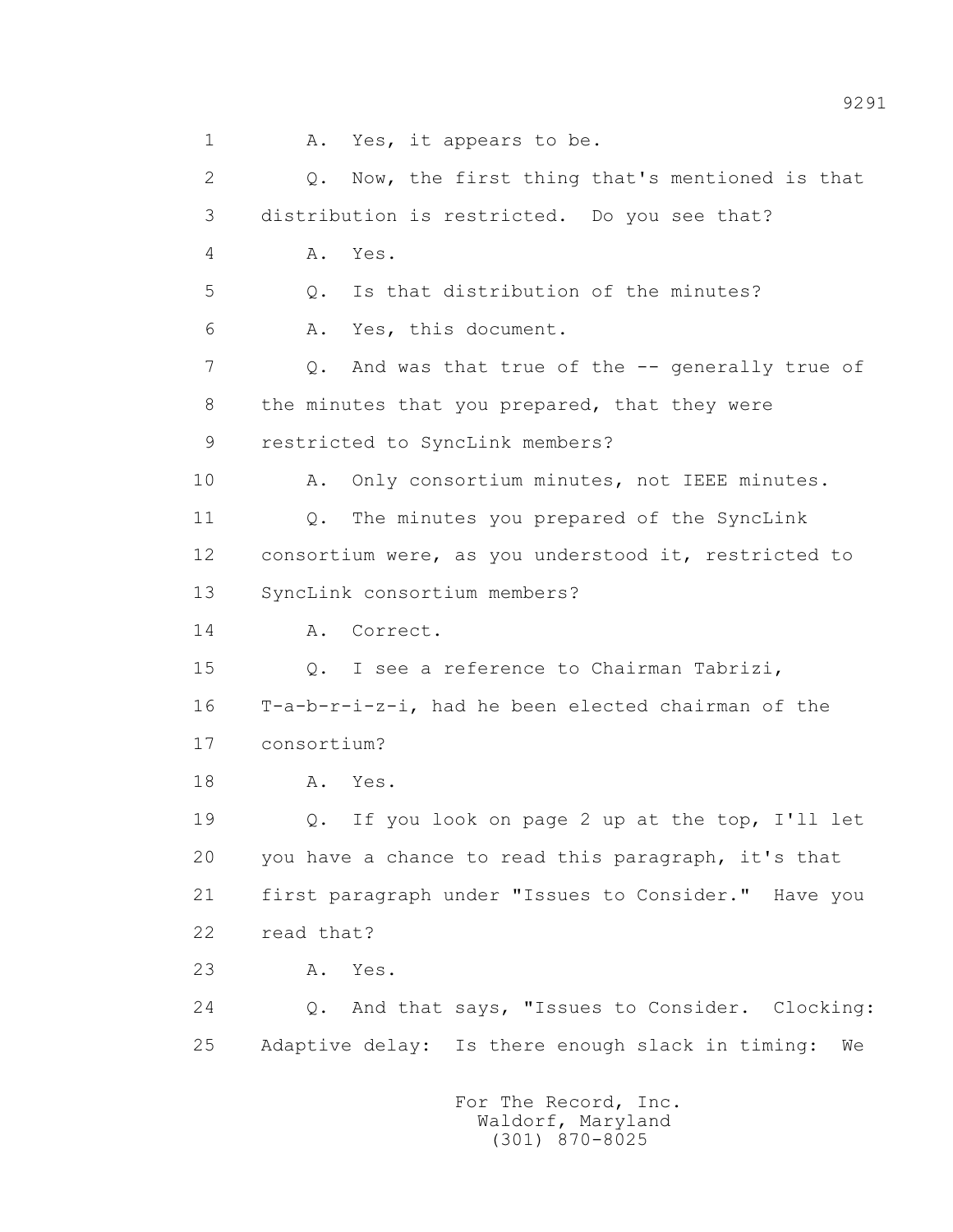1 prefer to use delay locked loops rather than phase 2 locked loops. Better handling of power down periods, 3 lower power dissipation." Do you see that? 4 A. Yes. 5 Q. Was it your understanding at the time that the 6 use of phase locked loops -- strike that. 7 Was it your understanding at the time that the 8 use of delay locked loops rather than phase locked 9 loops offered some advantages? 10 A. Yes. 11 Q. Now, moving forward, if I could, in time, we 12 were talking about January '96. 13 Were you aware by that time that the RamLink 14 standard had -- that the balloting of that had been 15 suspended because of a concern over Rambus' patent 16 claims, possible patent claims? 17 A. That's likely. I don't remember the exact 18 dates. 19 Q. I can understand that, but let me help you with 20 a document. I'll put up RX 676. I showed you this at 21 your deposition, but you should still take a look at it 22 as much as you need. It appears to have been e-mailed 23 from you and printed out? 24 A. Yes. 25 Q. Do you see that it's dated February 6, 1996? For The Record, Inc.

 Waldorf, Maryland (301) 870-8025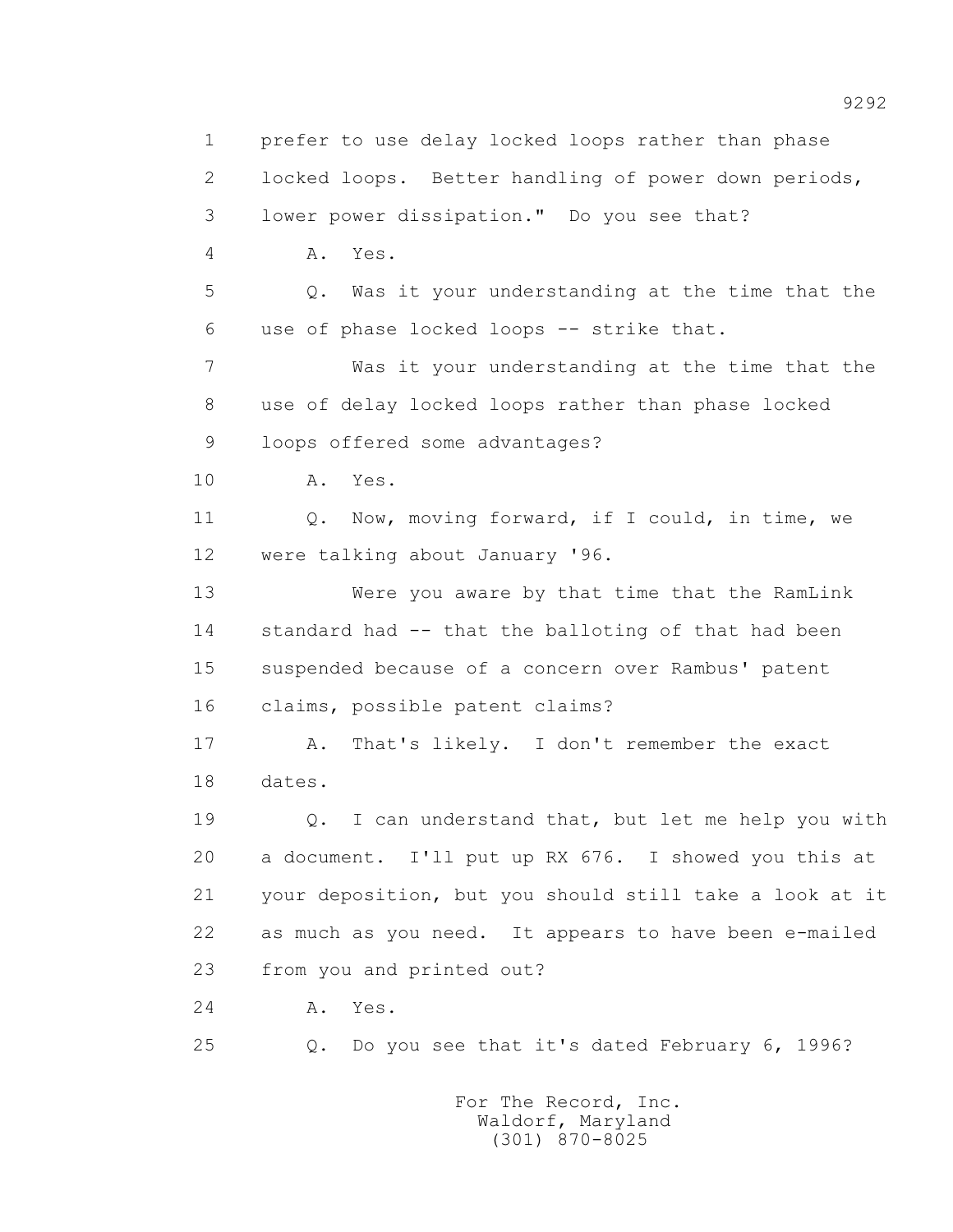1 A. Yes.

 2 Q. Did you send this to someone within the IEEE 3 organization?

4 A. Yes, I did.

 5 Q. And you understood her to have some connection 6 with the standards setting process?

7 A. Yes.

 8 Q. Now, all I really want to show you here is to 9 refresh your recollection as to when you learned about 10 the issues relating to RamLink. And you're free to 11 read the whole thing, but if I can show you the 12 paragraph, the second from the bottom, that says, "What 13 is the status"?

14 A. Yes, I see that.

 15 Q. It says, "What is the status of P 1596.4 now?" 16 Is that P 1596.4, is that a reference to 17 RamLink?

18 A. Yes, it is.

 19 Q. Then you say, "It's been held up by patent 20 issues for about six months now? Is it dead? Or being 21 sent back to the working group for removal of all 22 material that anyone might object to?" 23 That's what you wrote to Ms. DeChino?

24 A. Yes.

25 Q. Was that a reference to the RamLink standard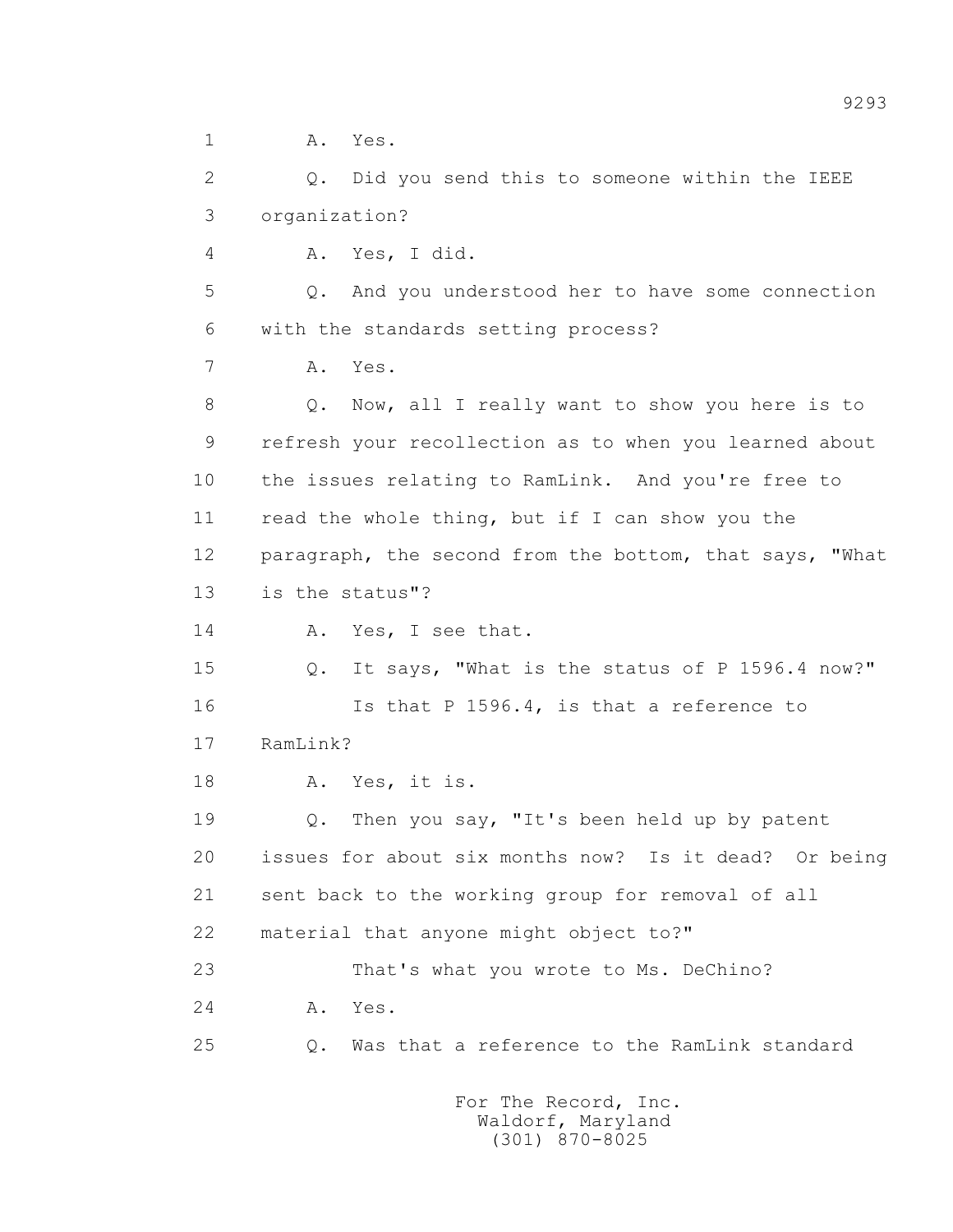1 being held up by possible Rambus patent claims? 2 A. That's correct. 3 MR. PERRY: Your Honor, I would like to move in 4 RX 676. 5 MR. CATT: No objection. 6 JUDGE McGUIRE: Entered. 7 (RX Exhibit 676 was admitted into evidence.) 8 BY MR. PERRY: 9 Q. Was it your view at the time that the RamLink 10 standard should not be blocked by those broad claims in 11 Rambus' patent applications that you didn't think would 12 issue? 13 A. Yes. Those claims would have blocked all the 14 standards of which I was aware. 15 Q. It was your view the claims should not block 16 the balloting issue of the RamLink standard; correct? 17 A. That's correct. 18 Q. If I could show you another e-mail from this 19 time period that I believe you sent, RX 675. 20 May I? 21 JUDGE McGUIRE: Go ahead. 22 BY MR. PERRY: 23 Q. Is this an e-mail you sent to Mary Lynne 24 Nielsen sometime in February 1996? 25 A. Yes, it is.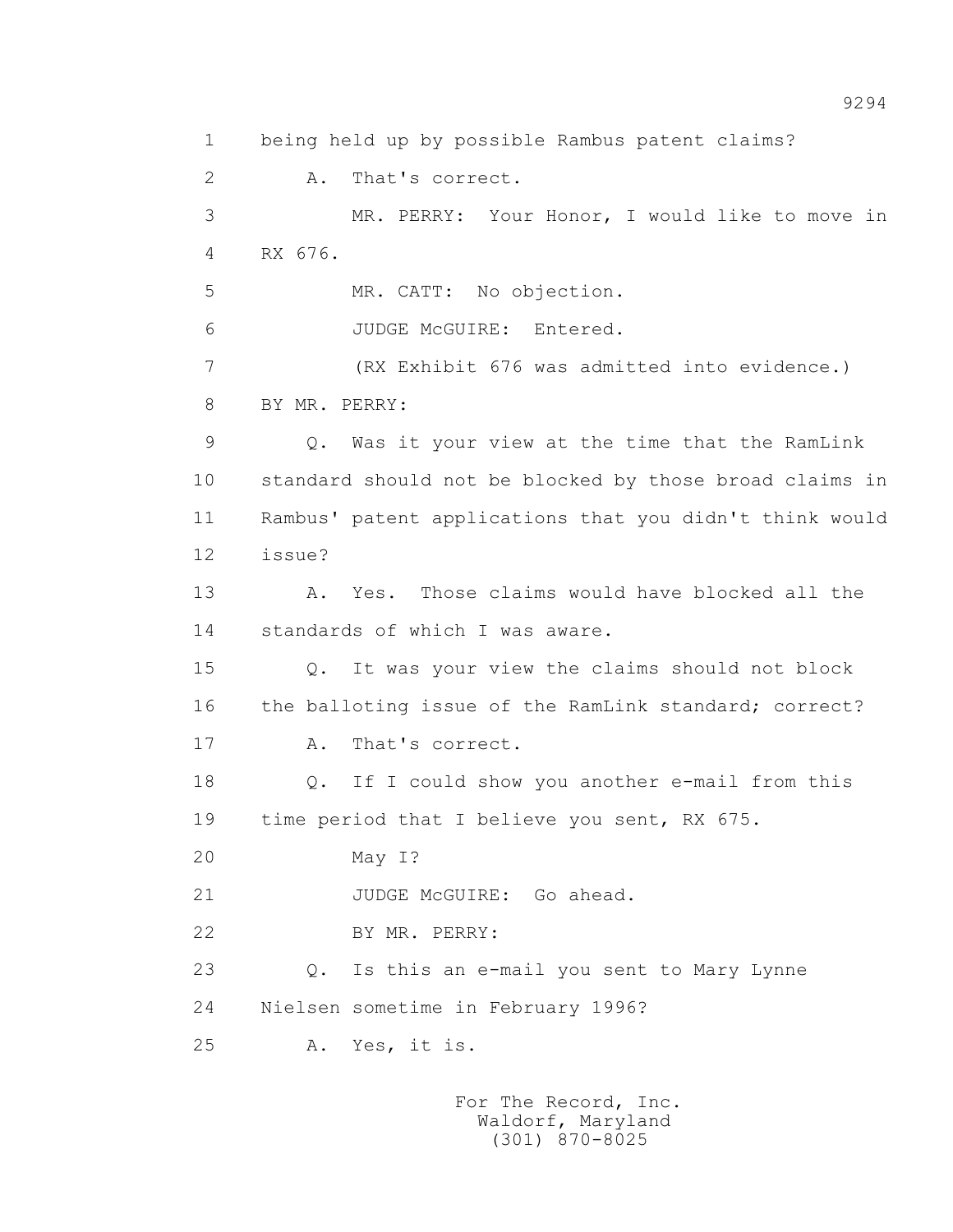1 0. And does this generally have to do with some 2 proposed changes in the IEEE patent policy? 3 A. Yes, it does. 4 Q. On the second page of the document there's a 5 reference to a "bombshell" at the top of the page. Do 6 you see that? 7 A. Yes. 8 Q. Now I'll just ask you to read through the next 9 couple of paragraphs just to yourself, and then I just 10 have a couple of questions. 11 A. Uh-huh. Okay. 12 Q. And what you described as the bombshell was the 13 sentence in the proposed patent policy that, "The 14 working group shall accept the view of the patent 15 holder." Is that right? 16 A. That's right. 17 MR. CATT: Your Honor, I object to relevance. 18 This is all about the IEEE disclosure policy. I don't 19 see the relevance on it. 20 MR. PERRY: Your Honor, this is directly 21 responsive to a slide Mr. McAfee showed and talked 22 about, over our objection. It was his presentation. 23 He was the economist. He talked about the lock-in 24 issue and what patent standard setting organizations 25 could adopt to avoid lock-in.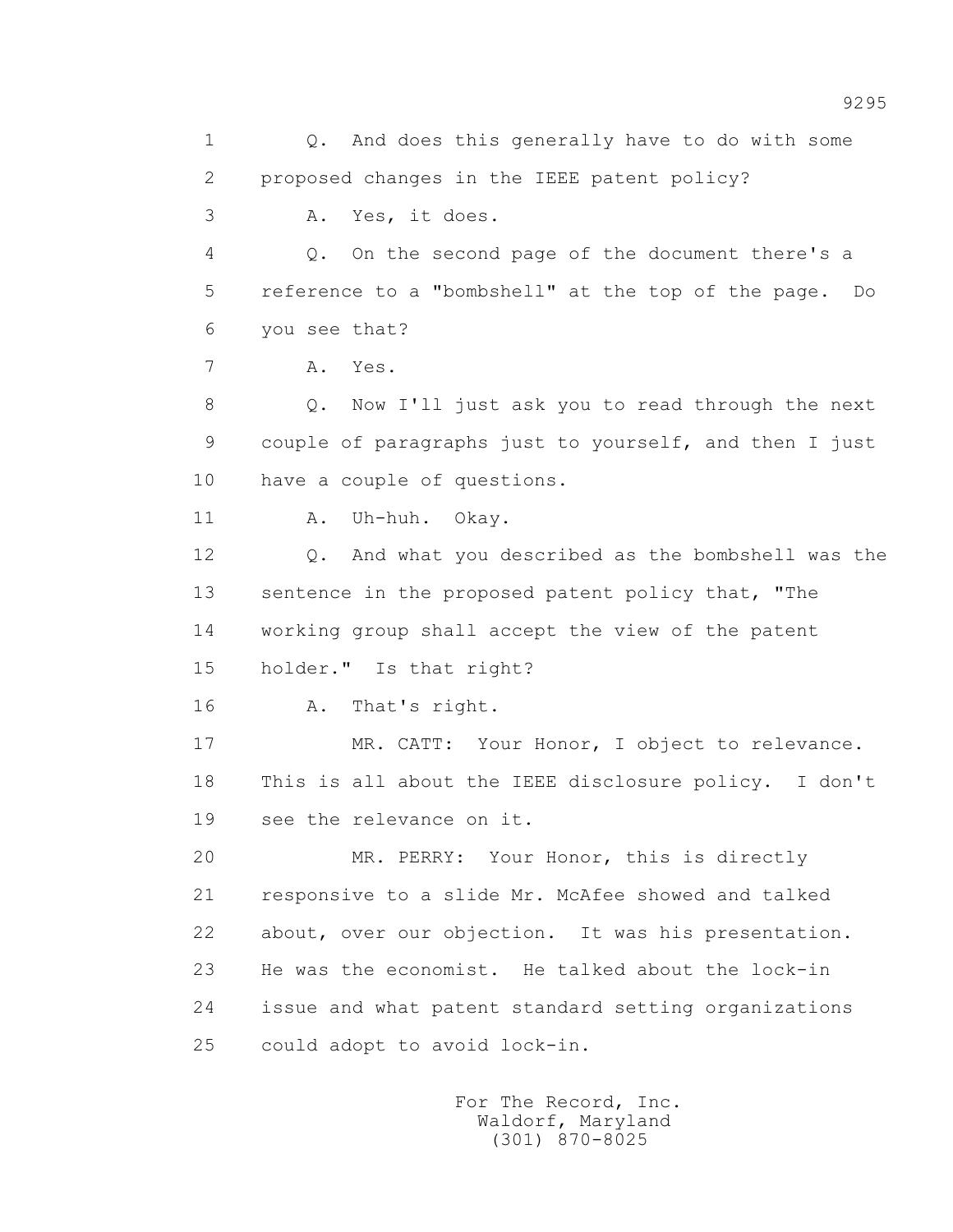1 JUDGE McGUIRE: I will consider this question, 2 but I also have some doubt regarding its weight, but it 3 will stand on its own merit. I'll hear an inquiry on 4 that basis. 5 MR. CATT: Thank you, Your Honor. 6 BY MR. PERRY: 7 Q. Well, let me try to shortcut it then, 8 Dr. Gustavson. 9 Just describe for us what your concern was 10 about the proposed statement in the proposed IEEE 11 patent policy that if someone said I might have patent 12 claims on that proposal you're working on, the working 13 group had to accept the view of the patent holder as to 14 the validity of the claims? 15 A. My concern was that any person who wished to

 16 block a standard could simply assert that they had 17 patents applied for which would interfere with that 18 standard, and if they refused to say that they would 19 make their patents available on a nondiscriminatory 20 basis to others it would be impossible for the standard 21 to complete. In my view it would make it possible for 22 every standard in the IEEE to be blocked by a single 23 individual.

 24 Q. Was it your concern at the time you wrote this 25 e-mail that Rambus might do just that with respect to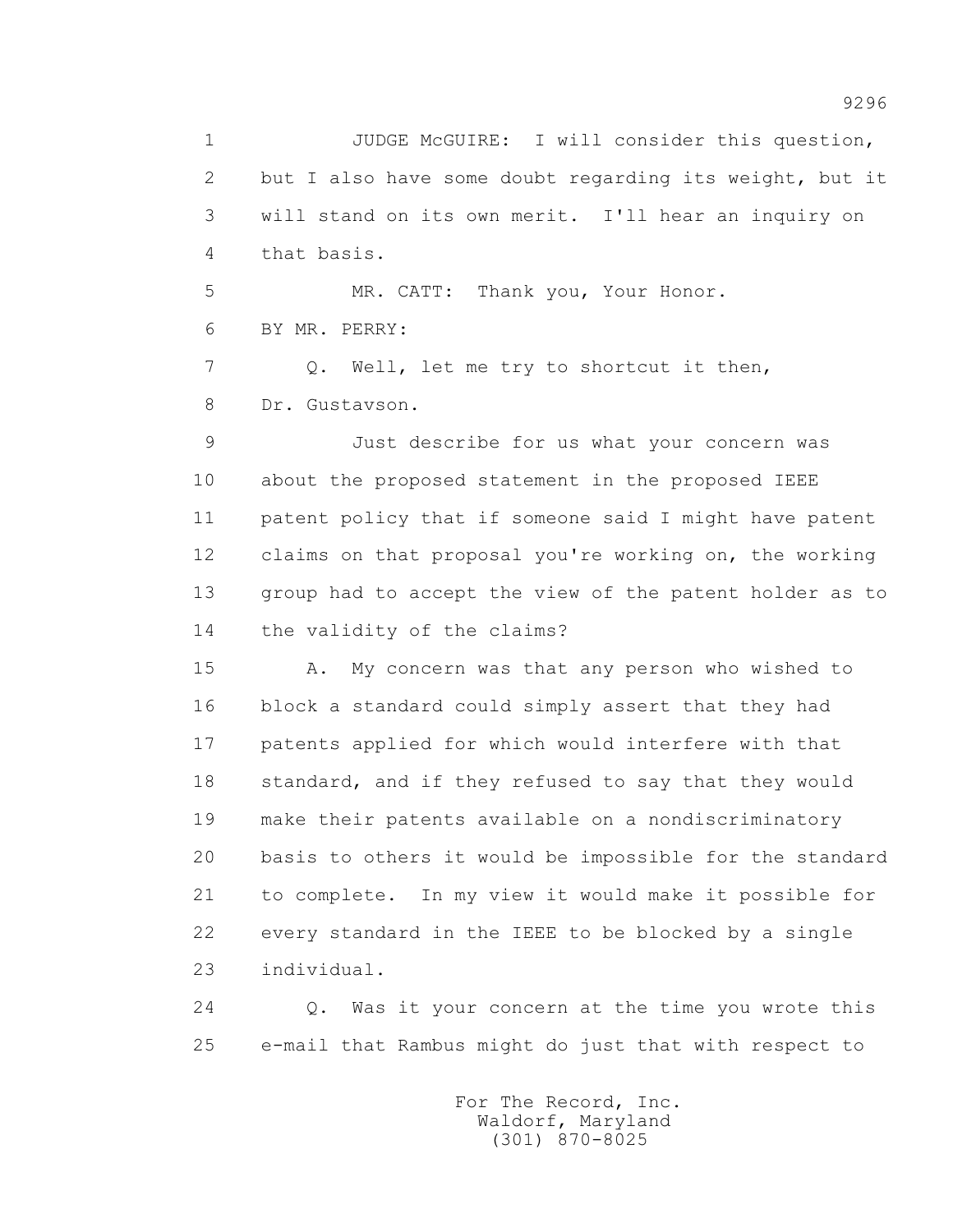1 the RamLink proposal, that is refuse to give an 2 agreement to license its patents or patent 3 applications? 4 A. My recollection is that that's essentially what 5 had happened. Rambus said we have patents applied for 6 that may cover this, and the IEEE's reaction had been, 7 okay, working group redesign the thing so it doesn't 8 violate anything Rambus claims. 9 We looked at the claims. They covered 10 everything we had covered over the last twenty years. 11 We couldn't do busses, basically. All of the standards 12 would have been out of business if this policy 13 prevailed. 14 0. The RamLink standard later did issue, did it 15 not? 16 A. Yes, it did. 17 Q. You talked to Mr. Crisp about the RamLink 18 situation? 19 A. I don't remember specifically. 20 Q. Let me show you an e-mail, RX 593. 21 Before I get there, Your Honor, could I move in 22 RX 675? 23 MR. CATT: No objection. 24 JUDGE McGUIRE: Entered. 25 (RX Exhibit 675 was admitted into evidence.)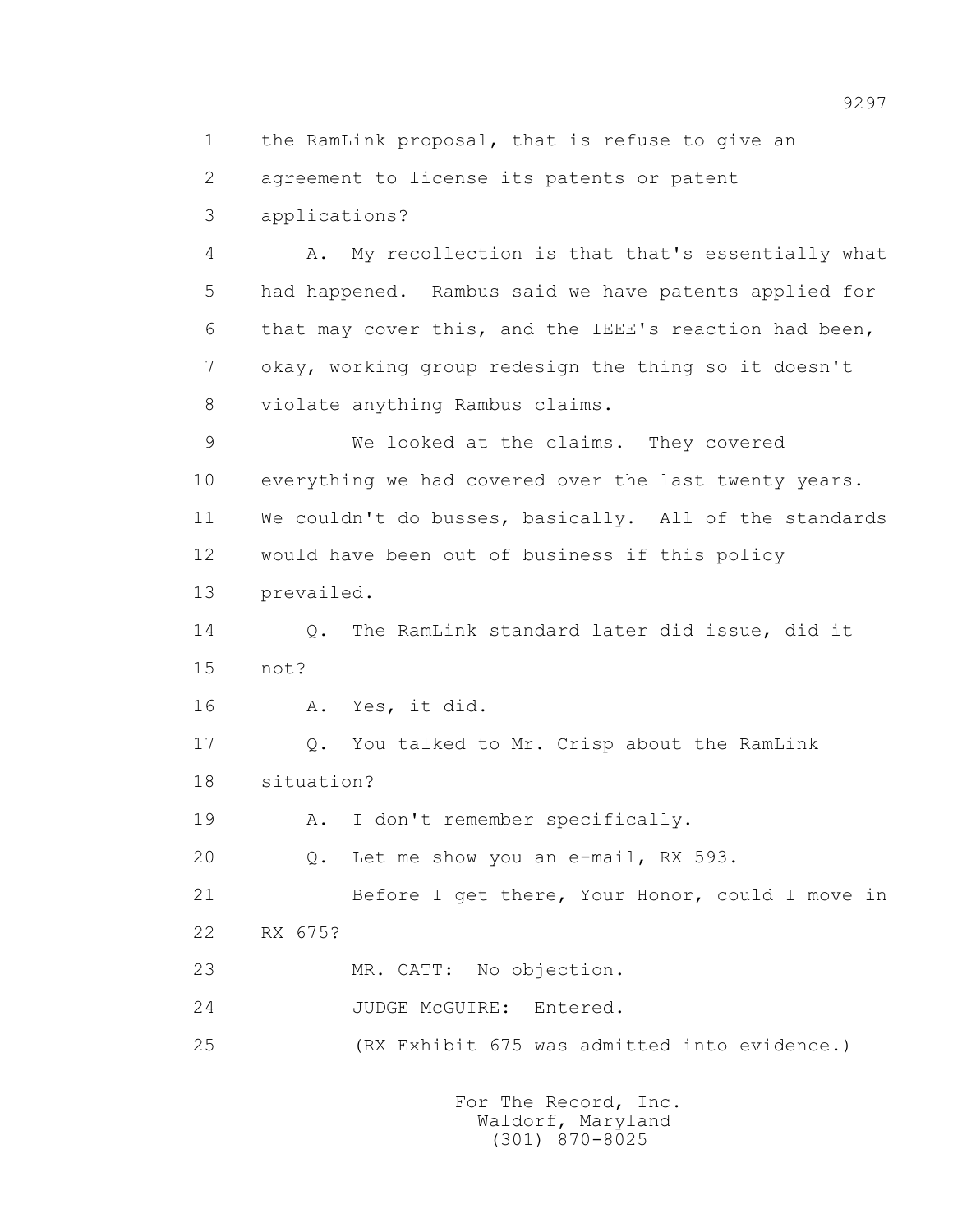1 BY MR. PERRY:

 2 Q. Now, Dr. Gustavson, I suspect you haven't seen 3 this in a long time. It was produced to us by Hans 4 Wiggers, but if you look down at the bottom it appears 5 there is an e-mail from you. 6 What I would like to give you the opportunity 7 to do is read the e-mail that starts down at the bottom 8 through about halfway through the next page, page 2, 9 before I ask questions. 10 Let me first establish, you haven't seen this 11 in a long time; right? 12 A. That's correct. 13 Q. You and I didn't meet in anticipation of this 14 hearing; right? 15 **A.** No. 16 Q. That's correct, that we didn't meet? 17 A. That's correct. 18 Q. Okay. Why don't you take a minute and read 19 that, please. 20 Just to make the record clear, we're looking at 21 593. I think the transcript reflects 539, but this is 22 RX 593. 23 A. Okay. 24 Q. This is a series of e-mails Mr. Wiggers 25 produced to us, but I'm only going to ask you about a For The Record, Inc.

 Waldorf, Maryland (301) 870-8025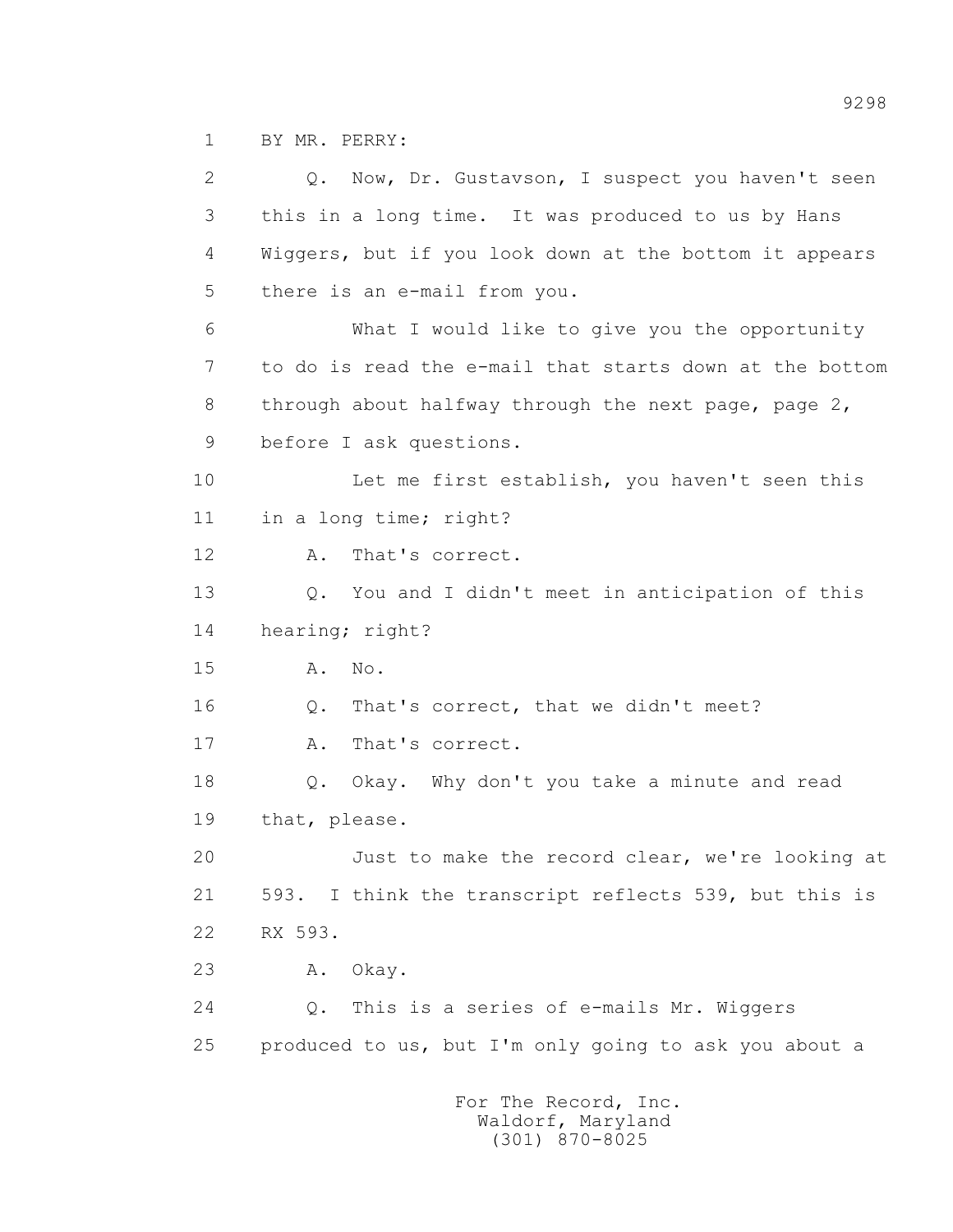1 portion of the e-mail that I just asked you to read, 2 which starts at the bottom of page 1, dated February 3 23, 1996. Did you in fact send this e-mail to 4 Mr. Wiggers, Mr. Vogley, and Mr. Tabrizi? 5 A. Yes, it appears so. 6 Q. As well as Mr. James at Apple; correct? 7 A. Yes. 8 Q. And in this e-mail you describe a telephone 9 conversation you had with Richard Crisp from Rambus; 10 correct? 11 A. Correct. 12 Q. You say at the bottom of the page, "I had a 13 call from Rambus' Richard Crisp recently." He called 14 you; right? 15 A. Yes. 16 Q. You say at the bottom of the page, the 17 carryover line says, "I had heard conflicting reports 18 from IEEE as to whether Rambus had responded to their 19 request for a clear statement whether Rambus felt the 20 standard conflicted with their patents." Do you see 21 that? 22 A. Yes. 23 Q. And you asked Mr. Crisp, "did you respond?" 24 A. Apparently so. 25 Q. And he told you that Rambus had responded; For The Record, Inc.

> Waldorf, Maryland (301) 870-8025

9299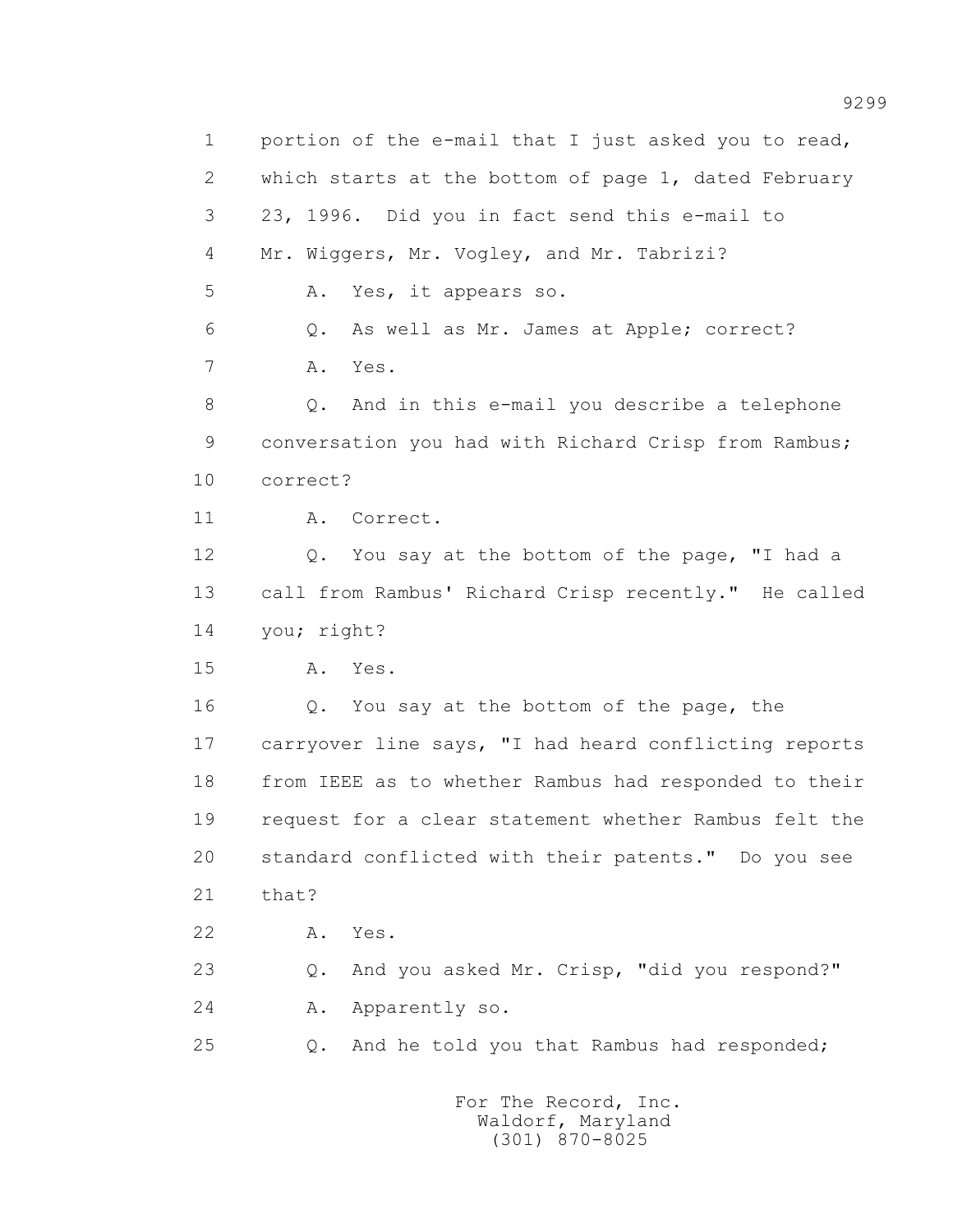1 right?

 2 A. Yes. 3 Q. And he said to you, "Their response was 4 basically to the effect that they were not able to 5 determine at this time whether there was a conflict." 6 Right? 7 A. Right.

 8 Q. Then it says that, "We discussed the situation 9 re patents, in general, and seemed to be in agreement 10 that standards ought to make no assurance to the 11 eventual user that no patent conflicts are involved."

 12 Do you remember seeming to reach that agreement 13 with Mr. Crisp?

 14 A. I don't recall it as being an agreement with 15 Mr. Crisp, specifically. It was my position that I 16 developed in the course of this, and he seemed not to 17 object to the idea. I think that was more likely.

 18 Q. And then you say at the start of the next 19 paragraph, "As far as I can tell, Crisp and Rambus' 20 positions were entirely reasonable in this regard and 21 so I expect it won't try to interfere with the 22 standardization process. They are going at great 23 lengths to separate themselves from it now." Do you 24 see that?

25 A. Yes, I do.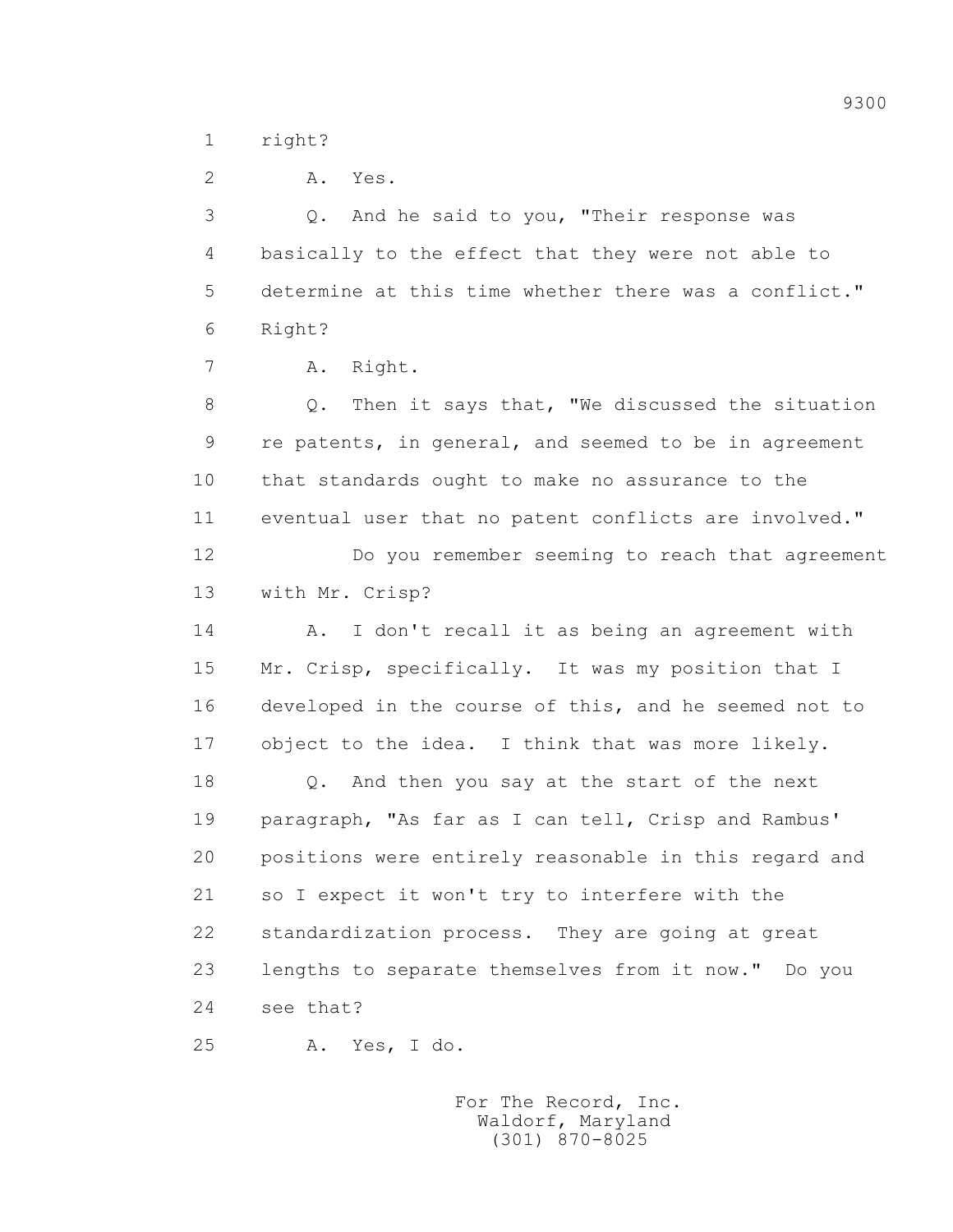1 Q. Is that something you wrote in this e-mail to 2 describe your views at the time? 3 A. Yes. 4 Q. Now, it was after this point in time that the 5 RamLink standard issued; correct? 6 A. Yes. 7 Q. And Rambus never said there wasn't a patent 8 problem with RamLink; right? 9 A. As far as I know. 10 Q. As far as you know Rambus did not withdraw any 11 of its claims that there might be a patent problem with 12 RamLink; right? 13 A. That's correct. 14 Q. And, in fact, the SyncLink consortium members 15 were still concerned in 1997 about lawsuits by Rambus; 16 right? 17 MR. CATT: Objection, hearsay. 18 JUDGE McGUIRE: Sustained. 19 MR. PERRY: I'll show him the minutes, Your 20 Honor. 21 Let's put up RX 966, but first let me move in 22 RX 593. 23 MR. CATT: No objection. 24 JUDGE McGUIRE: Entered. 25 (RX Exhibit 593 was admitted into evidence) .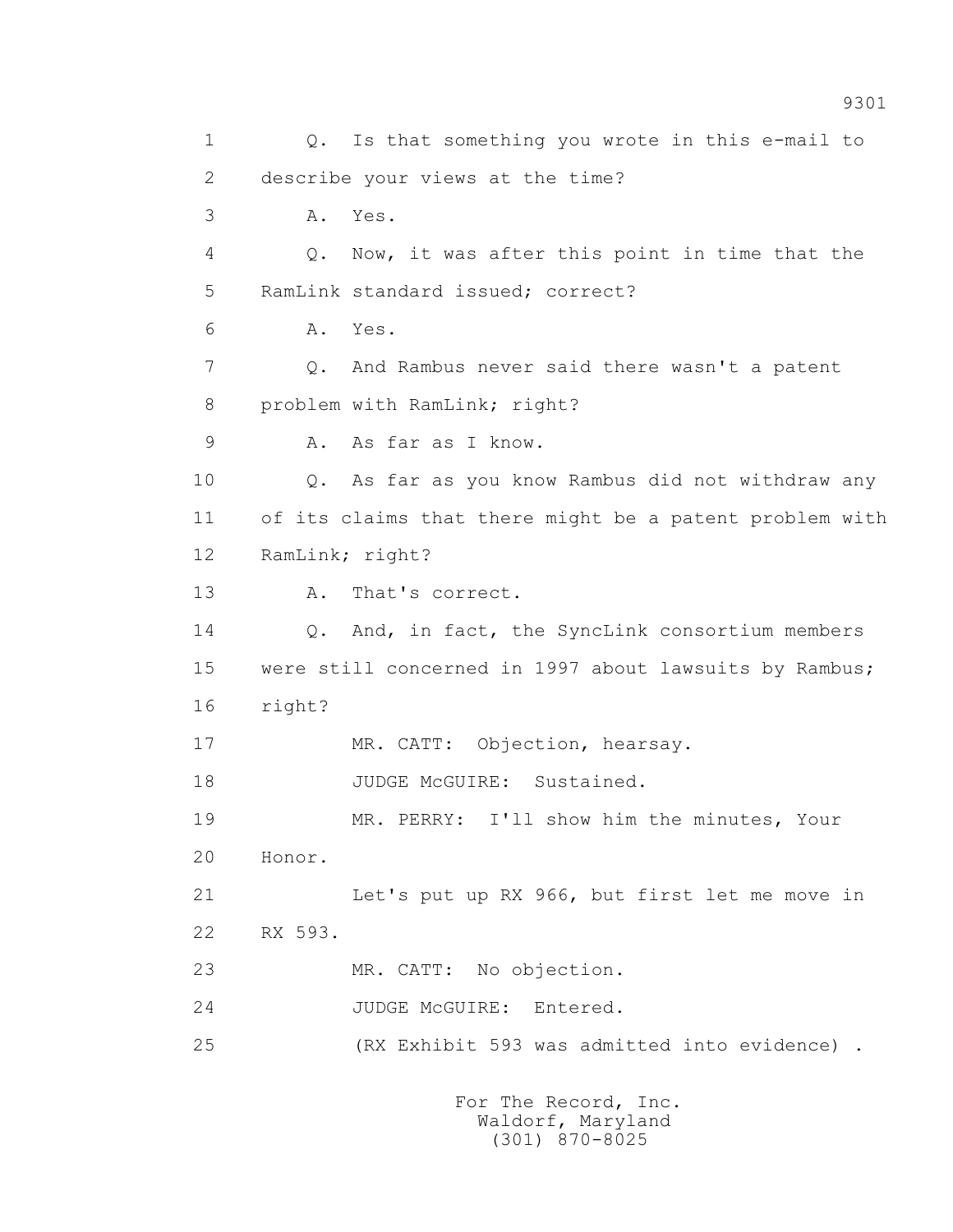1 MR. PERRY: May I? 2 JUDGE McGUIRE: Go ahead. 3 BY MR. PERRY: 4 Q. Now, if you'll look -- does this appear to you 5 to be minutes of an SLDRAM consortium meeting from July 6 1997? 7 A. Yes, it does. 8 Q. Okay. Look on page 12. And we're using the 9 page numbers on the lower left. There's a lot of page 10 numbers here. 11 Page 12, the lower left, do you see where it 12 says, "Notes by David Gustavson, consortium secretary"? 13 A. Yes. 14 Q. Does that suggest to you you prepared these 15 notes? 16 A. Yes. 17 Q. Okay. If you'll look on page 3 -- now it's 18 been a while since you read these minutes; correct? 19 A. That's correct. 20 Q. Why don't you just read the first 12 to 13 21 lines of this and I'll have a couple questions. 22 A. Okay. 23 Q. Was it your understanding at the time of this 24 meeting that there was concern among SyncLink 25 consortium members that Rambus would sue individual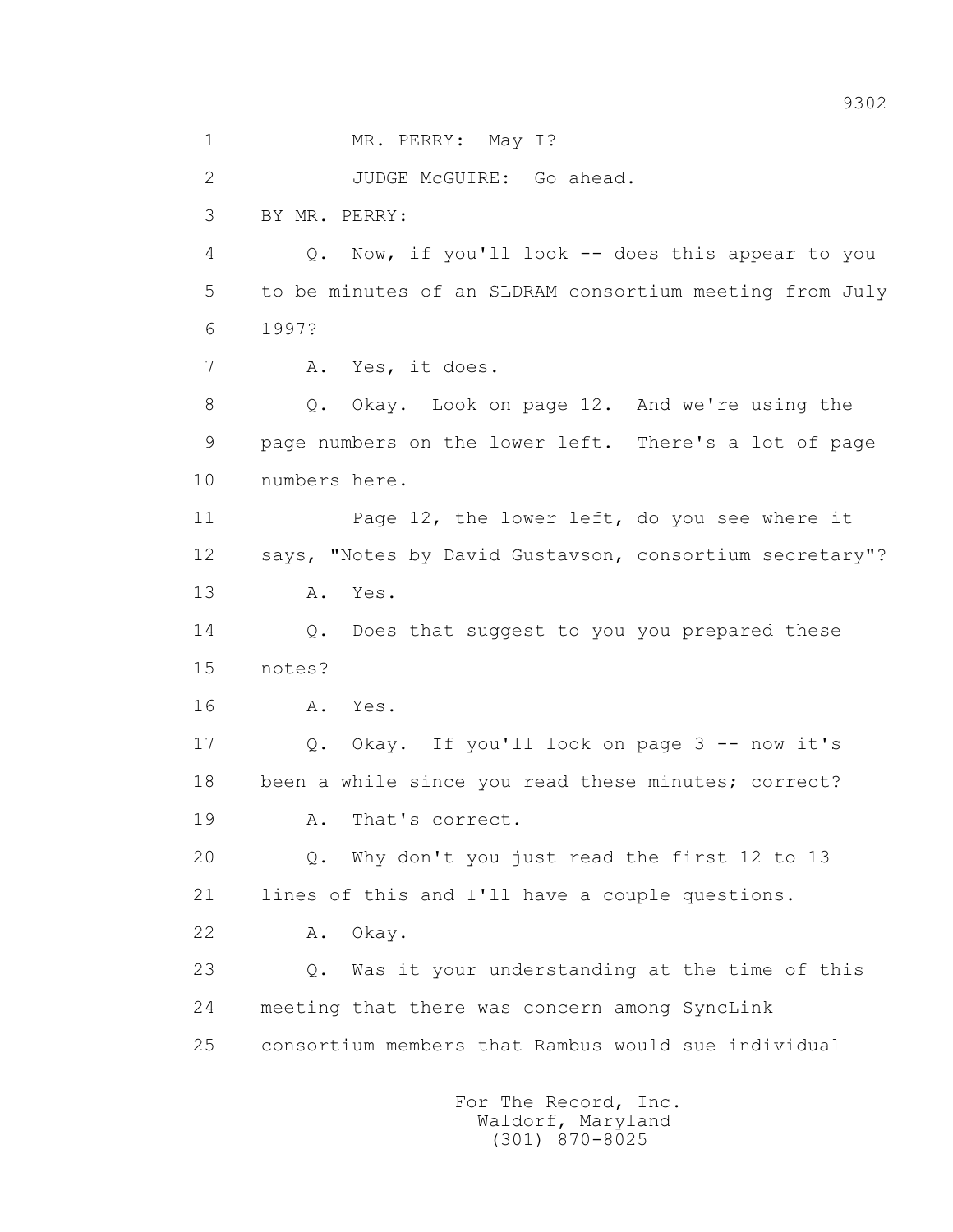1 companies for patent infringement?

 2 MR. CATT: Your Honor, I don't understand the 3 relevance of this to our case. We are talking about 4 JEDEC, not SyncLink, and the relevance of those 5 patents. 6 MR. PERRY: I'm happy to explain this, Your 7 Honor. 8 JUDGE McGUIRE: Let's hear it. 9 MR. PERRY: This has to do with the but for 10 world. 11 This consortium, consisting largely of JEDEC 12 representatives, was explicitly warned of Rambus' 13 patents. And an officer of the consortium reviewed the 14 patent applications and believed that they were covered 15 by prior art. The consortium went forward for years, 16 spending time and money to develop the device, despite 17 those warnings. That goes exactly to what these folks 18 would have done if the same kind of explicit warning 19 had been made to JEDEC. 20 JUDGE McGUIRE: Overruled. I'll hear it on 21 that basis. 22 BY MR. PERRY: 23 Q. There was a question pending, and I'll try to 24 re-ask it. 25 Was it your understanding in July 1997 there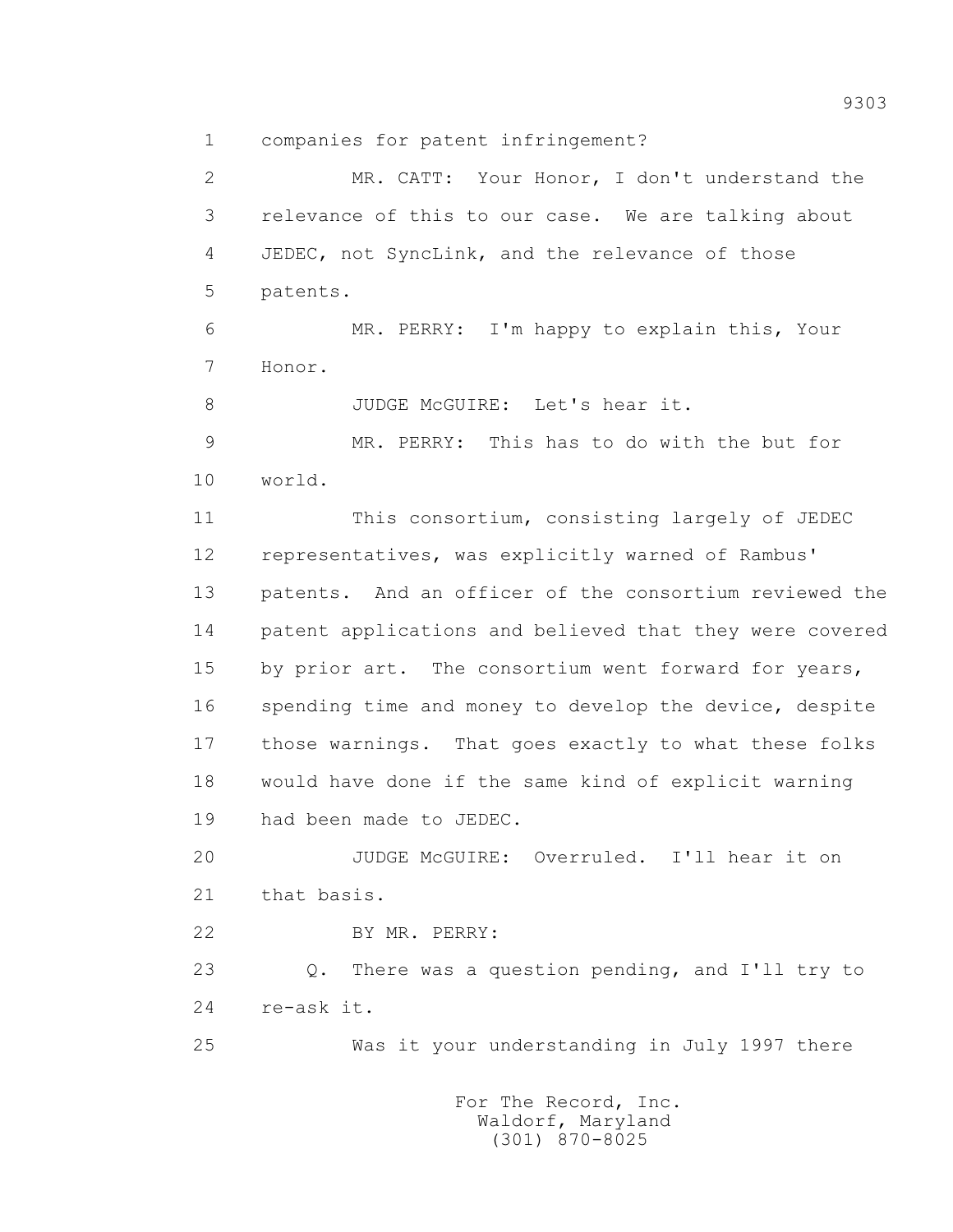1 were SyncLink consortium members that were concerned 2 that Rambus would sue individual companies for patent 3 infringement based on the SyncLink device? 4 A. Yes. 5 Q. And that's reflected in your minutes of this 6 meeting? 7 A. Yes. 8 Q. Now, let me also show you a set of minutes from 9 September 1998. And this will be RX 1275. 10 May I? 11 JUDGE McGUIRE: You may. 12 BY MR. PERRY: 13 Q. Do you see the date at the top on the first 14 page it appears to be a date created by a computer, 15 980922. Do you see that? 16 A. Yes. 17 Q. Did there come a point in time when you started 18 using a laptop computer to take meeting minutes? 19 **A.** Yes. 20 Q. And is it correct that you prepared the minutes 21 and sent them out in electronic form after a certain 22 point in time? 23 A. Yes. 24 Q. And do you see on page 12, again using the 25 numbers in the lower left corner, do you see up at the For The Record, Inc.

 Waldorf, Maryland (301) 870-8025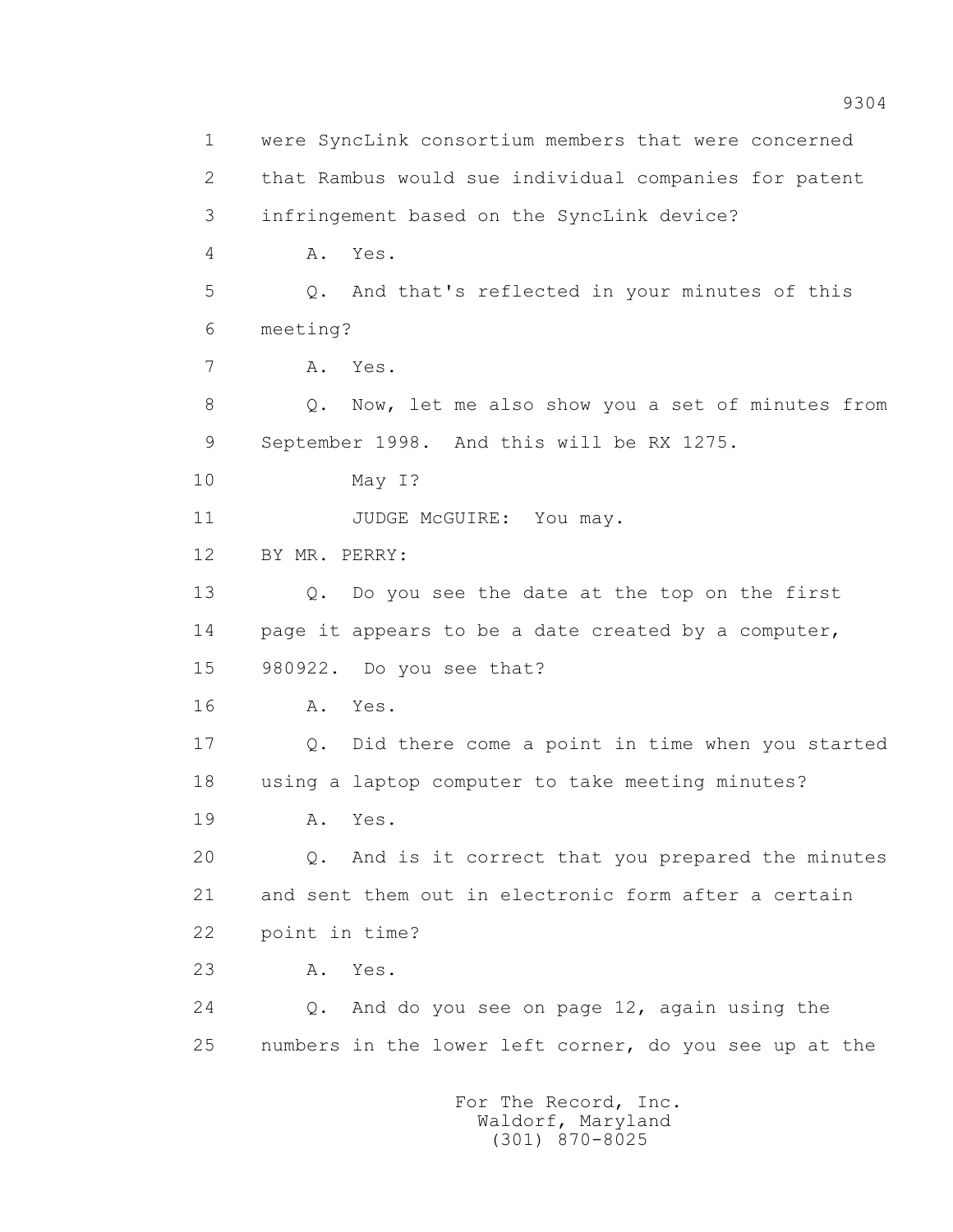1 top, "Respectfully Submitted, David B. Gustavson, 2 SLDRAM Inc." Do you see that? 3 A. Yes. 4 Q. Does that indicate these were minutes you 5 prepared and submitted to SyncLink consortium in 6 September 1998? 7 A. Yes. 8 Q. Well, let's look if we could to page 6. Now, 9 again, I'm sure it's been a while since you read these. 10 If you could just read about halfway down the page and 11 I'll have just a couple of questions. 12 A. Okay. 13 Q. Now, do you see that the second entry on page 6 14 says "FT"? 15 A. Yes. 16 Q. Was that the way you attributed comments to 17 certain people? Was that your standard style? 18 A. Yes. 19 Q. FT was a reference to Mr. Tabrizi; right? 20 A. Yes, it was. 21 Q. It says after FT, "Intel, with all their power 22 will make their RDRAM happen from 1999 to 2000, will 23 probably get 40 percent of market over that time 24 frame." Do you see that? 25 A. Yes.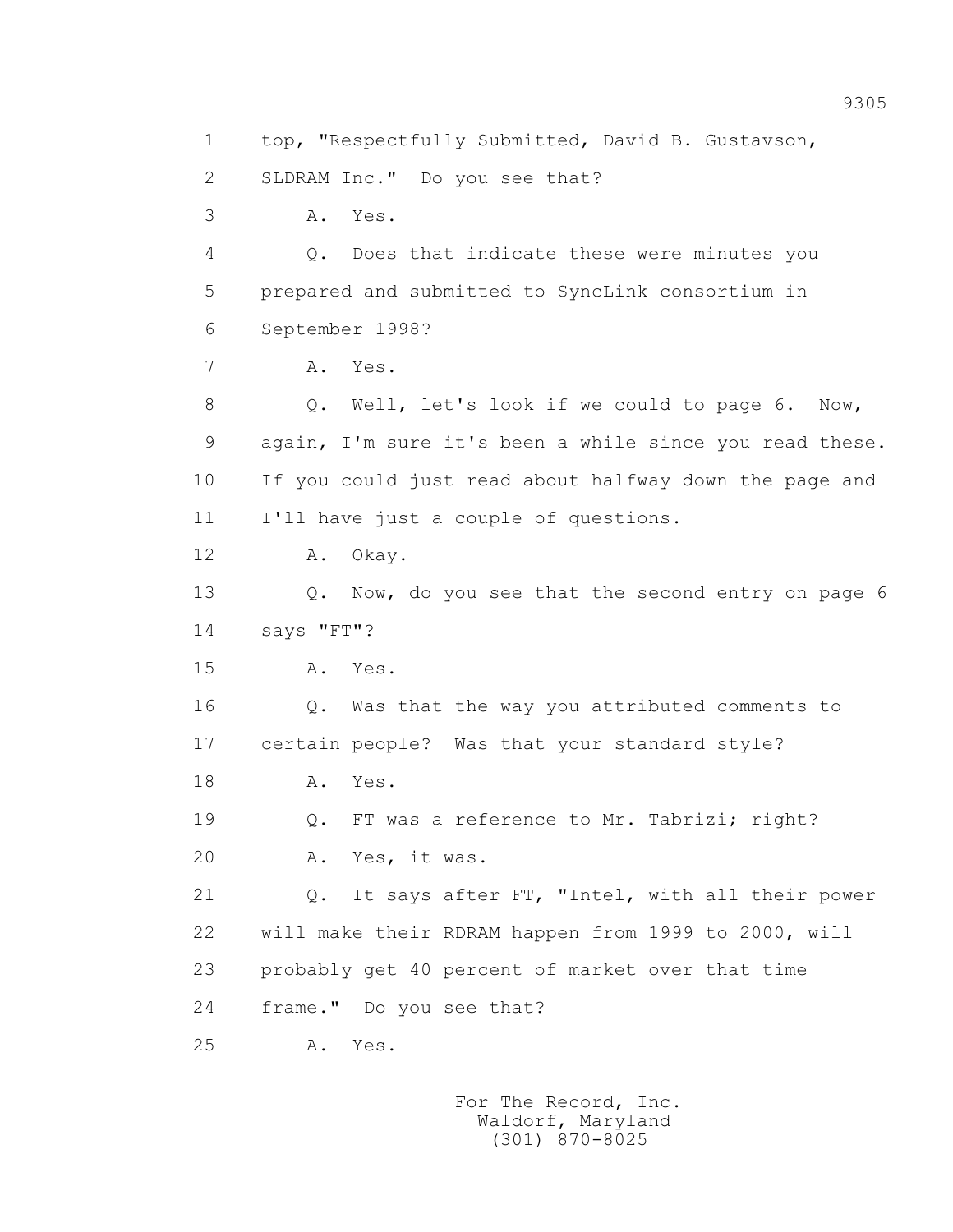1 Q. Is that the substance of the statement 2 Mr. Tabrizi made during this September meeting? 3 A. Yes. 4 Q. And then down below that, if you'll go to 5 another reference to FT about ten lines down, do you 6 see where it says, "FT in next six months it will 7 become clear how easy it is to mass produce Rambus." 8 Do you see that? 9 A. Yes. 10 Q. And is that the substance of a statement made 11 by Mr. Tabrizi during the September 1998 meeting? 12 A. If you include the rest of the sentence, yes. 13 Q. The rest of the sentence being, "if easy AMD 14 will also go Rambus"? 15 A. Yes. 16 Q. Now, did there come a time when the SLDRAM 17 consortium changed its name to AMI 2? 18 A. Yes. 19 Q. And when that happened was it your 20 understanding that the AMI 2 organization became more 21 marketing focused than the consortium had been? 22 A. Yes. 23 Q. And was it right about that time that you 24 stopped attending meetings? 25 A. Yes.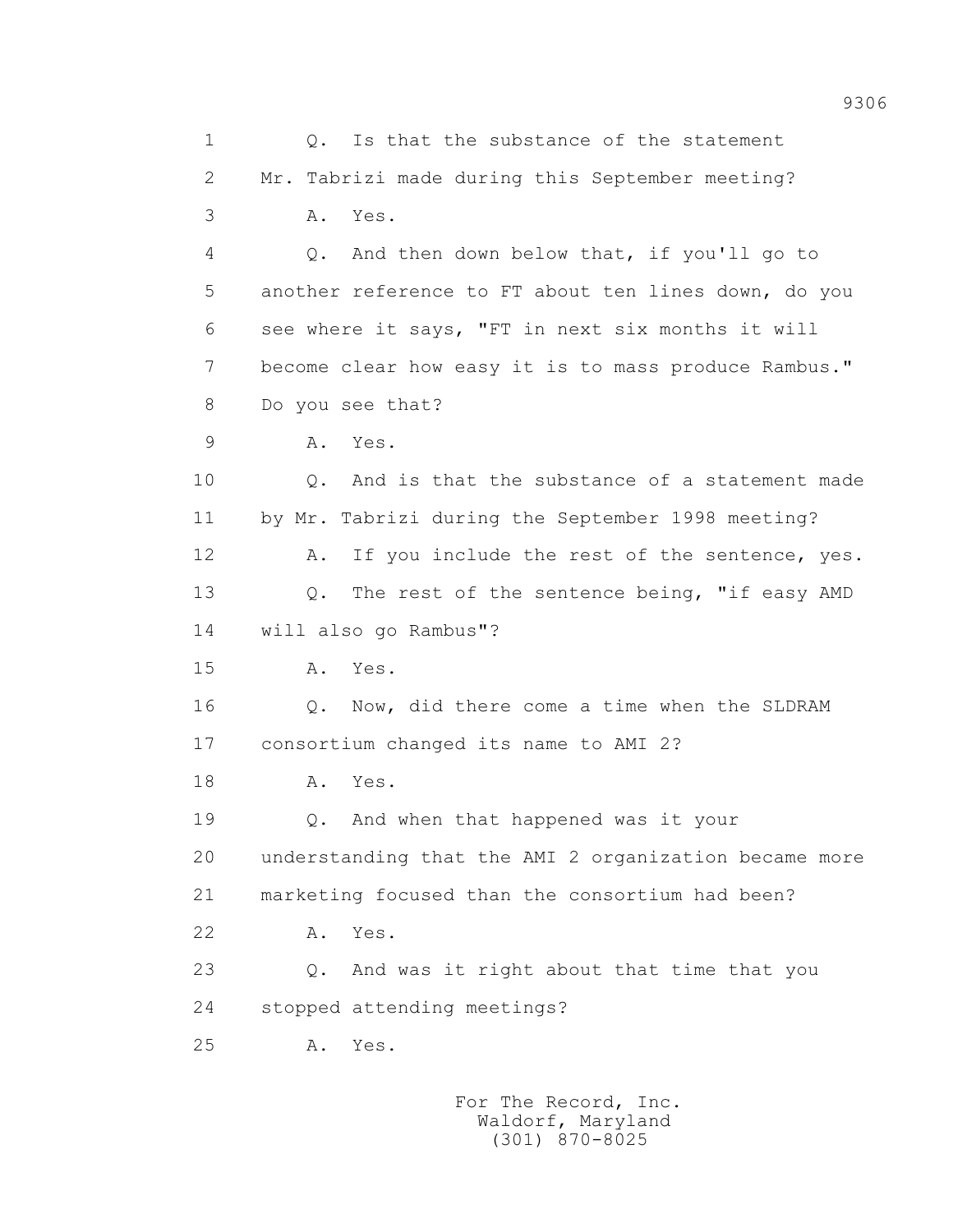1 0. Let me show you an e-mail that you received on 2 that subject in January 1999 from Desi Rhoden. 3 This will be RX 1373. 4 May I? 5 JUDGE McGUIRE: Yes. 6 BY MR. PERRY: 7 Q. Do you see you're listed as a recipient on this 8 long list of e-mail recipients? 9 A. Yes. 10 Q. Now, in the January 1999 time frame was that 11 the time frame in which there was discussion going on 12 as to whether to change the focus of the SLDRAM 13 consortium? 14 A. I would think it was earlier than that, so I'm 15 surprised that it's that late date. 16 Q. Well, there was -- you may remember there was a 17 December 1998 meeting in Yokohama about those issues. 18 I believe you attended that. 19 Do you remember going to a meeting in December 20 '98, where the DRAM executives talked about what the 21 consortium would become? 22 A. I know I went to, I think, two of the executive 23 meetings in Yokohama, but I don't remember specific 24 dates. 25 Q. Okay. Let me point you to a sentence in For The Record, Inc.

 Waldorf, Maryland (301) 870-8025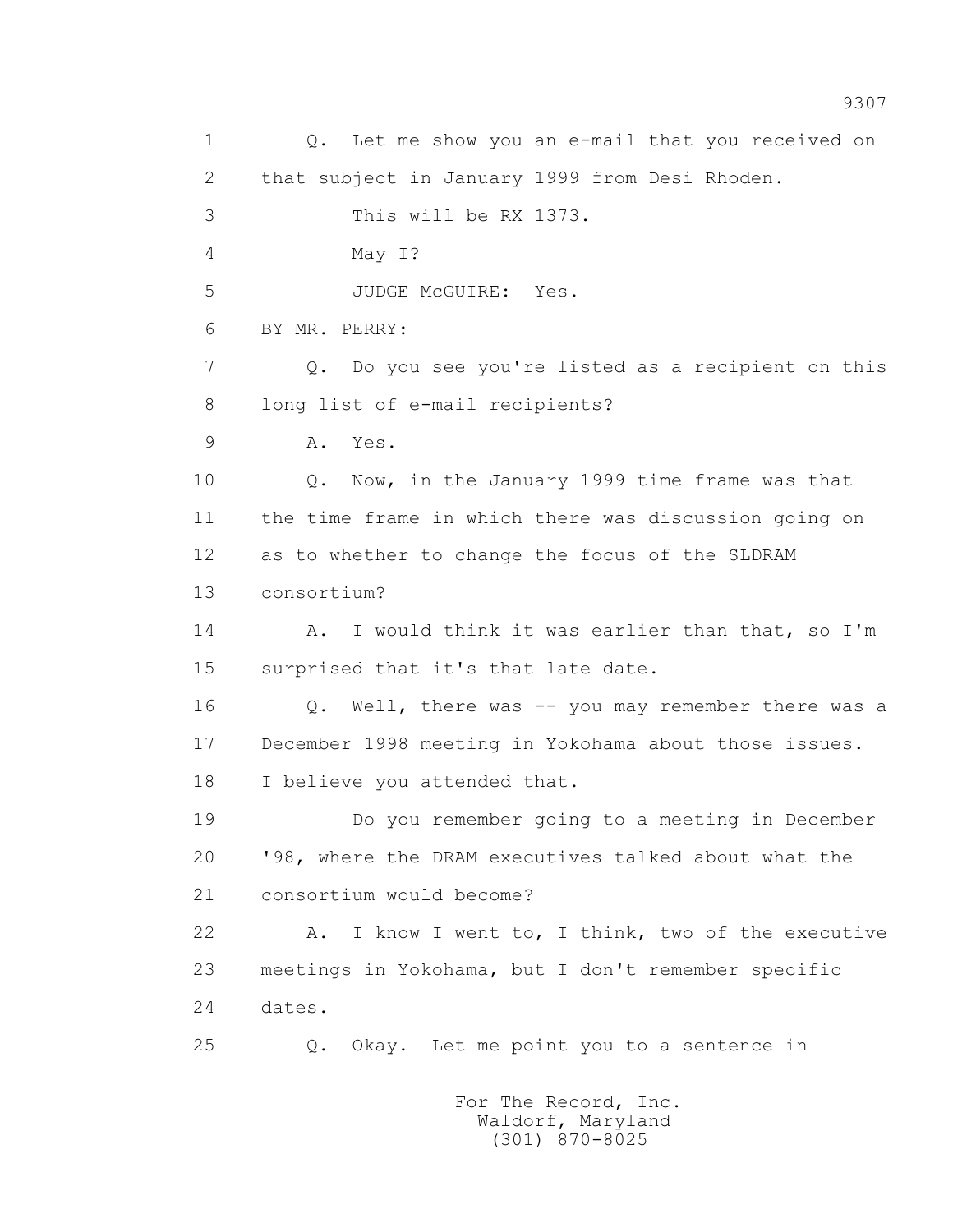2 attached slides. 3 Do you see where it says, "The attached slides 4 are a proposal born out of the discussions that we had 5 at the last executive meeting in Yokohama." Do you see 6 that? 7 A. Yes. 8 Q. In the next paragraph it says, "It is evident 9 from the last meeting that the corporation that has 10 been known as SLDRAM will exist under a new name and 11 will have some number of members." 12 Having seen that does that refresh your 13 recollection of a meeting in Yokohama in December or 14 fall of '98 in which the future direction of the 15 consortium was discussed? 16 A. Evidently this sets the time point.

1 Mr. Rhoden's first paragraph. It talks about the

 17 Q. You just don't remember from your own memory? 18 A. Right. The earlier date I gave for my 19 retirement from Santa Clara must be wrong. It must be 20 later than '98.

 21 Q. Did you retire from Santa Clara after you 22 stopped attending the SyncLink meetings?

23 A. Yes.

 24 Q. Okay. Mr. Rhoden goes on and talks about the 25 proposals, what can be done with the organization to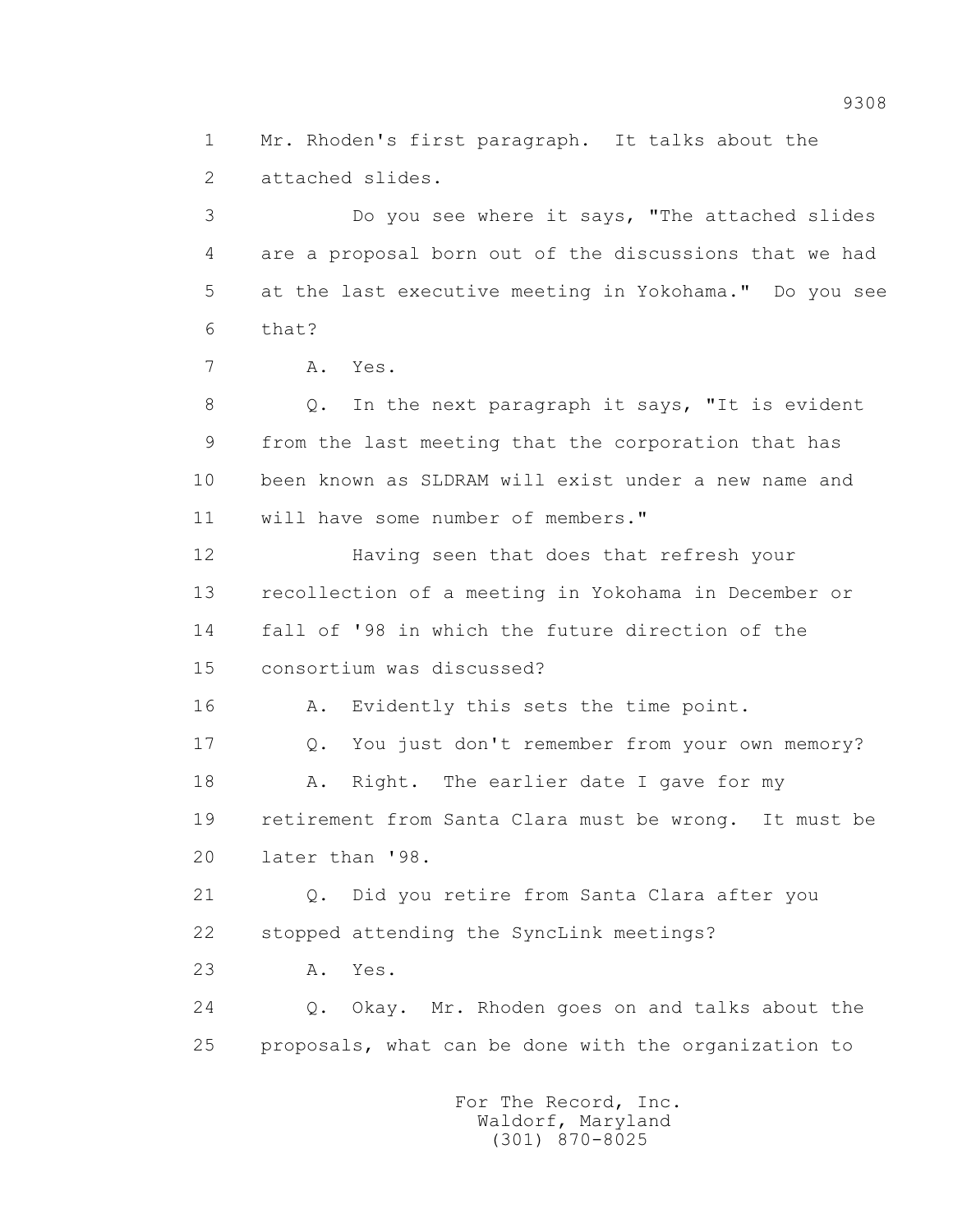2 memory technologies like, and then there's two blocked 3 words. Do you see that? 4 A. Yes. 5 Q. I can represent to you that the blocked words 6 are DDR, so reference to DDR and DDR II. Just take my 7 word for that. 8 A. Okay. 9 Q. Do you remember discussion of changing the 10 SyncLink consortium into a marketing focus on DDR? 11 A. Yes, approximately. 12 Q. Now, the last sentence that Mr. Rhoden says is, 13 "In the DRAM industry we are clearly stronger together 14 than we are individually." 15 Did you ever talk to Mr. Rhoden, just the two 16 of you, about that concept? 17 A. I don't recall just two of us. There was the 18 general feeling that there had been no industry 19 representative group for the memory industry and that 20 this might become such a group. 21 Q. Let me ask you to look at just a couple of the 22 graphs that he attached to the e-mail he sent you, or 23 slides. 24 If you'll look at page 3 of the document. Do 25 you see the heading is "New Name and New Focus"?

1 enhance the total industry acceptance of new standard

 For The Record, Inc. Waldorf, Maryland (301) 870-8025

9309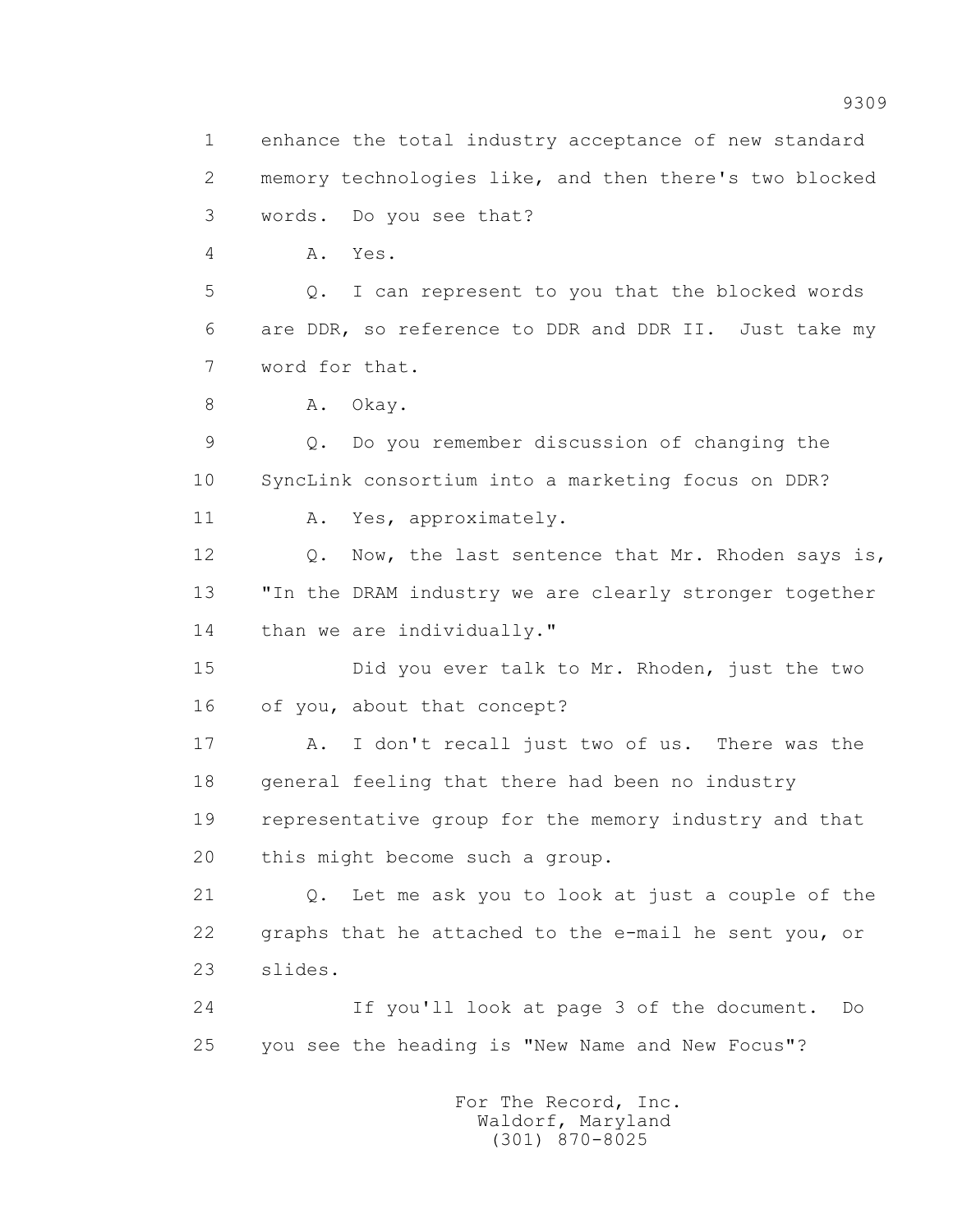1 A. Yes. 2 Q. And then the third subbullet says, "Coordinate 3 industry proliferation and widespread adoption of new 4 memory technology." Do you see that? 5 A. Yes. 6 Q. Is that a reference to DDR, as you understood 7 at the time? 8 MR. CATT: Objection, calls for hearsay. 9 MR. PERRY: I'm asking for his understanding. 10 JUDGE McGUIRE: Overruled. 11 THE WITNESS: All I would know from that would 12 have been kind of from general flow of talk in the 13 room. 14 DDR was certainly commonly mentioned. I 15 wouldn't understand that to mean any new technology. 16 BY MR. PERRY: 17 Q. Okay. The next sentence says, "Indemnify 18 member companies from antitrust while still providing a 19 close working environment for all." 20 Did you have an understanding at that time of 21 what Mr. Rhoden meant by that concept? 22 A. The truth is that by this time I wasn't 23 particularly following these things in detail, and I 24 wasn't very interested. 25 Q. So is the answer that you didn't have an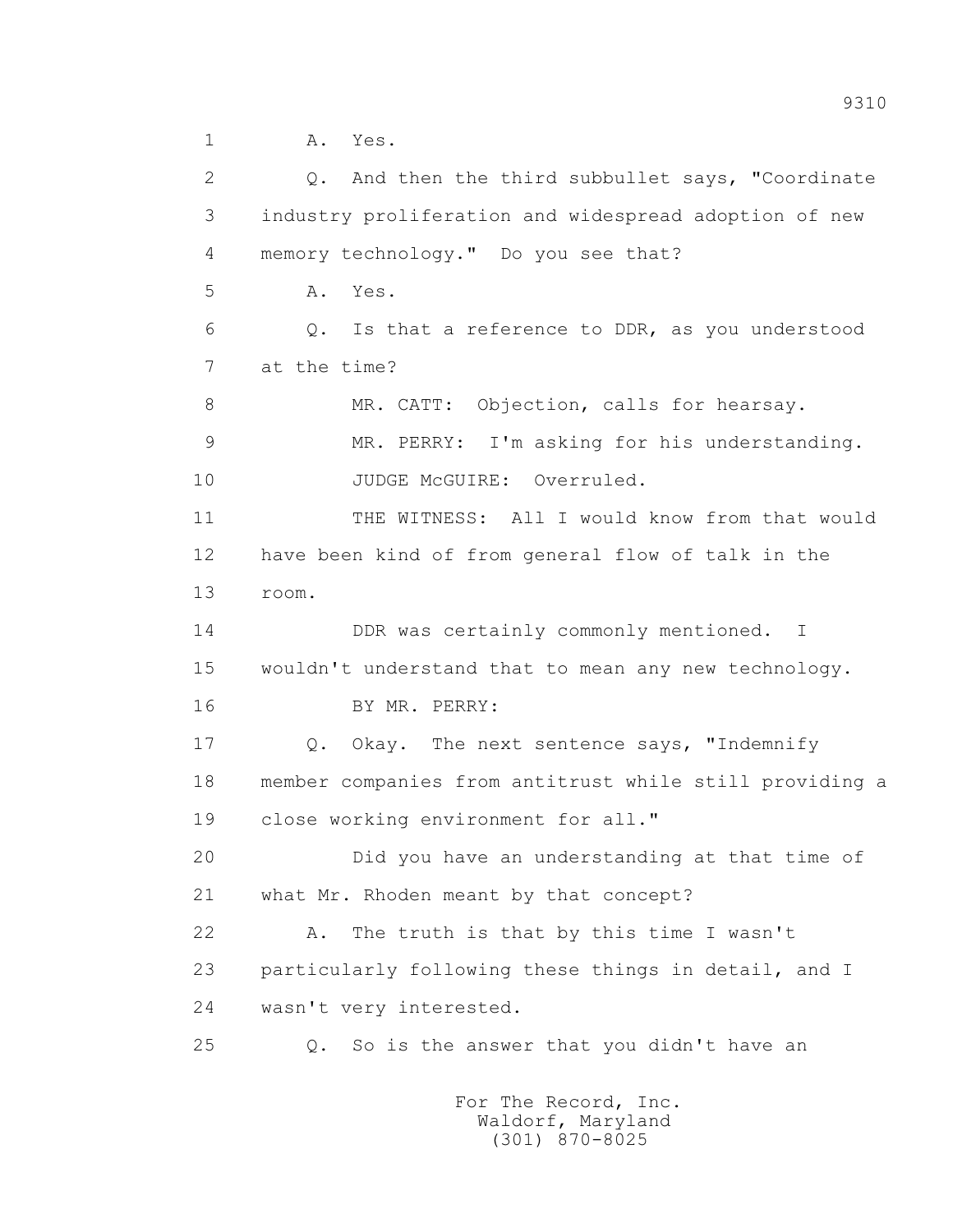1 understanding at the time?

 2 A. That's true. 3 Q. Let's look at one more slide then. The very 4 last one, page 8. It's entitled, "Organization 5 Logistics." 6 Do you see the fourth bullet point says M12 7 should be folded under the corporation for antitrust 8 protection." Do you see that? 9 A. I do. 10 Q. Had you heard references in past SyncLink 11 meetings to M9 or M11 or M12? 12 A. I don't remember hearing such. 13 Q. Did you have an understanding at the time of 14 what Mr. Rhoden meant when he said M12 should be folded 15 under the corporation for antitrust corporation? 16 MR. CATT: Your Honor, they've had two days 17 with Mr. Rhoden. I don't see any point in this witness 18 talking about something they had two days they could 19 ask him questions about. 20 MR. PERRY: I did ask Mr. Rhoden. I'm just 21 asking now did he have an understanding. It's my last 22 question. 23 JUDGE McGUIRE: I'll hear it on that basis. 24 THE WITNESS: I don't have any recollection of 25 those terms, even, and I don't recall knowing what they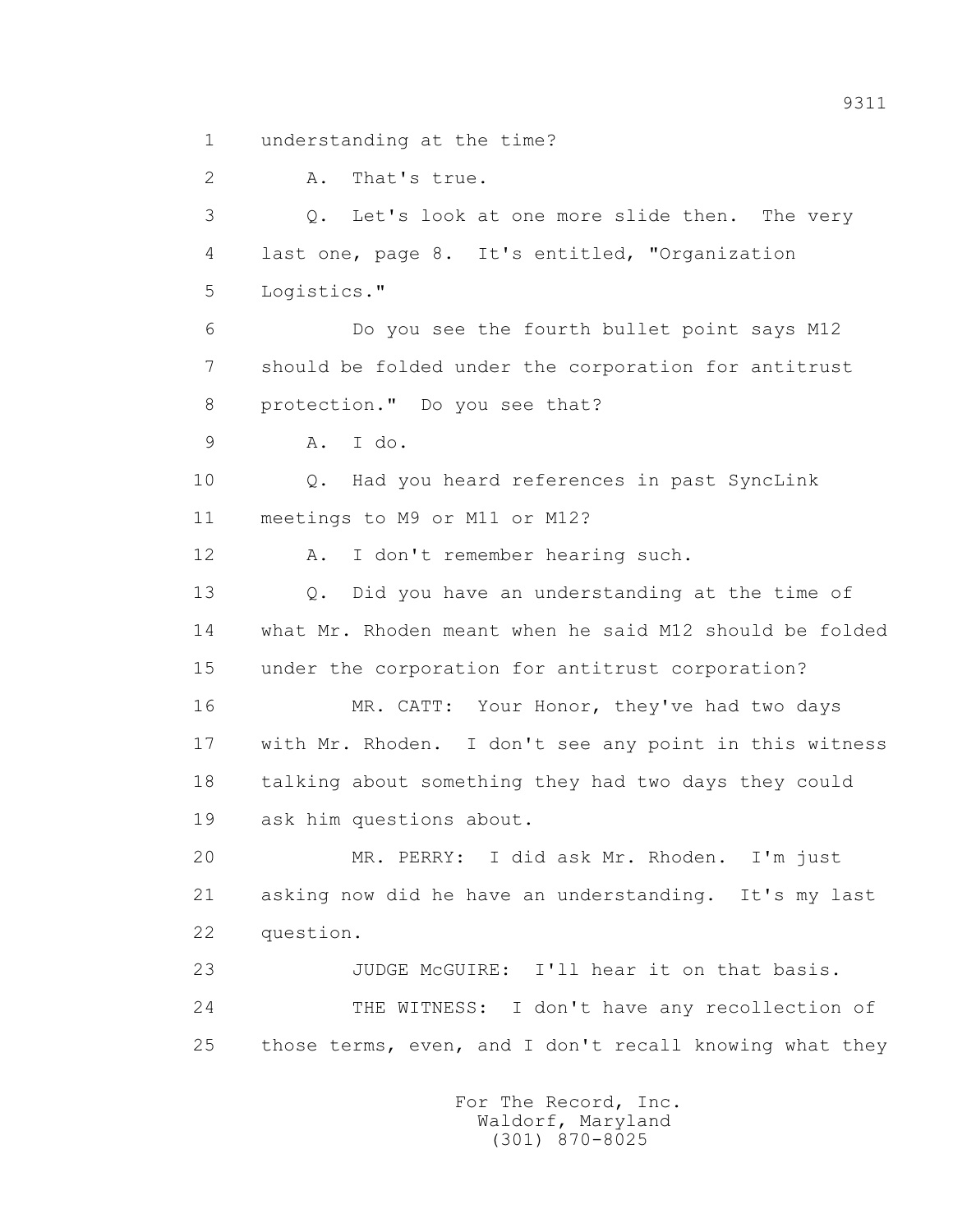1 meant at the time. I just don't recall. 2 MR. PERRY: Thank you. I would like to move in 3 RX 579, which is the first set of minutes. 4 MR. CATT: No objection. 5 JUDGE McGUIRE: Entered. 6 (RX Exhibit 579 was admitted into evidence.) 7 MR. PERRY: No further questions, Your Honor. 8 JUDGE McGUIRE: Thank you, Mr. Perry. 9 Okay. At this time we'll hear the inquiry by 10 Complaint Counsel, Mr. Catt. 11 CROSS EXAMINATION 12 BY MR. CATT: 13 Q. Good afternoon -- good morning, Dr. Gustavson. 14 This is going faster than I expected. 15 I just have a few questions, so we'll have you 16 out for lunch in a moment. 17 You testified previously about looking at some 18 European patent applications, Rambus European patent 19 applications; is that correct? 20 A. Yes. 21 Q. And in looking at them you wanted to get an 22 idea whether those -- what Rambus was claiming that 23 might affect the RamLink standard; is that correct? 24 A. Not just RamLink standard, but that was the 25 immediate standard. Every standard I had been involved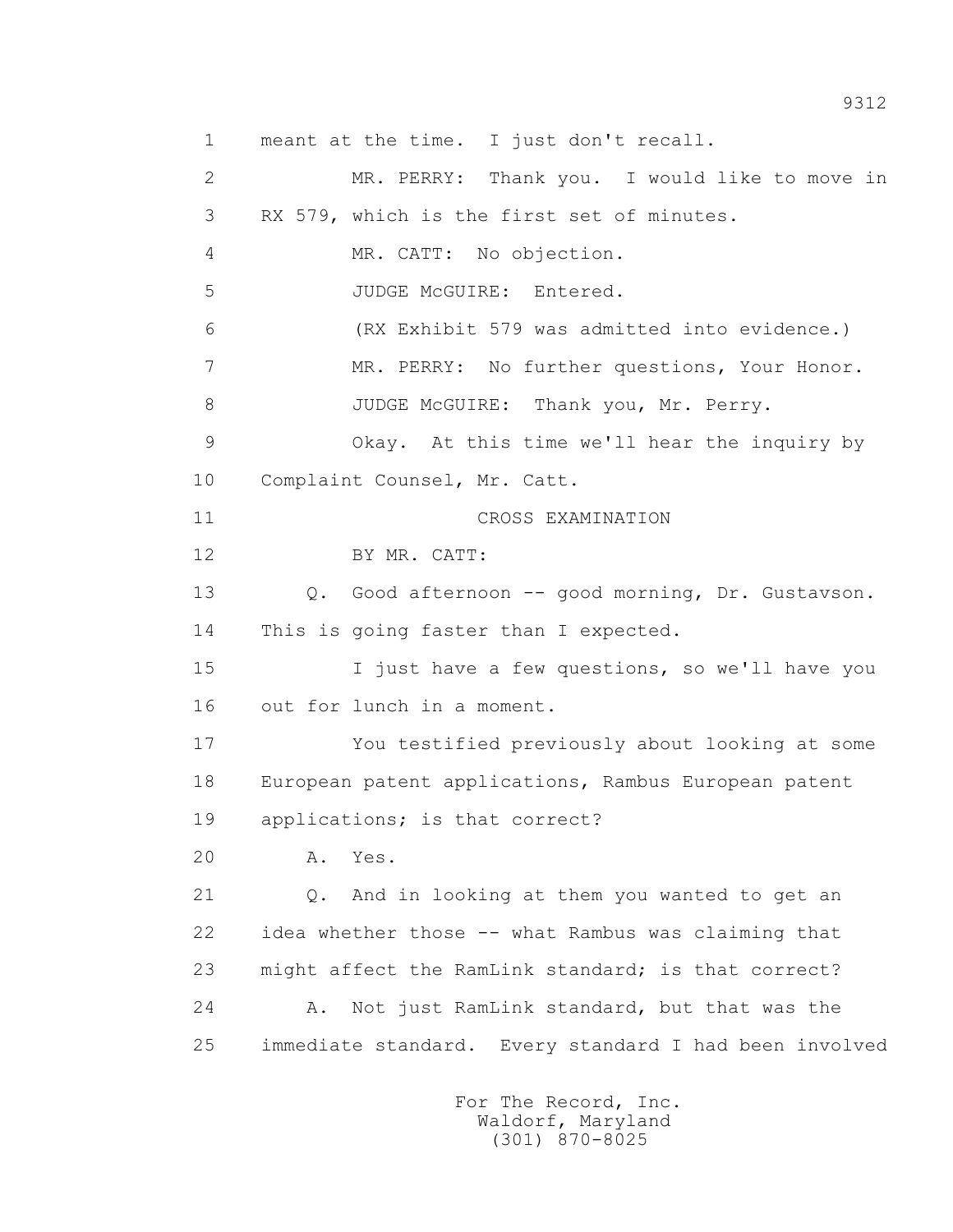1 with. I was interested in for that purpose. 2 Q. When you looked at those applications you 3 focused on claims? 4 A. Yes. 5 Q. And you did that because you were told that the 6 claims were what mattered in determining coverage? 7 A. Yes, that's right. 8 Q. And you didn't read the specification or the 9 descriptive part of the patent for the purpose of 10 trying to predict what features Rambus might claim in 11 the future? 12 A. No. 13 Q. In fact, you don't specifically recollect 14 whether you looked at the specification at all? 15 A. I don't. As I recall they start on the front 16 page, so I probably looked at it, but no. 17 Q. And you only looked at those patent 18 applications once? 19 A. That's -- I believe that's correct. 20 Q. And you never reviewed the claims again with 21 respect to SyncLink? 22 A. That's correct. 23 Q. And at the time you looked at the claims you 24 never considered the claims might relate to SDRAMs or 25 DDR SDRAMs?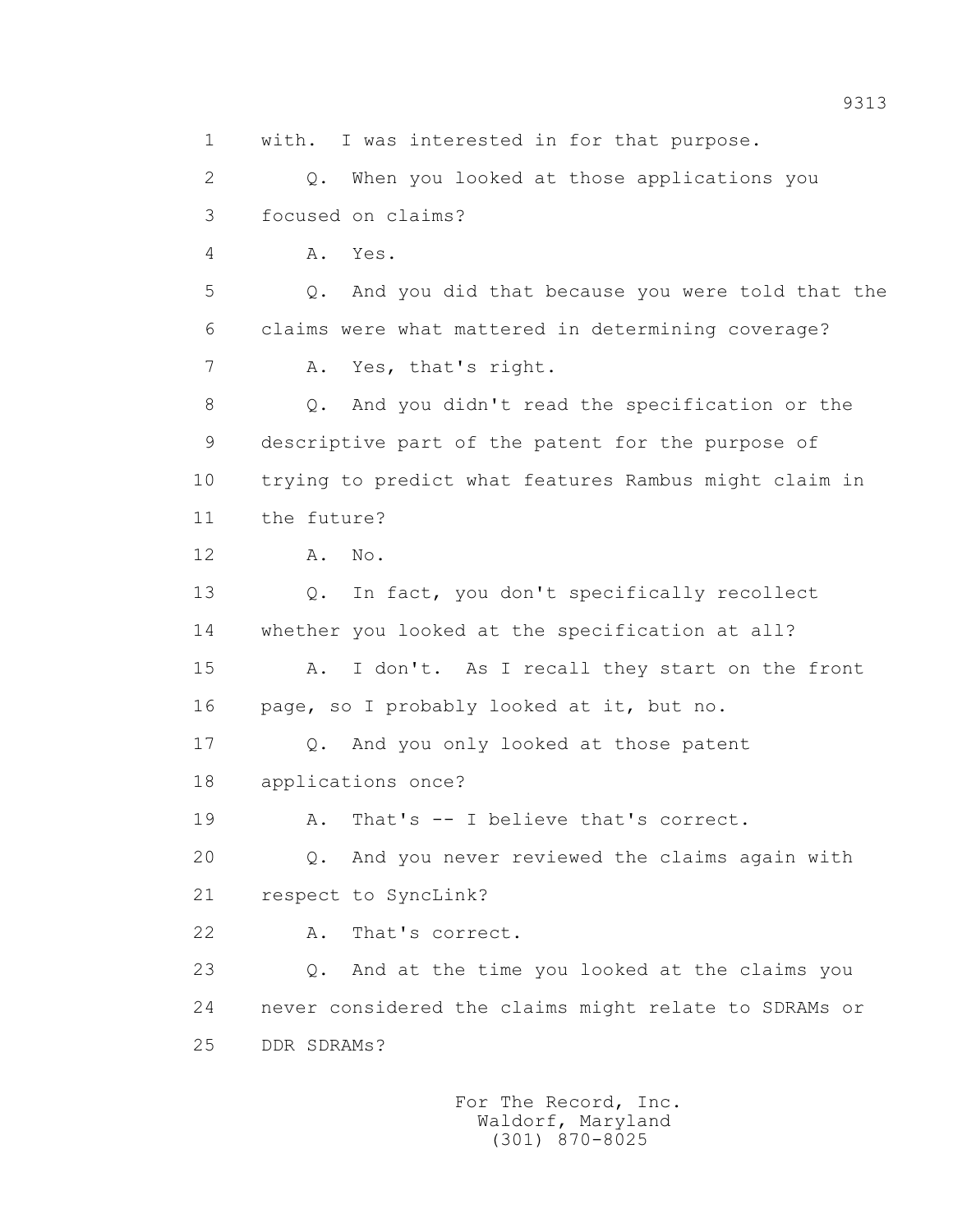1 A. I really wasn't that interested in DRAMs or 2 memory. I was more of a system architect, and coming 3 at this from the background of coherent scalable 4 interface I was interested in high speed communication 5 and busses and system architecture. And particular 6 kinds of DRAMs were just a detail, as far as I was 7 concerned. 8 Q. You've never been a memory chip -- a DRAM 9 designer, have you? 10 A. No. 11 0. And your role at SyncLink, at the SyncLink 12 consortium was primarily administrative? 13 A. That's correct. I was asked not to participate 14 in the technical stuff, much to my chagrin, because 15 they wanted only memory company people who knew what 16 they were doing to be involved in that. 17 Q. Other members of the consortium were doing that 18 work? 19 **A.** Yes. 20 Q. And so you don't know all the considerations 21 that those members were taking into account when they 22 were doing their work on the technical aspects? 23 A. No, I don't. 24 Q. The consortium sought patents, didn't it? 25 A. Yes.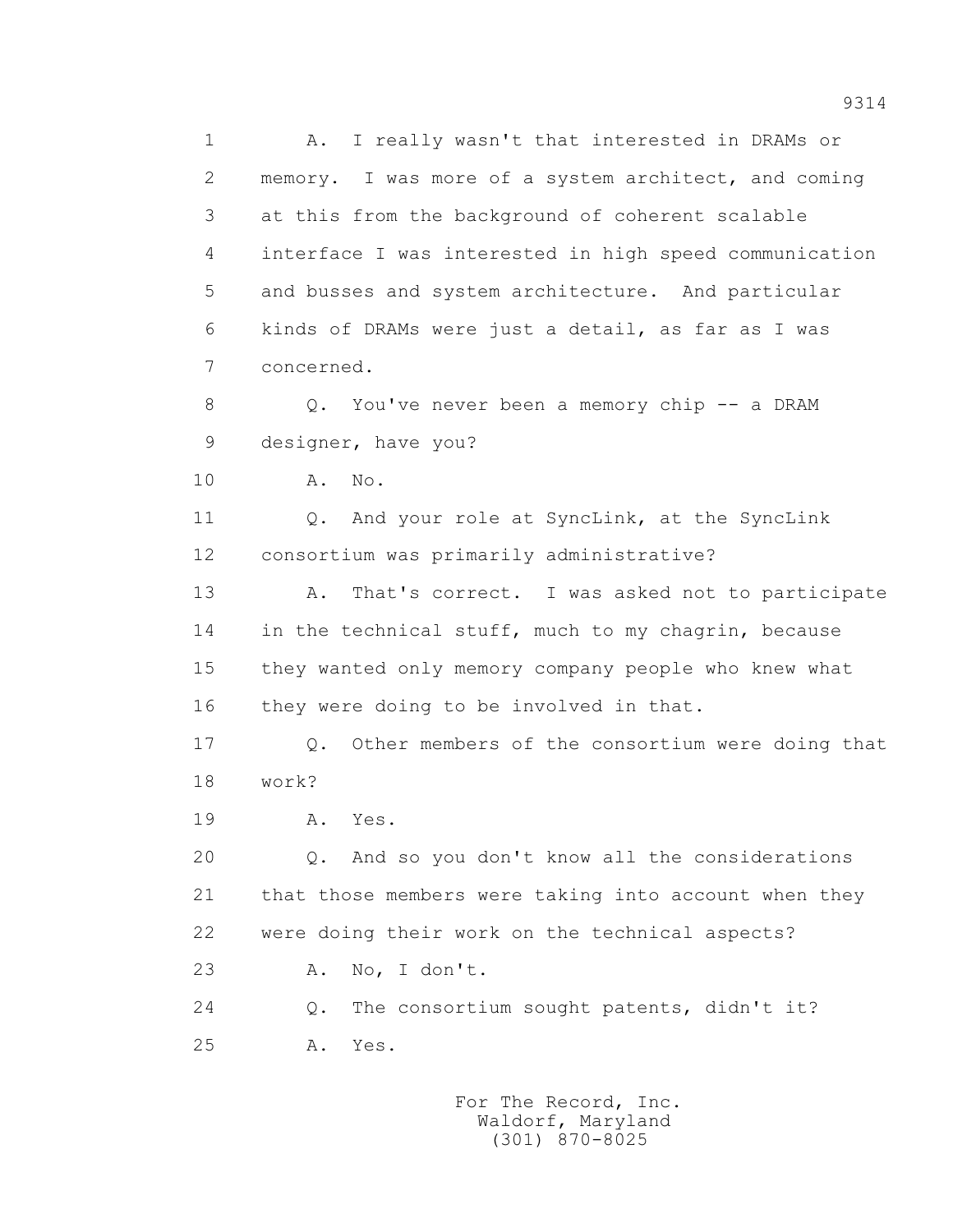1 Q. And it decided in seeking royalties on those 2 patents? 3 A. Yes. 4 Q. But it was the purpose behind the patent was to 5 protect the standard against -- just to predict the 6 ultimate standard, wasn't it? 7 MR. PERRY: Objection, leading. Calls for 8 speculation. No foundation. 9 JUDGE McGUIRE: Do you want to comment on that, 10 Mr. Catt? 11 MR. CATT: I'll rephrase. 12 JUDGE McGUIRE: That's even better. 13 BY MR. CATT: 14 Q. What was the purpose of the consortium 15 retaining patents? 16 MR. PERRY: Still lacks foundation. He just 17 established his role was primarily administrative. 18 JUDGE McGUIRE: Overruled. 19 THE WITNESS: We had discovered in our -- our 20 strategy in previous work had been to put all of our 21 technology into the public domain as fast as we 22 developed it in working groups, but we discovered that 23 that wasn't sufficient anymore and that one had to have 24 patents so that you could be protected so that no one 25 could block you from using your own technology,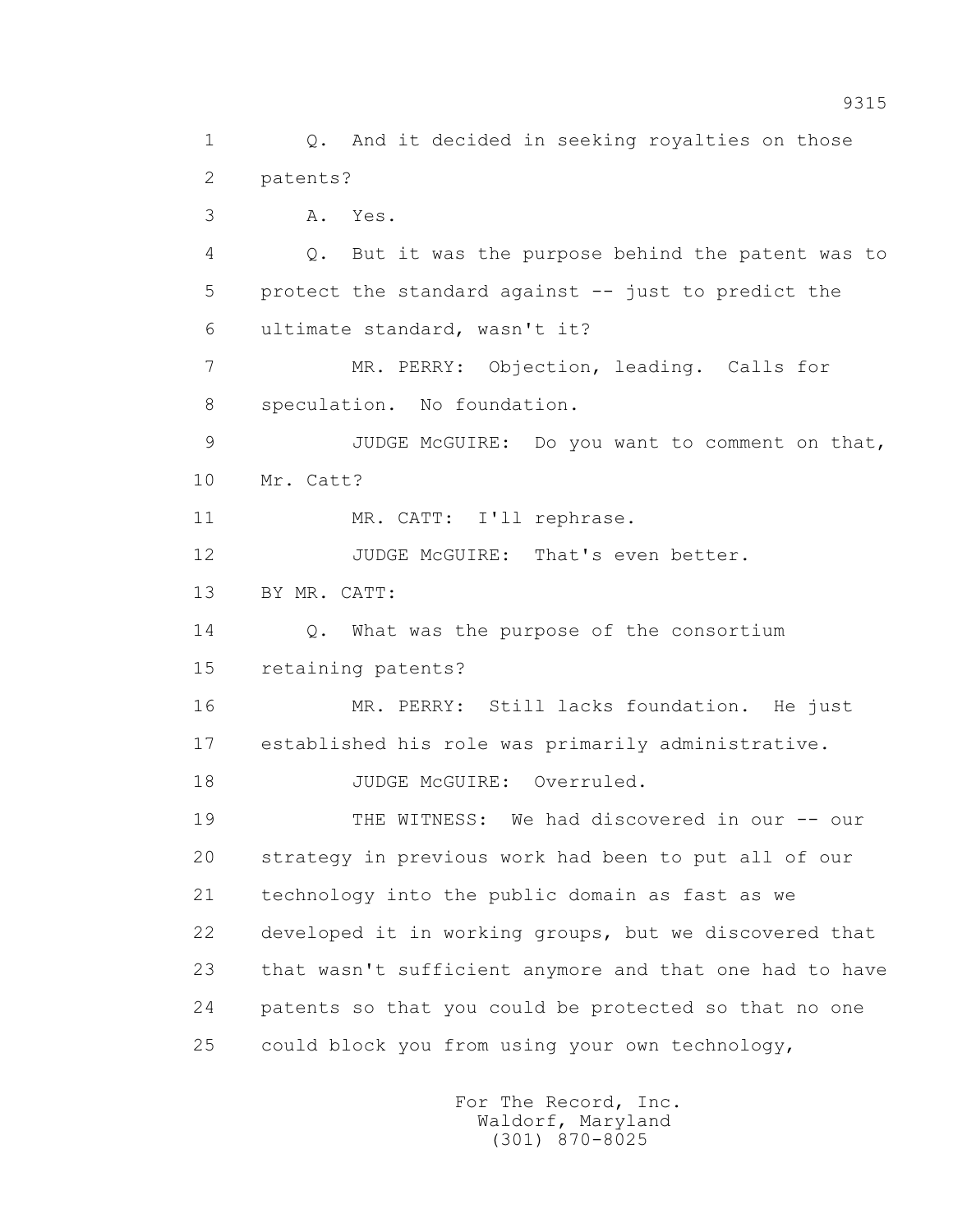1 basically. And the term I heard applied to this was 2 "defensive patents." 3 BY MR. CATT: 4 Q. The consortium was open to anyone who wanted to 5 join it? 6 A. That's right. 7 Q. In fact, Rambus was invited to join the 8 consortium, wasn't it? 9 A. Yes. 10 Q. But Rambus never joined? 11 A. No. 12 Q. And you're not a member of JEDEC, are you? 13 A. No, I'm not. 14 Q. And you've never attended JEDEC? 15 A. No, I haven't. 16 Q. And you didn't participate in the 17 standardization of the SDRAM or DDR SDRAM standards? 18 A. No, I didn't. 19 Q. And you've never read the JEDEC patent 20 disclosure policy? 21 A. I don't recall having read it. 22 Q. You're not a patent attorney, either, are you? 23 A. No, I'm not. 24 Q. And you don't have any special expertise in 25 patent disclosure policies either, do you?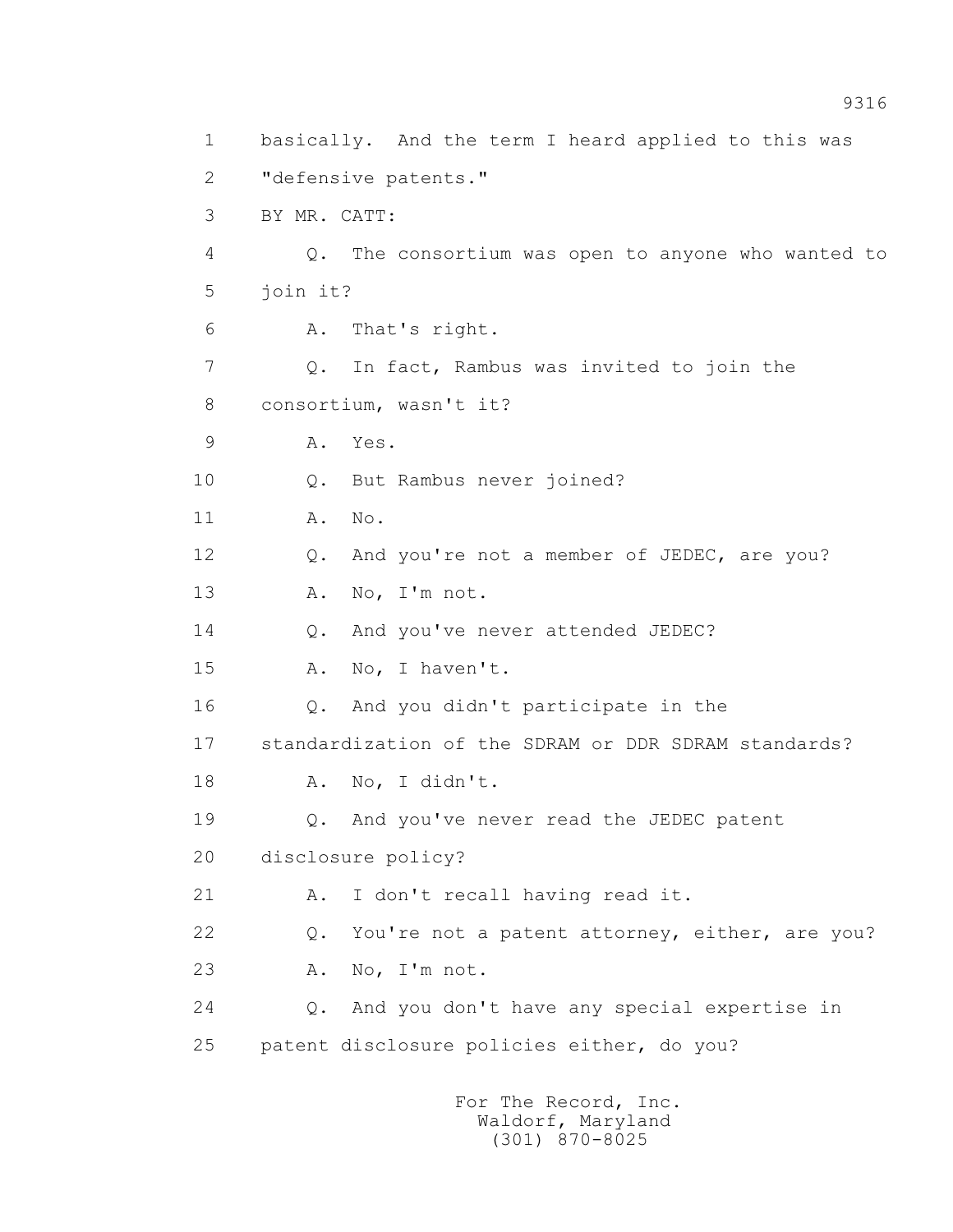1 **A.** No. 2 MR. CATT: No further questions, Your Honor. 3 JUDGE McGUIRE: Mr. Perry? 4 MR. PERRY: Just a couple. 5 REDIRECT EXAMINATION 6 BY MR. PERRY: 7 Q. You remember you're a named inventor on the 8 SyncLink patents? 9 A. Yes. 10 Q. You know those SyncLink patents are now 11 assigned to AMI 2; correct? 12 MR. CATT: Your Honor, he's already testified 13 he has not. 14 JUDGE McGUIRE: I'm having trouble hearing you, 15 Mr. Catt. 16 MR. CATT: He's already testified he did not go 17 to AMI 2, and there's no foundation he would have any 18 knowledge. 19 JUDGE McGUIRE: You can lay the foundation -- 20 sustained. 21 MR. PERRY: As a named inventor, Your Honor, I 22 think I have, but I'll try again. 23 BY MR. PERRY: 24 Q. You understand you're a named inventor on some 25 patents that were originally assigned to SLDRAM Inc.; For The Record, Inc.

 Waldorf, Maryland (301) 870-8025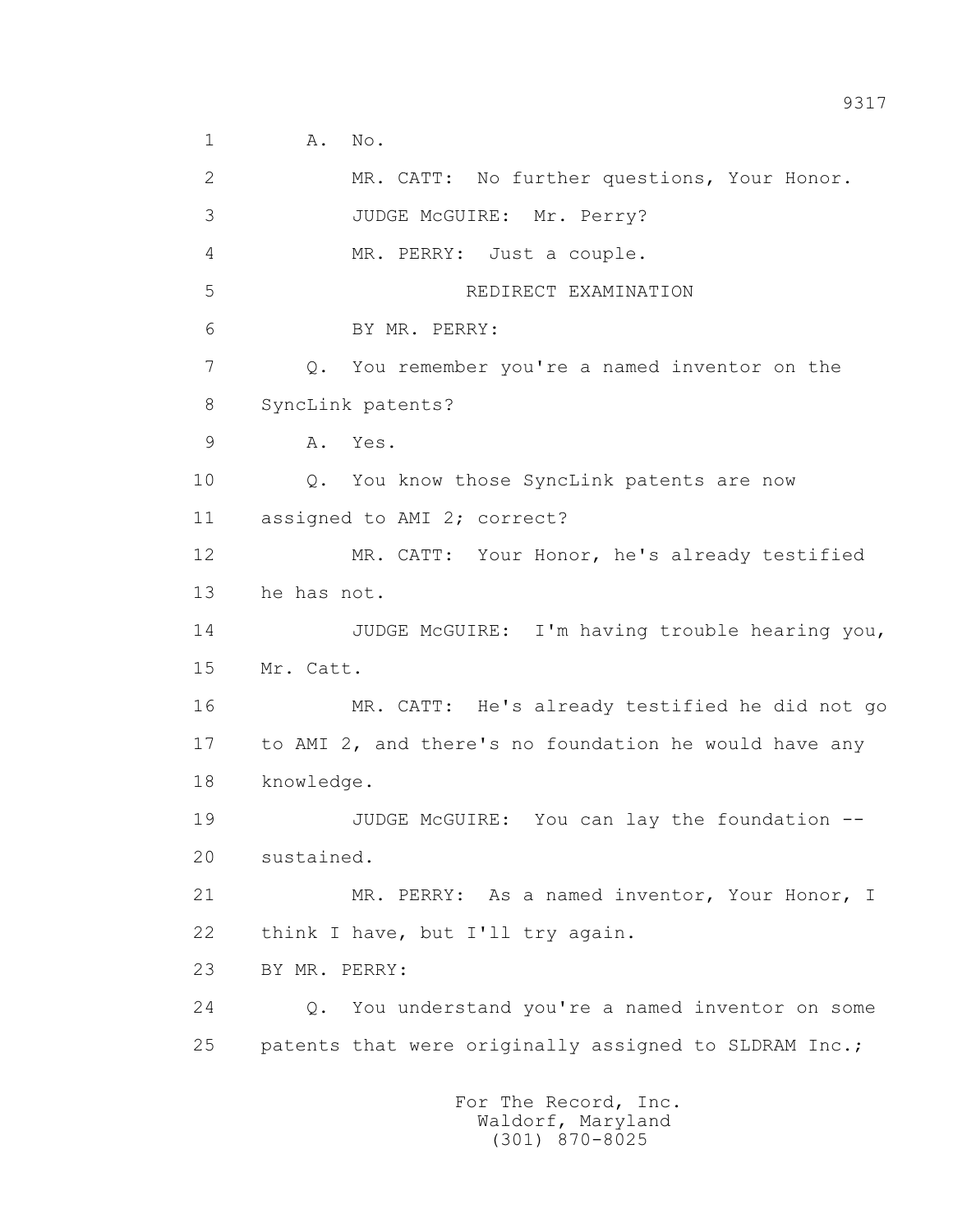1 correct?

 2 A. I know I'm a named inventor on some patents. 3 Certainly what you say is approximately correct. I 4 know at some point I had to get a letter from the 5 university, because I had a patent agreement with the 6 university, and the university had to agree to give its 7 rights over. I don't know if that was to the 8 consortium or AMI 2. 9 Q. Do you have any idea, one way or the other, 10 whether AMI 2 is using the SyncLink patents to try to 11 encourage people to join AMI 2? 12 A. No, I don't. 13 JUDGE McGUIRE: One last time. 14 MR. CATT: No. 15 JUDGE McGUIRE: Once again, doctor, you're 16 excused from this proceeding. Thank you for your 17 testimony. 18 Does that conclude respondent's presentation? 19 MR. PERRY: Yes. You may recall Mr. Oliver 20 saying our schedule was aggressive. It turned out to 21 be wimpy. 22 JUDGE McGUIRE: Tomorrow you're going to call 23 an expert; is that correct? 24 MR. STONE: Each of the next three days; 25 Friday, Monday, Tuesday will be expert witnesses. We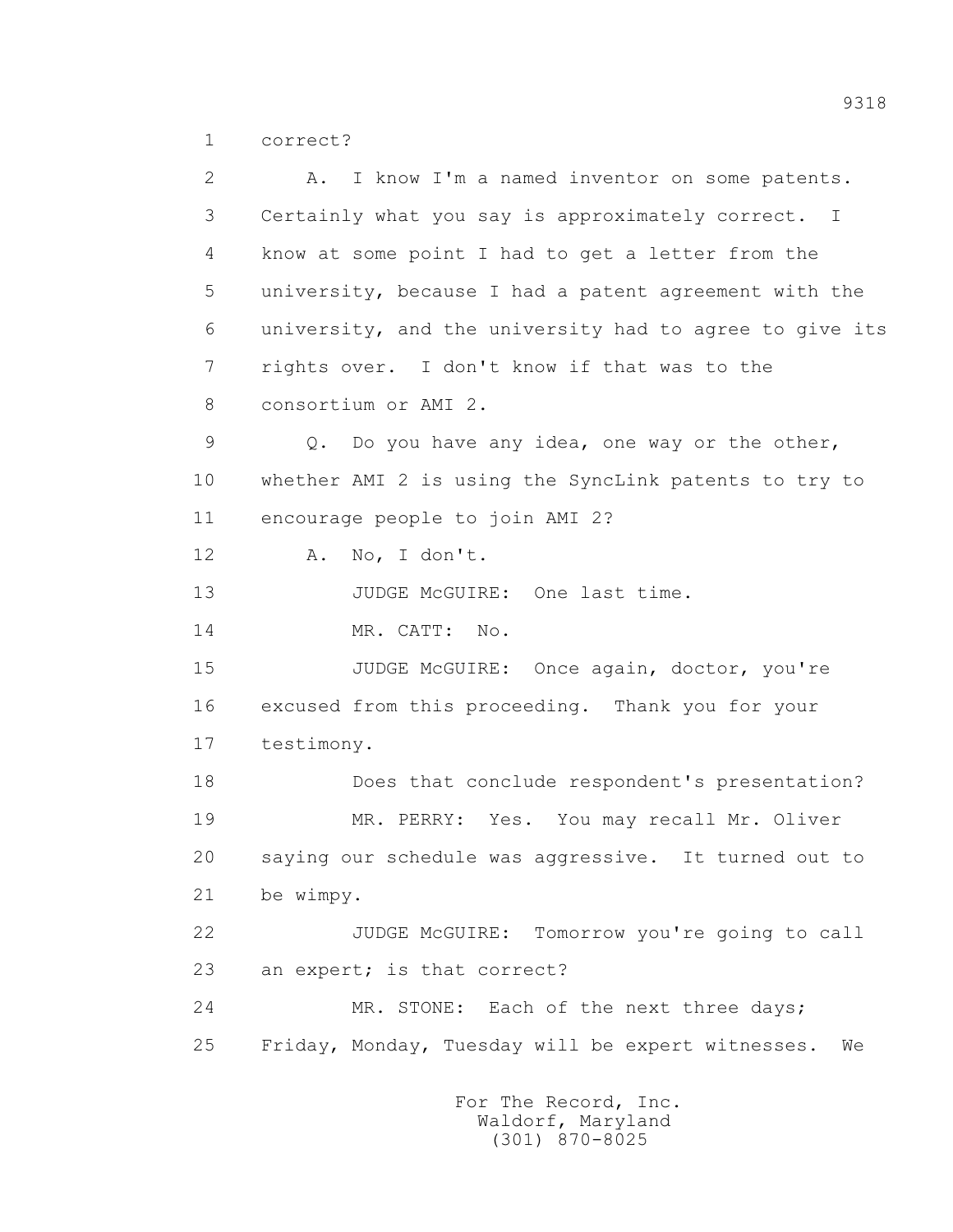1 think each of them will consume the better part of each 2 of those days. It's a little hard to know, but that's 3 what we're hoping. 4 JUDGE McGUIRE: Okay. Very well. See you in 5 the morning at 9:30. 6 MR. STONE: Thank you, Your Honor. 7 (Hearing adjourned at 11:47 a.m.)